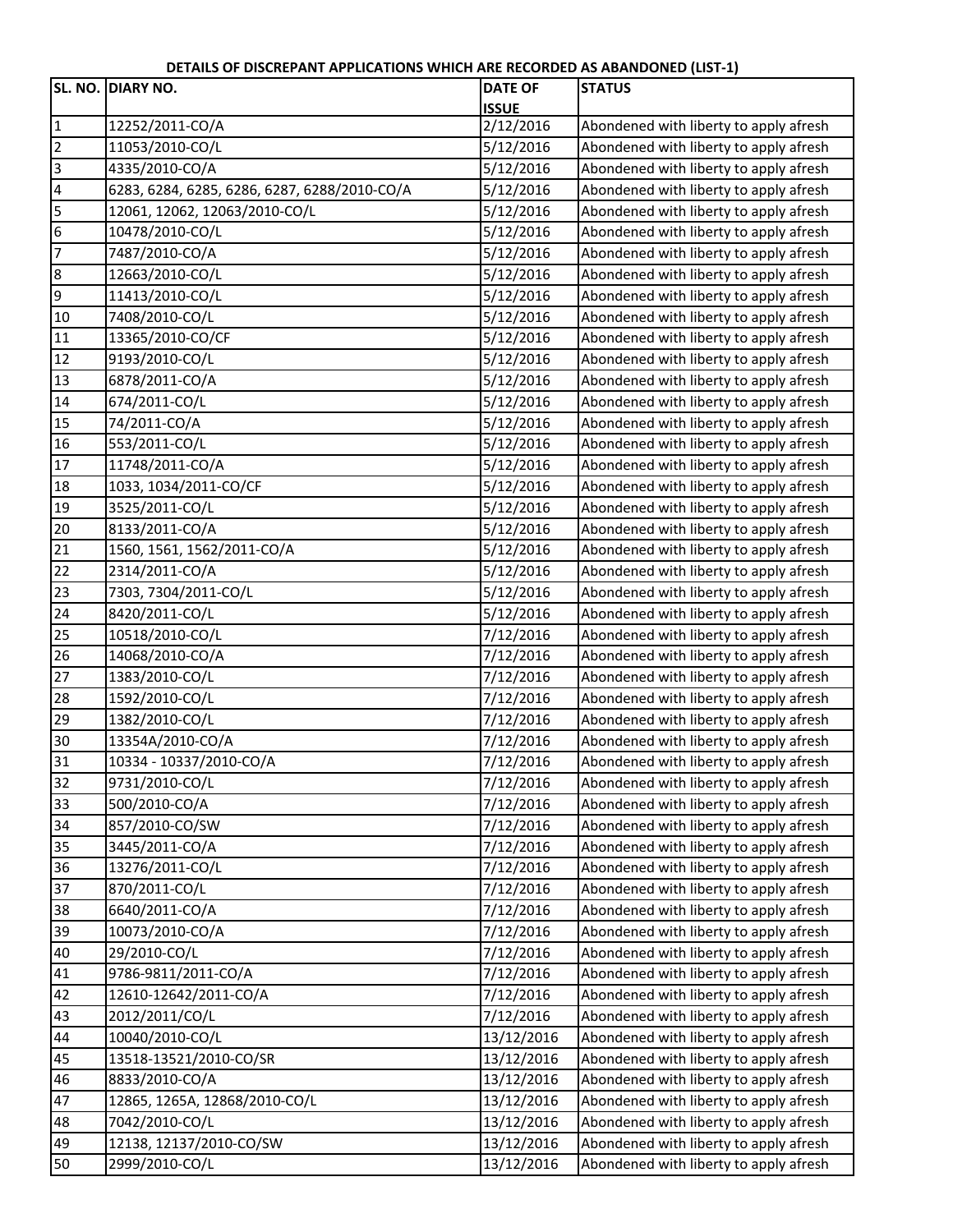| 51              | 64/2010-CO/A                                        | 13/12/2016 | Abondened with liberty to apply afresh |
|-----------------|-----------------------------------------------------|------------|----------------------------------------|
| 52              | 2685-2686/2010-CO/A                                 | 13/12/2016 | Abondened with liberty to apply afresh |
| 53              | 1791/2010-CO/A                                      | 13/12/2016 | Abondened with liberty to apply afresh |
| 54              | 2381/2010-CO/L                                      | 13/12/2016 | Abondened with liberty to apply afresh |
| 55              | 622/2010-CO/A                                       | 13/12/2016 | Abondened with liberty to apply afresh |
| 56              | 57/2010-CO/L                                        | 13/12/2016 | Abondened with liberty to apply afresh |
| 57              | 822/2010-CO/L                                       | 13/12/2016 | Abondened with liberty to apply afresh |
| 58              | 2660/2010-CO/A                                      | 13/12/2016 | Abondened with liberty to apply afresh |
| 59              | 10007,10013/2010-CO/SR                              | 13/12/2016 | Abondened with liberty to apply afresh |
| 60              | 5963/2010-CO/L                                      | 13/12/2016 | Abondened with liberty to apply afresh |
| 61              | 11838/2010-CO/L                                     | 13/12/2016 | Abondened with liberty to apply afresh |
| 62              | 10409,10410/2010-CO/A                               | 13/12/2016 | Abondened with liberty to apply afresh |
| 63              | 9635,9642/2010-CO/SR                                | 13/12/2016 | Abondened with liberty to apply afresh |
| 64              | 6455 to 6464/2010-CO/L                              | 13/12/2016 | Abondened with liberty to apply afresh |
| 65              | 1670/2010-CO/L                                      | 13/12/2016 | Abondened with liberty to apply afresh |
| 66              | 12289/2010-CO/SW                                    | 13/12/2016 | Abondened with liberty to apply afresh |
| 67              | 10430 to 10435/2010-CO/SR                           | 13/12/2016 | Abondened with liberty to apply afresh |
| 68              | 45510/2010-CO/A                                     | 13/12/2016 | Abondened with liberty to apply afresh |
| 69              | 7695/2010-CO/A                                      | 13/12/2016 | Abondened with liberty to apply afresh |
| 70              | 9684/2010-CO/A                                      | 13/12/2016 | Abondened with liberty to apply afresh |
| 71              | 8236/2010-CO/L                                      | 13/12/2016 | Abondened with liberty to apply afresh |
| 72              | 5912, 5913, 5914, 5915, 5916, 5917, 5918/2010-CO/SR | 13/12/2016 | Abondened with liberty to apply afresh |
| 73              | 3190/2010-CO/L                                      | 13/12/2016 | Abondened with liberty to apply afresh |
| $\overline{7}4$ | 2492, 2493/2010-CO/L                                | 13/12/2016 | Abondened with liberty to apply afresh |
| 75              | 1396/2011-CO/A                                      | 13/12/2016 | Abondened with liberty to apply afresh |
| 76              | 2423/2011-CO/L                                      | 13/12/2016 | Abondened with liberty to apply afresh |
| 77              | 86/2010-CO/A                                        | 13/12/2016 | Abondened with liberty to apply afresh |
| 78              | 3148/2010-CO/A                                      | 13/12/2016 | Abondened with liberty to apply afresh |
| 79              | 9178-9187/2011-CO/CF                                | 13/12/2016 | Abondened with liberty to apply afresh |
| 80              | 15388-15391, 15393/2011-CO/CF                       | 13/12/2016 | Abondened with liberty to apply afresh |
| 81              | 648/2012-CO/SR                                      | 13/12/2016 | Abondened with liberty to apply afresh |
| 82              | 11572/2012-CO/CF                                    | 13/12/2016 | Abondened with liberty to apply afresh |
| 83              | 9351/2012-CO/A                                      | 13/12/2016 | Abondened with liberty to apply afresh |
| 84              | 1632/2011-CO/A                                      | 13/12/2016 | Abondened with liberty to apply afresh |
| 85              | 7306/2011-CO/SW                                     | 13/12/2016 | Abondened with liberty to apply afresh |
| 86              | 10184 & 10185/2011-CO/L                             | 13/12/2016 | Abondened with liberty to apply afresh |
| 87              | 7315/2011-CO/L                                      | 13/12/2016 | Abondened with liberty to apply afresh |
| 88              | 16472, 16477/2012-CO/L                              | 13/12/2016 | Abondened with liberty to apply afresh |
| 89              | 15602/2012-CO/L                                     | 13/12/2016 | Abondened with liberty to apply afresh |
| 90              | 6051/2012-CO/A                                      | 13/12/2016 | Abondened with liberty to apply afresh |
| 91              | 13085/2012-CO/L                                     | 13/12/2016 | Abondened with liberty to apply afresh |
| 92              | 6960/2012-CO/L                                      | 13/12/2016 | Abondened with liberty to apply afresh |
| 93              | 11633, 11631/2012-CO/A                              | 13/12/2016 | Abondened with liberty to apply afresh |
| 94              | 13437/2012-CO/A                                     | 13/12/2016 | Abondened with liberty to apply afresh |
| 95              | 8016/2012-CO/A                                      | 13/12/2016 | Abondened with liberty to apply afresh |
| 96              | 8020/2012-CO/A                                      | 13/12/2016 | Abondened with liberty to apply afresh |
| 97              | 6073/2012-CO/L                                      | 13/12/2016 | Abondened with liberty to apply afresh |
| 98              | 2245/2011-CO/A                                      | 13/12/2016 | Abondened with liberty to apply afresh |
| 99              | 12007/2012-CO/SR                                    | 13/12/2016 | Abondened with liberty to apply afresh |
| 100             | 6046/2012-CO/A                                      | 13/12/2016 | Abondened with liberty to apply afresh |
| 101             | 16528/2012-CO/SW                                    | 13/12/2016 | Abondened with liberty to apply afresh |
| 102             | 14976 - 14985/2012-CO/L                             | 13/12/2016 | Abondened with liberty to apply afresh |
|                 |                                                     |            |                                        |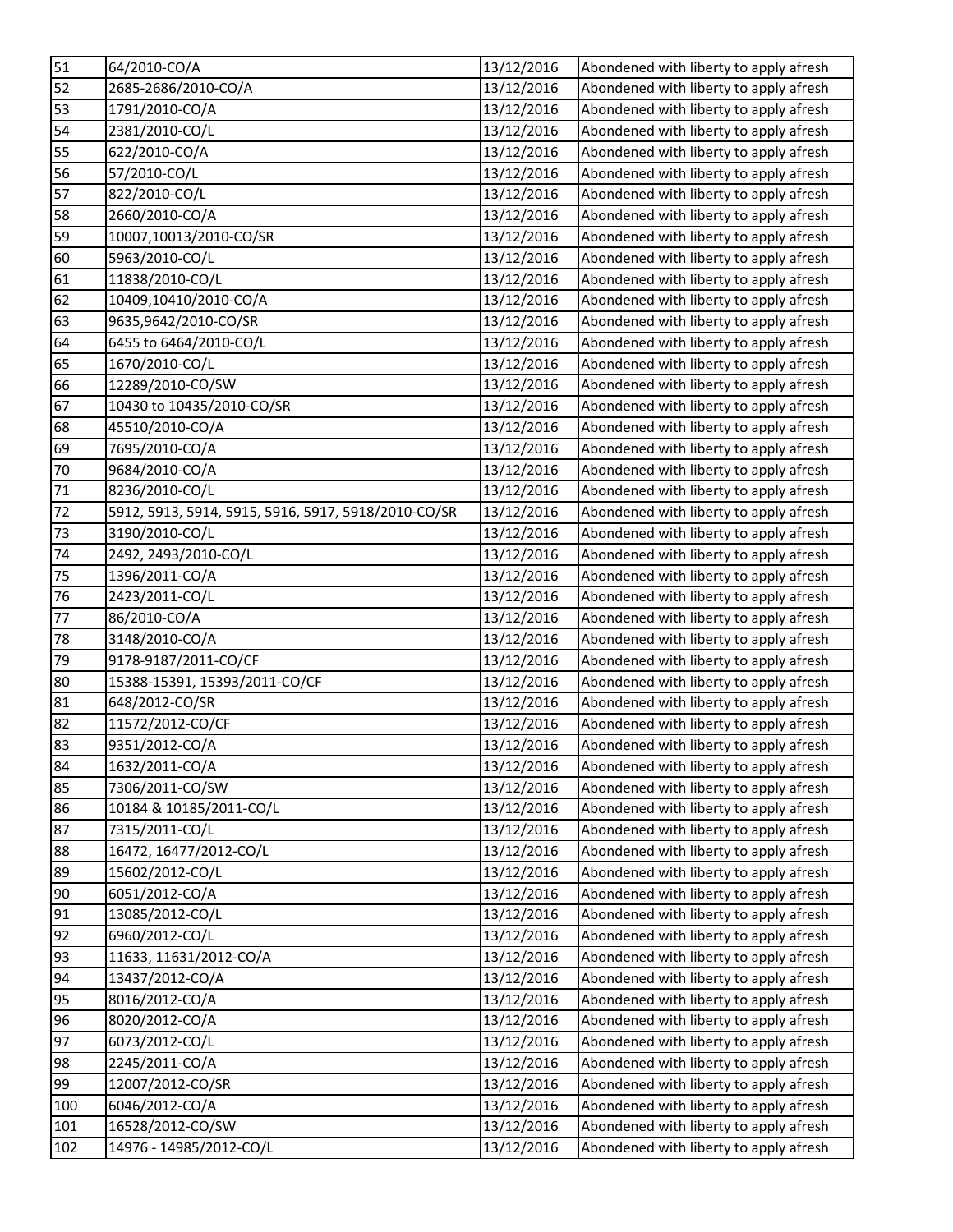| 103 | 14908 - 14917/2012-CO/A                 | 13/12/2016 | Abondened with liberty to apply afresh |
|-----|-----------------------------------------|------------|----------------------------------------|
| 104 | 9213/2010-CO/L                          | 13/12/2016 | Abondened with liberty to apply afresh |
| 105 | 13824 - 13833/2012-CO/L                 | 13/12/2016 | Abondened with liberty to apply afresh |
| 106 | 7438, 7450/2010-CO/CF                   | 13/12/2016 | Abondened with liberty to apply afresh |
| 107 | 4382/2010-CO/L                          | 13/12/2016 | Abondened with liberty to apply afresh |
| 108 | 10484/2010-CO/L                         | 14/12/2016 | Abondened with liberty to apply afresh |
| 109 | 2461/2010-CO/L                          | 14/12/2016 | Abondened with liberty to apply afresh |
| 110 | 8848/2010-CO/A                          | 14/12/2016 | Abondened with liberty to apply afresh |
| 111 | 226/2010-CO/A                           | 14/12/2016 | Abondened with liberty to apply afresh |
| 112 | 1222/2010-CO/L                          | 14/12/2016 | Abondened with liberty to apply afresh |
| 113 | 12034/2010-CO/A                         | 14/12/2016 | Abondened with liberty to apply afresh |
| 114 | 13507/2010-CO/A                         | 14/12/2016 | Abondened with liberty to apply afresh |
| 115 | 4438/2010-CO/L                          | 14/12/2016 | Abondened with liberty to apply afresh |
| 116 | 1210/2010-CO/L                          | 14/12/2016 | Abondened with liberty to apply afresh |
| 117 | 1624, 1625, 1626, 1627, 1628/2010-CO/SW | 14/12/2016 | Abondened with liberty to apply afresh |
| 118 | 6962/2010-CO/L                          | 14/12/2016 | Abondened with liberty to apply afresh |
| 119 | 3398/2010-CO/L                          | 14/12/2016 | Abondened with liberty to apply afresh |
| 120 | 4108/2010-CO/L                          | 14/12/2016 | Abondened with liberty to apply afresh |
| 121 | 8190/2010-CO/L                          | 14/12/2016 | Abondened with liberty to apply afresh |
| 122 | 8552/2010-CO/L                          | 14/12/2016 | Abondened with liberty to apply afresh |
| 123 | 8698/2010-CO/L                          | 14/12/2016 | Abondened with liberty to apply afresh |
| 124 | 6023/2010-CO/SW                         | 14/12/2016 | Abondened with liberty to apply afresh |
| 125 | 995/2010-CO/L                           | 14/12/2016 | Abondened with liberty to apply afresh |
| 126 | 8850/2010-CO/L                          | 14/12/2016 | Abondened with liberty to apply afresh |
| 127 | 5899/2010-CO/CF                         | 14/12/2016 | Abondened with liberty to apply afresh |
| 128 | 11052/2011-CO/A                         | 14/12/2016 | Abondened with liberty to apply afresh |
| 129 | 15384/2011-CO/SR                        | 14/12/2016 | Abondened with liberty to apply afresh |
| 130 | 6303, 6304, 6305/2011-CO/L              | 14/12/2016 | Abondened with liberty to apply afresh |
| 131 | 1371 TO 1380/2012-CO/CF                 | 14/12/2016 | Abondened with liberty to apply afresh |
| 132 | 9156/2012-CO/A                          | 14/12/2016 | Abondened with liberty to apply afresh |
| 133 | 13870/2012-CO/L                         | 14/12/2016 | Abondened with liberty to apply afresh |
| 134 | 10912/2012-CO/A                         | 14/12/2016 | Abondened with liberty to apply afresh |
| 135 | 1464/2012-CO/SR                         | 14/12/2016 | Abondened with liberty to apply afresh |
| 136 | 4502/2012-CO/A                          | 14/12/2016 | Abondened with liberty to apply afresh |
| 137 | 11665 TO 11674/2012-CO/A                | 14/12/2016 | Abondened with liberty to apply afresh |
| 138 | 16024/2012-CO/L                         | 14/12/2016 | Abondened with liberty to apply afresh |
| 139 | 9261 - 64/2012-CO/SR                    | 14/12/2016 | Abondened with liberty to apply afresh |
| 140 | 14574/2012-CO/A                         | 14/12/2016 | Abondened with liberty to apply afresh |
| 141 | 4548, 4549/2012-CO/A                    | 14/12/2016 | Abondened with liberty to apply afresh |
| 142 | 14011A/2012-CO/L                        | 14/12/2016 | Abondened with liberty to apply afresh |
| 143 | 9780/2012-CO/A                          | 14/12/2016 | Abondened with liberty to apply afresh |
| 144 | 16013/2012-CO/A                         | 14/12/2016 | Abondened with liberty to apply afresh |
| 145 | 1328/2012-CO/L                          | 14/12/2016 | Abondened with liberty to apply afresh |
| 146 | 15035/2012-CO/CF                        | 14/12/2016 | Abondened with liberty to apply afresh |
| 147 | 7252/2012-CO/L                          | 14/12/2016 | Abondened with liberty to apply afresh |
| 148 | 8538/2012-CO/A                          | 14/12/2016 | Abondened with liberty to apply afresh |
| 149 | 3988/2012-CO/L                          | 14/12/2016 | Abondened with liberty to apply afresh |
| 150 | 15783/2012-CO/L                         | 14/12/2016 | Abondened with liberty to apply afresh |
| 151 | 14201/2012-CO/A                         | 14/12/2016 | Abondened with liberty to apply afresh |
| 152 | 14448 TO 14453/2012-CO/SR               | 14/12/2016 | Abondened with liberty to apply afresh |
| 153 | 15096/2012-CO/A                         | 14/12/2016 | Abondened with liberty to apply afresh |
| 154 | 9795/2012-CO/L                          | 14/12/2016 | Abondened with liberty to apply afresh |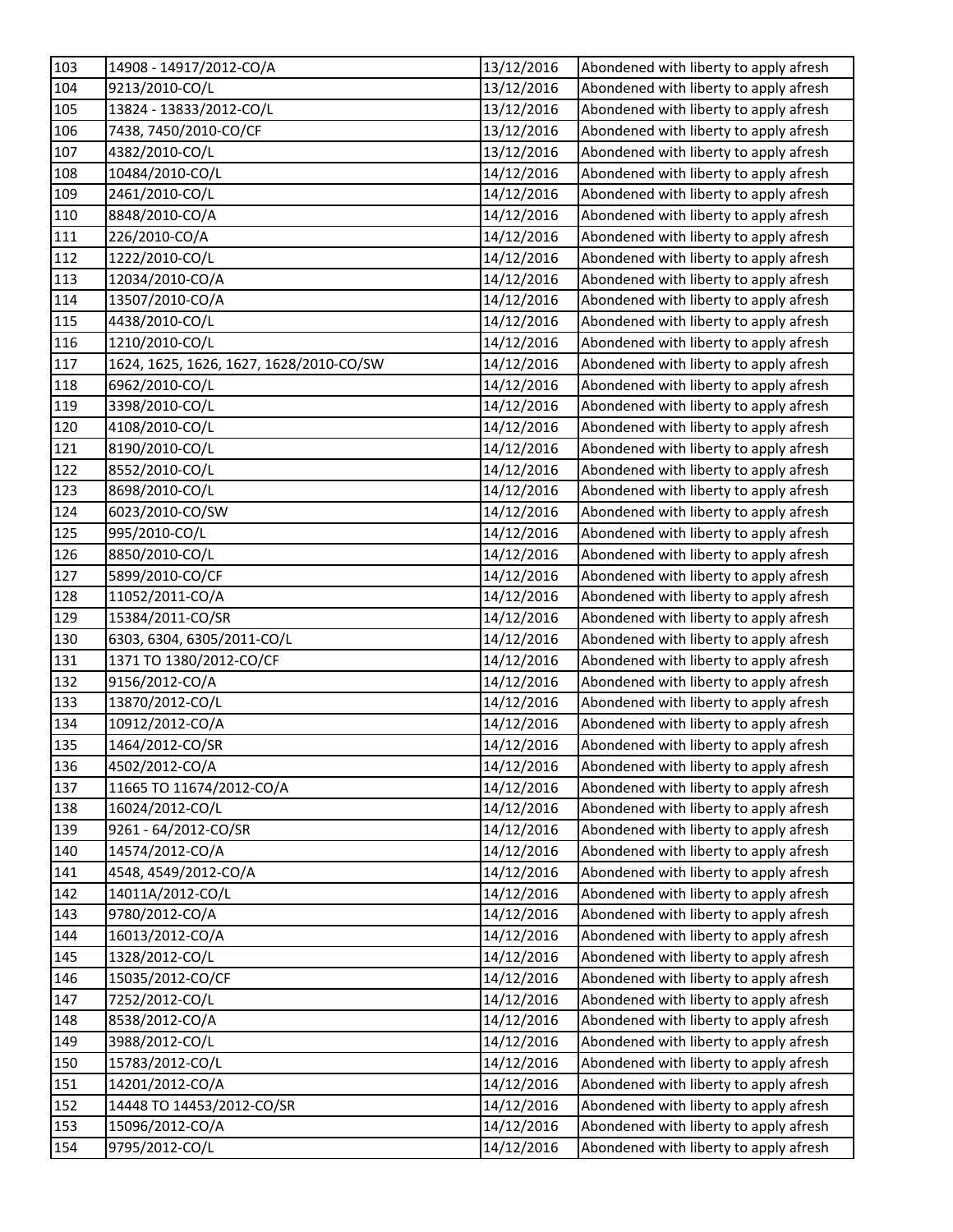| 155 | 14011/2012-CO/L                                       | 14/12/2016 | Abondened with liberty to apply afresh |
|-----|-------------------------------------------------------|------------|----------------------------------------|
| 156 | 14559/2012-CO/A                                       | 14/12/2016 | Abondened with liberty to apply afresh |
| 157 | 13819/2012-CO/SR                                      | 14/12/2016 | Abondened with liberty to apply afresh |
| 158 | 4260-4274/2012-CO/SR                                  | 14/12/2016 | Abondened with liberty to apply afresh |
| 159 | 1690/1692/2012-CO/SR/CF                               | 14/12/2016 | Abondened with liberty to apply afresh |
| 160 | 3640, 3641/2010-CO/L                                  | 14/12/2016 | Abondened with liberty to apply afresh |
| 161 | 3145/2012-CO/A                                        | 14/12/2016 | Abondened with liberty to apply afresh |
| 162 | 6121/2012-CO/L                                        | 14/12/2016 | Abondened with liberty to apply afresh |
| 163 | 4400 TO, 4414, 4419 TO 4423, 4391 TO 4393, 4399/2012- | 14/12/2016 | Abondened with liberty to apply afresh |
| 164 | 4484/2012-CO/M                                        | 14/12/2016 | Abondened with liberty to apply afresh |
| 165 | 6166/2012-CO/L                                        | 14/12/2016 | Abondened with liberty to apply afresh |
| 166 | 6872, 6873/2012-CO/A                                  | 14/12/2016 | Abondened with liberty to apply afresh |
| 167 | 16004/2012-CO/A                                       | 14/12/2016 | Abondened with liberty to apply afresh |
| 168 | 10463, 10464/2012-CO/L                                | 14/12/2016 | Abondened with liberty to apply afresh |
| 169 | 2062/2012-CO/A, 2063/2012-CO/L                        | 14/12/2016 | Abondened with liberty to apply afresh |
| 170 | 16163/2012-CO/L                                       | 14/12/2016 | Abondened with liberty to apply afresh |
| 171 | 11078 TO 11084/2012-CO/SR                             | 14/12/2016 | Abondened with liberty to apply afresh |
| 172 | 9269 - 9272/2012-CO/A                                 | 14/12/2016 | Abondened with liberty to apply afresh |
| 173 | 10157/2012-CO/L                                       | 14/12/2016 | Abondened with liberty to apply afresh |
| 174 | 7578 - 7588/2012-CO/SR                                | 14/12/2016 | Abondened with liberty to apply afresh |
| 175 | 8580/2012-CO/A                                        | 14/12/2016 | Abondened with liberty to apply afresh |
| 176 | 14646/2012-CO/L                                       | 14/12/2016 | Abondened with liberty to apply afresh |
| 177 | 15436/2012-CO/A                                       | 14/12/2016 | Abondened with liberty to apply afresh |
| 178 | 14645/2012-CO/SR                                      | 14/12/2016 | Abondened with liberty to apply afresh |
| 179 | 4994/2012-CO/L                                        | 14/12/2016 | Abondened with liberty to apply afresh |
| 180 | 1503/2012-CO/L                                        | 14/12/2016 | Abondened with liberty to apply afresh |
| 181 | 15165/2012-CO/L                                       | 14/12/2016 | Abondened with liberty to apply afresh |
| 182 | 14432 & 14433/2012-CO/SR                              | 14/12/2016 | Abondened with liberty to apply afresh |
| 183 | 16165/2012-CO/L                                       | 14/12/2016 | Abondened with liberty to apply afresh |
| 184 | 5703/2012-CO/L                                        | 15/12/2016 | Abondened with liberty to apply afresh |
| 185 | 11364/2012-CO/CF                                      | 16/12/2016 | Abondened with liberty to apply afresh |
| 186 | 13046-13052/2010-CO/SR                                | 19/12/2016 | Abondened with liberty to apply afresh |
| 187 | 7803/2010-CO/L                                        | 19/12/2016 | Abondened with liberty to apply afresh |
| 188 | 12375/2010-CO/L                                       | 19/12/2016 | Abondened with liberty to apply afresh |
| 189 | 1552, 1553/2010-CO/L                                  | 19/12/2016 | Abondened with liberty to apply afresh |
| 190 | 9937/2010-CO/A                                        | 19/12/2016 | Abondened with liberty to apply afresh |
| 191 | 13551-13556/2010/-CO/A                                | 19/12/2016 | Abondened with liberty to apply afresh |
| 192 | 15036/2011-CO/SR                                      | 19/12/2016 | Abondened with liberty to apply afresh |
| 193 | 12572/2011-CO/A                                       | 19/12/2016 | Abondened with liberty to apply afresh |
| 194 | 13634/2011-CO/A                                       | 19/12/2016 | Abondened with liberty to apply afresh |
| 195 | 5029/2011-CO/L                                        | 19/12/2016 | Abondened with liberty to apply afresh |
| 196 | 9004/2010-CO/A                                        | 19/12/2016 | Abondened with liberty to apply afresh |
| 197 | 1182/2011-CO/CF                                       | 19/12/2016 | Abondened with liberty to apply afresh |
| 198 | 571/2011-CO/A                                         | 19/12/2016 | Abondened with liberty to apply afresh |
| 199 | 672/2011-CO/A                                         | 19/12/2016 | Abondened with liberty to apply afresh |
| 200 | 1913, 1914, 1915, 1916/2011-CO/A                      | 19/12/2016 | Abondened with liberty to apply afresh |
| 201 | 6308/2011-CO/L                                        | 19/12/2016 | Abondened with liberty to apply afresh |
| 202 | 1211/2010-CO/L                                        | 19/12/2016 | Abondened with liberty to apply afresh |
| 203 | 8219/2011-CO/A                                        | 19/12/2016 | Abondened with liberty to apply afresh |
| 204 | 10443/2011-CO/A                                       | 19/12/2016 | Abondened with liberty to apply afresh |
| 205 | 16537, 16538, 16540/2012-CO/L                         | 19/12/2016 | Abondened with liberty to apply afresh |
| 206 | 9531/2012-CO/SR                                       | 19/12/2016 | Abondened with liberty to apply afresh |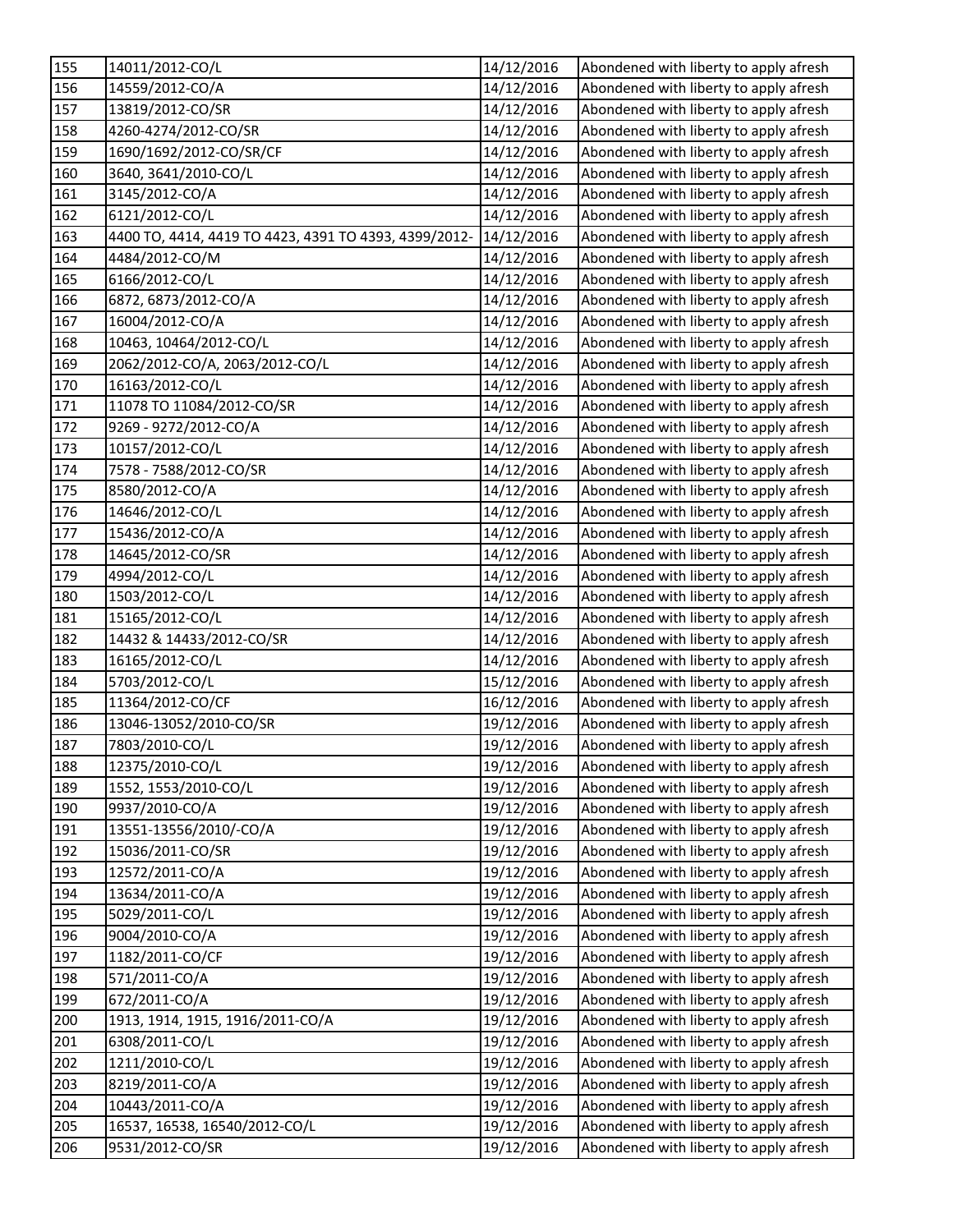| 207 | 3778/2010-CO/L                                      | 19/12/2016 | Abondened with liberty to apply afresh |
|-----|-----------------------------------------------------|------------|----------------------------------------|
| 208 | 14940-14946/2012-CO/SR                              | 19/12/2016 | Abondened with liberty to apply afresh |
| 209 | 11932/2012-CO/A                                     | 19/12/2016 | Abondened with liberty to apply afresh |
| 210 | 8283/2012-CO/L                                      | 19/12/2016 | Abondened with liberty to apply afresh |
| 211 | 7557/2012-CO/L                                      | 19/12/2016 | Abondened with liberty to apply afresh |
| 212 | 14535-14542/2012-CO/A                               | 19/12/2016 | Abondened with liberty to apply afresh |
| 213 | 16384/2012-CO/L                                     | 19/12/2016 | Abondened with liberty to apply afresh |
| 214 | 15856-15858, 15885-15887/2012-CO/A                  | 19/12/2016 | Abondened with liberty to apply afresh |
| 215 | 11463/2012-CO/SR                                    | 19/12/2016 | Abondened with liberty to apply afresh |
| 216 | 4051/2012-CO/SR                                     | 19/12/2016 | Abondened with liberty to apply afresh |
| 217 | 7617/2012-CO/L                                      | 19/12/2016 | Abondened with liberty to apply afresh |
| 218 | 14286/2012-CO/L                                     | 19/12/2016 | Abondened with liberty to apply afresh |
| 219 | 11141/2012-CO/SR                                    | 19/12/2016 | Abondened with liberty to apply afresh |
| 220 | 13496/2012-CO/A                                     | 19/12/2016 | Abondened with liberty to apply afresh |
| 221 | 15609/2012-CO/L                                     | 19/12/2016 | Abondened with liberty to apply afresh |
| 222 | 11941/2012-CO/A                                     | 19/12/2016 | Abondened with liberty to apply afresh |
| 223 | 12066/2010-CO/A                                     | 20/12/2016 | Abondened with liberty to apply afresh |
| 224 | 10551-10552/2010-CO/A                               | 20/12/2016 | Abondened with liberty to apply afresh |
| 225 | 14065/2010-CO/A                                     | 20/12/2016 | Abondened with liberty to apply afresh |
| 226 | 3228/2010-CO/A                                      | 20/12/2016 | Abondened with liberty to apply afresh |
| 227 | 7884/2010-CO/L                                      | 20/12/2016 | Abondened with liberty to apply afresh |
| 228 | 8809/2010-CO/A                                      | 20/12/2016 | Abondened with liberty to apply afresh |
| 229 | 12554/2010-CO/L                                     | 20/12/2016 | Abondened with liberty to apply afresh |
| 230 | 13093/2010-CO/L                                     | 20/12/2016 | Abondened with liberty to apply afresh |
| 231 | 9718/2010-CO/A                                      | 20/12/2016 | Abondened with liberty to apply afresh |
| 232 | 7970/2010-CO/L                                      | 20/12/2016 | Abondened with liberty to apply afresh |
| 233 | 11886/2010-CO/L                                     | 20/12/2016 | Abondened with liberty to apply afresh |
| 234 | 5964/2010-CO/L                                      | 20/12/2016 | Abondened with liberty to apply afresh |
| 235 | 10274/2010-CO/A                                     | 20/12/2016 | Abondened with liberty to apply afresh |
| 236 | 8922, 8923, 8924, 8925/2010-CO/A                    | 20/12/2016 | Abondened with liberty to apply afresh |
| 237 | 10385, 10386, 10387, 10388, 10389, 10390/2010-CO/SW | 20/12/2016 | Abondened with liberty to apply afresh |
| 238 | 13825/2010-CO/A                                     | 20/12/2016 | Abondened with liberty to apply afresh |
| 239 | 1119/2010-CO/L                                      | 20/12/2016 | Abondened with liberty to apply afresh |
| 240 | 4806/2010-CO/L                                      | 20/12/2016 | Abondened with liberty to apply afresh |
| 241 | 3282, 3283, 3287, 3288/2011-CO/L                    | 20/12/2016 | Abondened with liberty to apply afresh |
| 242 | 9379, 9380, 9381, 9386, 9387, 9388, 9389/2011-CO/A  | 20/12/2016 | Abondened with liberty to apply afresh |
| 243 | 11910/2011-CO/SW                                    | 20/12/2016 | Abondened with liberty to apply afresh |
| 244 | 1334, 1335/2011-CO/A                                | 20/12/2016 | Abondened with liberty to apply afresh |
| 245 | 1290/2011-CO/A                                      | 20/12/2016 | Abondened with liberty to apply afresh |
| 246 | 8266/2010-CO/L                                      | 20/12/2016 | Abondened with liberty to apply afresh |
| 247 | 12148/2010-CO/L                                     | 20/12/2016 | Abondened with liberty to apply afresh |
| 248 | 11044, 11045/2010-CO/L                              | 20/12/2016 | Abondened with liberty to apply afresh |
| 249 | 6031/2010-CO/A                                      | 20/12/2016 | Abondened with liberty to apply afresh |
| 250 | 1909, 1910, 1911/2011-CO/A                          | 20/12/2016 | Abondened with liberty to apply afresh |
| 251 | 15104-15105/2011-CO/L                               | 20/12/2016 | Abondened with liberty to apply afresh |
| 252 | 15104-15105/2011-CO/L                               | 20/12/2016 | Abondened with liberty to apply afresh |
| 253 | 1641/2011-CO/SR                                     | 20/12/2016 | Abondened with liberty to apply afresh |
| 254 | 3335-3344/2012-CO/CF                                | 20/12/2016 | Abondened with liberty to apply afresh |
| 255 | 192/2012-CO/L                                       | 20/12/2016 | Abondened with liberty to apply afresh |
| 256 | 13201/2012-CO/L                                     | 20/12/2016 | Abondened with liberty to apply afresh |
| 257 | 11842/2012-CO/A                                     | 20/12/2016 | Abondened with liberty to apply afresh |
| 258 | 10966/2012-CO/L                                     | 20/12/2016 | Abondened with liberty to apply afresh |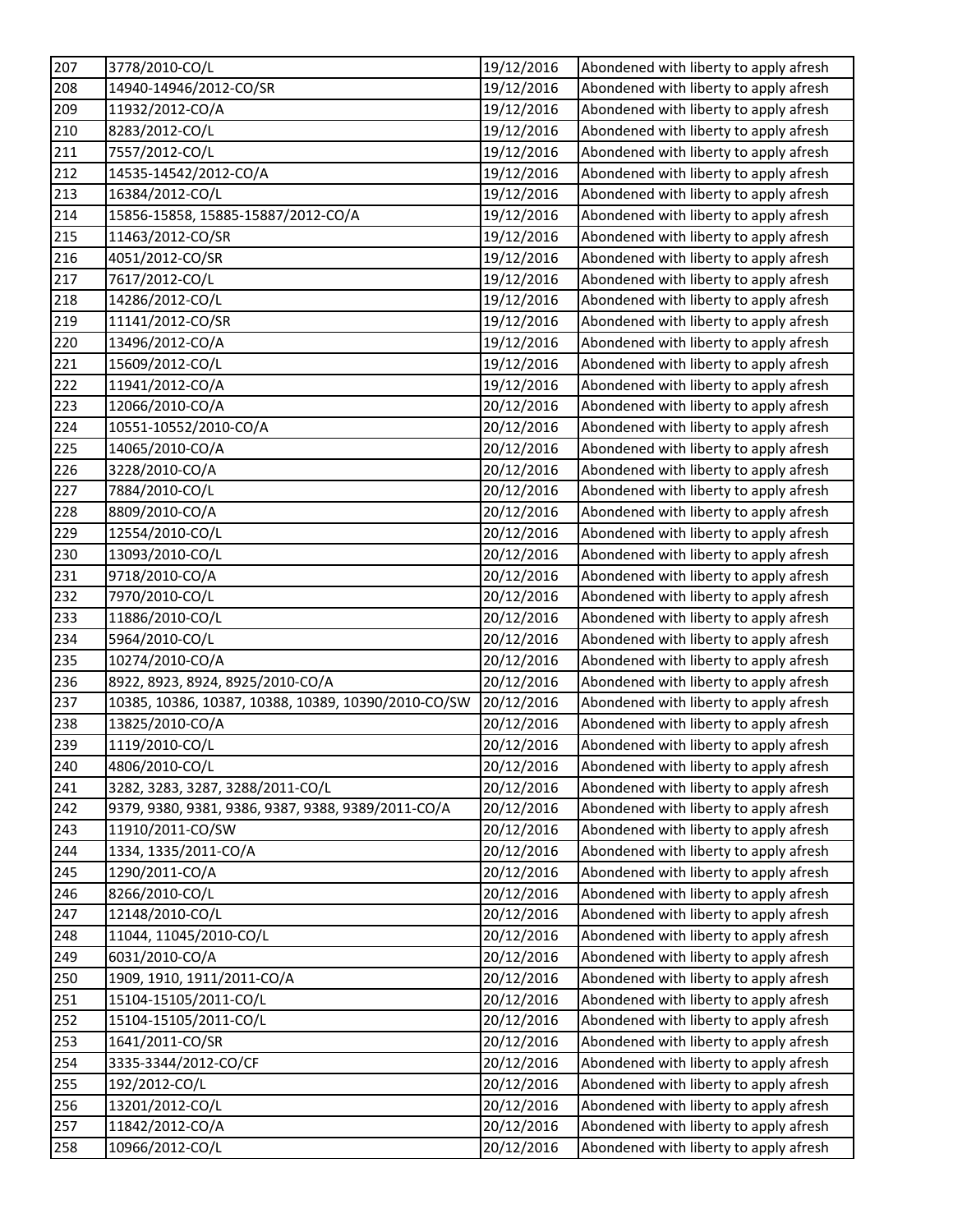| 260<br>13497/2012-CO/L<br>20/12/2016<br>Abondened with liberty to apply afresh<br>261<br>13863/2012-CO/L<br>20/12/2016<br>Abondened with liberty to apply afresh<br>262<br>551-553/2012-CO/L/A/SW<br>Abondened with liberty to apply afresh<br>20/12/2016<br>263<br>11489, 11490, 11492, 11493, 11622, 11617/2012-CO/A<br>20/12/2016<br>Abondened with liberty to apply afresh<br>264<br>15439/2012-CO/CF<br>20/12/2016<br>Abondened with liberty to apply afresh<br>265<br>5620-5625/2012-CO/A<br>20/12/2016<br>Abondened with liberty to apply afresh<br>266<br>20/12/2016<br>9622/2012-CO/L<br>Abondened with liberty to apply afresh<br>10763, 10770/2012-CO/A<br>267<br>20/12/2016<br>Abondened with liberty to apply afresh<br>5178/2012-CO/A<br>268<br>20/12/2016<br>Abondened with liberty to apply afresh<br>269<br>4730/2012-CO/A<br>Abondened with liberty to apply afresh<br>20/12/2016<br>270<br>9841/2012-CO/SR<br>20/12/2016<br>Abondened with liberty to apply afresh<br>271<br>Abondened with liberty to apply afresh<br>13909-13912/2012-CO/L<br>20/12/2016<br>272<br>316/2012-CO/A<br>20/12/2016<br>Abondened with liberty to apply afresh<br>273<br>2210/2012-CO/L<br>20/12/2016<br>Abondened with liberty to apply afresh<br>274<br>9122-9125/2012-CO/L<br>20/12/2016<br>Abondened with liberty to apply afresh<br>275<br>15135/2012-CO/L<br>20/12/2016<br>Abondened with liberty to apply afresh<br>276<br>16257, 16258, 16259, 16260, 12266, 12251, 16261/2012-<br>Abondened with liberty to apply afresh<br>20/12/2016<br>277<br>Abondened with liberty to apply afresh<br>12068/2012-CO/L<br>20/12/2016<br>278<br>858/2012-CO/A<br>20/12/2016<br>Abondened with liberty to apply afresh<br>279<br>688/2012-CO/L<br>20/12/2016<br>Abondened with liberty to apply afresh<br>280<br>7849/2012-CO/A<br>20/12/2016<br>Abondened with liberty to apply afresh<br>281<br>20/12/2016<br>Abondened with liberty to apply afresh<br>14026/2012-CO/L<br>282<br>3496/2012-CO/SR<br>20/12/2016<br>Abondened with liberty to apply afresh<br>283<br>9816/2012-CO/A<br>20/12/2016<br>Abondened with liberty to apply afresh<br>284<br>16309/2012-CO/CF<br>20/12/2016<br>Abondened with liberty to apply afresh<br>285<br>20/12/2016<br>Abondened with liberty to apply afresh<br>14168/2012-CO/A<br>286<br>15984/2012-CO/A<br>20/12/2016<br>Abondened with liberty to apply afresh<br>287<br>15702-15704/2012-CO/SR<br>Abondened with liberty to apply afresh<br>20/12/2016<br>288<br>285/286/2012-CO/SW<br>20/12/2016<br>Abondened with liberty to apply afresh<br>289<br>569/2012-CO/CF<br>20/12/2016<br>Abondened with liberty to apply afresh<br>13809/2012-CO/L<br>Abondened with liberty to apply afresh<br>290<br>20/12/2016<br>291<br>14875/2012-CO/L<br>20/12/2016<br>Abondened with liberty to apply afresh<br>292<br>13650/2011-CO/A<br>20/12/2016<br>Abondened with liberty to apply afresh<br>293<br>20/12/2016<br>Abondened with liberty to apply afresh<br>341/2012-CO/L<br>294<br>Abondened with liberty to apply afresh<br>14112/2012-CO/CF<br>20/12/2016<br>295<br>Abondened with liberty to apply afresh<br>12072/2012-CO/L<br>20/12/2016<br>296<br>13049/2012-CO/L<br>20/12/2016<br>Abondened with liberty to apply afresh<br>297<br>Abondened with liberty to apply afresh<br>13986, 13987, 13988, 13989, 13990, 13992, 13995/2012-<br>20/12/2016<br>298<br>2676/2012-CO/A<br>Abondened with liberty to apply afresh<br>20/12/2016<br>299<br>15501-15505/2012-CO/A<br>20/12/2016<br>Abondened with liberty to apply afresh<br>300<br>11616/2012-CO/L<br>20/12/2016<br>Abondened with liberty to apply afresh<br>301<br>Abondened with liberty to apply afresh<br>2087, 2089/2011-CO/A<br>20/12/2016<br>Abondened with liberty to apply afresh<br>302<br>4978/2012-CO/A<br>20/12/2016<br>Abondened with liberty to apply afresh<br>303<br>8762/2012-CO/L<br>20/12/2016 | 259 | 9849, 9850/2012-CO/A | 20/12/2016 | Abondened with liberty to apply afresh |
|-------------------------------------------------------------------------------------------------------------------------------------------------------------------------------------------------------------------------------------------------------------------------------------------------------------------------------------------------------------------------------------------------------------------------------------------------------------------------------------------------------------------------------------------------------------------------------------------------------------------------------------------------------------------------------------------------------------------------------------------------------------------------------------------------------------------------------------------------------------------------------------------------------------------------------------------------------------------------------------------------------------------------------------------------------------------------------------------------------------------------------------------------------------------------------------------------------------------------------------------------------------------------------------------------------------------------------------------------------------------------------------------------------------------------------------------------------------------------------------------------------------------------------------------------------------------------------------------------------------------------------------------------------------------------------------------------------------------------------------------------------------------------------------------------------------------------------------------------------------------------------------------------------------------------------------------------------------------------------------------------------------------------------------------------------------------------------------------------------------------------------------------------------------------------------------------------------------------------------------------------------------------------------------------------------------------------------------------------------------------------------------------------------------------------------------------------------------------------------------------------------------------------------------------------------------------------------------------------------------------------------------------------------------------------------------------------------------------------------------------------------------------------------------------------------------------------------------------------------------------------------------------------------------------------------------------------------------------------------------------------------------------------------------------------------------------------------------------------------------------------------------------------------------------------------------------------------------------------------------------------------------------------------------------------------------------------------------------------------------------------------------------------------------------------------------------------------------------------------------------------------------------------------------------------------------------------------------------------------------------------------------------------------------------------------------------------------------------------------------------------------------------------------------------------------------------------------------------------------------------------------------------------------|-----|----------------------|------------|----------------------------------------|
|                                                                                                                                                                                                                                                                                                                                                                                                                                                                                                                                                                                                                                                                                                                                                                                                                                                                                                                                                                                                                                                                                                                                                                                                                                                                                                                                                                                                                                                                                                                                                                                                                                                                                                                                                                                                                                                                                                                                                                                                                                                                                                                                                                                                                                                                                                                                                                                                                                                                                                                                                                                                                                                                                                                                                                                                                                                                                                                                                                                                                                                                                                                                                                                                                                                                                                                                                                                                                                                                                                                                                                                                                                                                                                                                                                                                                                                                                                       |     |                      |            |                                        |
|                                                                                                                                                                                                                                                                                                                                                                                                                                                                                                                                                                                                                                                                                                                                                                                                                                                                                                                                                                                                                                                                                                                                                                                                                                                                                                                                                                                                                                                                                                                                                                                                                                                                                                                                                                                                                                                                                                                                                                                                                                                                                                                                                                                                                                                                                                                                                                                                                                                                                                                                                                                                                                                                                                                                                                                                                                                                                                                                                                                                                                                                                                                                                                                                                                                                                                                                                                                                                                                                                                                                                                                                                                                                                                                                                                                                                                                                                                       |     |                      |            |                                        |
|                                                                                                                                                                                                                                                                                                                                                                                                                                                                                                                                                                                                                                                                                                                                                                                                                                                                                                                                                                                                                                                                                                                                                                                                                                                                                                                                                                                                                                                                                                                                                                                                                                                                                                                                                                                                                                                                                                                                                                                                                                                                                                                                                                                                                                                                                                                                                                                                                                                                                                                                                                                                                                                                                                                                                                                                                                                                                                                                                                                                                                                                                                                                                                                                                                                                                                                                                                                                                                                                                                                                                                                                                                                                                                                                                                                                                                                                                                       |     |                      |            |                                        |
|                                                                                                                                                                                                                                                                                                                                                                                                                                                                                                                                                                                                                                                                                                                                                                                                                                                                                                                                                                                                                                                                                                                                                                                                                                                                                                                                                                                                                                                                                                                                                                                                                                                                                                                                                                                                                                                                                                                                                                                                                                                                                                                                                                                                                                                                                                                                                                                                                                                                                                                                                                                                                                                                                                                                                                                                                                                                                                                                                                                                                                                                                                                                                                                                                                                                                                                                                                                                                                                                                                                                                                                                                                                                                                                                                                                                                                                                                                       |     |                      |            |                                        |
|                                                                                                                                                                                                                                                                                                                                                                                                                                                                                                                                                                                                                                                                                                                                                                                                                                                                                                                                                                                                                                                                                                                                                                                                                                                                                                                                                                                                                                                                                                                                                                                                                                                                                                                                                                                                                                                                                                                                                                                                                                                                                                                                                                                                                                                                                                                                                                                                                                                                                                                                                                                                                                                                                                                                                                                                                                                                                                                                                                                                                                                                                                                                                                                                                                                                                                                                                                                                                                                                                                                                                                                                                                                                                                                                                                                                                                                                                                       |     |                      |            |                                        |
|                                                                                                                                                                                                                                                                                                                                                                                                                                                                                                                                                                                                                                                                                                                                                                                                                                                                                                                                                                                                                                                                                                                                                                                                                                                                                                                                                                                                                                                                                                                                                                                                                                                                                                                                                                                                                                                                                                                                                                                                                                                                                                                                                                                                                                                                                                                                                                                                                                                                                                                                                                                                                                                                                                                                                                                                                                                                                                                                                                                                                                                                                                                                                                                                                                                                                                                                                                                                                                                                                                                                                                                                                                                                                                                                                                                                                                                                                                       |     |                      |            |                                        |
|                                                                                                                                                                                                                                                                                                                                                                                                                                                                                                                                                                                                                                                                                                                                                                                                                                                                                                                                                                                                                                                                                                                                                                                                                                                                                                                                                                                                                                                                                                                                                                                                                                                                                                                                                                                                                                                                                                                                                                                                                                                                                                                                                                                                                                                                                                                                                                                                                                                                                                                                                                                                                                                                                                                                                                                                                                                                                                                                                                                                                                                                                                                                                                                                                                                                                                                                                                                                                                                                                                                                                                                                                                                                                                                                                                                                                                                                                                       |     |                      |            |                                        |
|                                                                                                                                                                                                                                                                                                                                                                                                                                                                                                                                                                                                                                                                                                                                                                                                                                                                                                                                                                                                                                                                                                                                                                                                                                                                                                                                                                                                                                                                                                                                                                                                                                                                                                                                                                                                                                                                                                                                                                                                                                                                                                                                                                                                                                                                                                                                                                                                                                                                                                                                                                                                                                                                                                                                                                                                                                                                                                                                                                                                                                                                                                                                                                                                                                                                                                                                                                                                                                                                                                                                                                                                                                                                                                                                                                                                                                                                                                       |     |                      |            |                                        |
|                                                                                                                                                                                                                                                                                                                                                                                                                                                                                                                                                                                                                                                                                                                                                                                                                                                                                                                                                                                                                                                                                                                                                                                                                                                                                                                                                                                                                                                                                                                                                                                                                                                                                                                                                                                                                                                                                                                                                                                                                                                                                                                                                                                                                                                                                                                                                                                                                                                                                                                                                                                                                                                                                                                                                                                                                                                                                                                                                                                                                                                                                                                                                                                                                                                                                                                                                                                                                                                                                                                                                                                                                                                                                                                                                                                                                                                                                                       |     |                      |            |                                        |
|                                                                                                                                                                                                                                                                                                                                                                                                                                                                                                                                                                                                                                                                                                                                                                                                                                                                                                                                                                                                                                                                                                                                                                                                                                                                                                                                                                                                                                                                                                                                                                                                                                                                                                                                                                                                                                                                                                                                                                                                                                                                                                                                                                                                                                                                                                                                                                                                                                                                                                                                                                                                                                                                                                                                                                                                                                                                                                                                                                                                                                                                                                                                                                                                                                                                                                                                                                                                                                                                                                                                                                                                                                                                                                                                                                                                                                                                                                       |     |                      |            |                                        |
|                                                                                                                                                                                                                                                                                                                                                                                                                                                                                                                                                                                                                                                                                                                                                                                                                                                                                                                                                                                                                                                                                                                                                                                                                                                                                                                                                                                                                                                                                                                                                                                                                                                                                                                                                                                                                                                                                                                                                                                                                                                                                                                                                                                                                                                                                                                                                                                                                                                                                                                                                                                                                                                                                                                                                                                                                                                                                                                                                                                                                                                                                                                                                                                                                                                                                                                                                                                                                                                                                                                                                                                                                                                                                                                                                                                                                                                                                                       |     |                      |            |                                        |
|                                                                                                                                                                                                                                                                                                                                                                                                                                                                                                                                                                                                                                                                                                                                                                                                                                                                                                                                                                                                                                                                                                                                                                                                                                                                                                                                                                                                                                                                                                                                                                                                                                                                                                                                                                                                                                                                                                                                                                                                                                                                                                                                                                                                                                                                                                                                                                                                                                                                                                                                                                                                                                                                                                                                                                                                                                                                                                                                                                                                                                                                                                                                                                                                                                                                                                                                                                                                                                                                                                                                                                                                                                                                                                                                                                                                                                                                                                       |     |                      |            |                                        |
|                                                                                                                                                                                                                                                                                                                                                                                                                                                                                                                                                                                                                                                                                                                                                                                                                                                                                                                                                                                                                                                                                                                                                                                                                                                                                                                                                                                                                                                                                                                                                                                                                                                                                                                                                                                                                                                                                                                                                                                                                                                                                                                                                                                                                                                                                                                                                                                                                                                                                                                                                                                                                                                                                                                                                                                                                                                                                                                                                                                                                                                                                                                                                                                                                                                                                                                                                                                                                                                                                                                                                                                                                                                                                                                                                                                                                                                                                                       |     |                      |            |                                        |
|                                                                                                                                                                                                                                                                                                                                                                                                                                                                                                                                                                                                                                                                                                                                                                                                                                                                                                                                                                                                                                                                                                                                                                                                                                                                                                                                                                                                                                                                                                                                                                                                                                                                                                                                                                                                                                                                                                                                                                                                                                                                                                                                                                                                                                                                                                                                                                                                                                                                                                                                                                                                                                                                                                                                                                                                                                                                                                                                                                                                                                                                                                                                                                                                                                                                                                                                                                                                                                                                                                                                                                                                                                                                                                                                                                                                                                                                                                       |     |                      |            |                                        |
|                                                                                                                                                                                                                                                                                                                                                                                                                                                                                                                                                                                                                                                                                                                                                                                                                                                                                                                                                                                                                                                                                                                                                                                                                                                                                                                                                                                                                                                                                                                                                                                                                                                                                                                                                                                                                                                                                                                                                                                                                                                                                                                                                                                                                                                                                                                                                                                                                                                                                                                                                                                                                                                                                                                                                                                                                                                                                                                                                                                                                                                                                                                                                                                                                                                                                                                                                                                                                                                                                                                                                                                                                                                                                                                                                                                                                                                                                                       |     |                      |            |                                        |
|                                                                                                                                                                                                                                                                                                                                                                                                                                                                                                                                                                                                                                                                                                                                                                                                                                                                                                                                                                                                                                                                                                                                                                                                                                                                                                                                                                                                                                                                                                                                                                                                                                                                                                                                                                                                                                                                                                                                                                                                                                                                                                                                                                                                                                                                                                                                                                                                                                                                                                                                                                                                                                                                                                                                                                                                                                                                                                                                                                                                                                                                                                                                                                                                                                                                                                                                                                                                                                                                                                                                                                                                                                                                                                                                                                                                                                                                                                       |     |                      |            |                                        |
|                                                                                                                                                                                                                                                                                                                                                                                                                                                                                                                                                                                                                                                                                                                                                                                                                                                                                                                                                                                                                                                                                                                                                                                                                                                                                                                                                                                                                                                                                                                                                                                                                                                                                                                                                                                                                                                                                                                                                                                                                                                                                                                                                                                                                                                                                                                                                                                                                                                                                                                                                                                                                                                                                                                                                                                                                                                                                                                                                                                                                                                                                                                                                                                                                                                                                                                                                                                                                                                                                                                                                                                                                                                                                                                                                                                                                                                                                                       |     |                      |            |                                        |
|                                                                                                                                                                                                                                                                                                                                                                                                                                                                                                                                                                                                                                                                                                                                                                                                                                                                                                                                                                                                                                                                                                                                                                                                                                                                                                                                                                                                                                                                                                                                                                                                                                                                                                                                                                                                                                                                                                                                                                                                                                                                                                                                                                                                                                                                                                                                                                                                                                                                                                                                                                                                                                                                                                                                                                                                                                                                                                                                                                                                                                                                                                                                                                                                                                                                                                                                                                                                                                                                                                                                                                                                                                                                                                                                                                                                                                                                                                       |     |                      |            |                                        |
|                                                                                                                                                                                                                                                                                                                                                                                                                                                                                                                                                                                                                                                                                                                                                                                                                                                                                                                                                                                                                                                                                                                                                                                                                                                                                                                                                                                                                                                                                                                                                                                                                                                                                                                                                                                                                                                                                                                                                                                                                                                                                                                                                                                                                                                                                                                                                                                                                                                                                                                                                                                                                                                                                                                                                                                                                                                                                                                                                                                                                                                                                                                                                                                                                                                                                                                                                                                                                                                                                                                                                                                                                                                                                                                                                                                                                                                                                                       |     |                      |            |                                        |
|                                                                                                                                                                                                                                                                                                                                                                                                                                                                                                                                                                                                                                                                                                                                                                                                                                                                                                                                                                                                                                                                                                                                                                                                                                                                                                                                                                                                                                                                                                                                                                                                                                                                                                                                                                                                                                                                                                                                                                                                                                                                                                                                                                                                                                                                                                                                                                                                                                                                                                                                                                                                                                                                                                                                                                                                                                                                                                                                                                                                                                                                                                                                                                                                                                                                                                                                                                                                                                                                                                                                                                                                                                                                                                                                                                                                                                                                                                       |     |                      |            |                                        |
|                                                                                                                                                                                                                                                                                                                                                                                                                                                                                                                                                                                                                                                                                                                                                                                                                                                                                                                                                                                                                                                                                                                                                                                                                                                                                                                                                                                                                                                                                                                                                                                                                                                                                                                                                                                                                                                                                                                                                                                                                                                                                                                                                                                                                                                                                                                                                                                                                                                                                                                                                                                                                                                                                                                                                                                                                                                                                                                                                                                                                                                                                                                                                                                                                                                                                                                                                                                                                                                                                                                                                                                                                                                                                                                                                                                                                                                                                                       |     |                      |            |                                        |
|                                                                                                                                                                                                                                                                                                                                                                                                                                                                                                                                                                                                                                                                                                                                                                                                                                                                                                                                                                                                                                                                                                                                                                                                                                                                                                                                                                                                                                                                                                                                                                                                                                                                                                                                                                                                                                                                                                                                                                                                                                                                                                                                                                                                                                                                                                                                                                                                                                                                                                                                                                                                                                                                                                                                                                                                                                                                                                                                                                                                                                                                                                                                                                                                                                                                                                                                                                                                                                                                                                                                                                                                                                                                                                                                                                                                                                                                                                       |     |                      |            |                                        |
|                                                                                                                                                                                                                                                                                                                                                                                                                                                                                                                                                                                                                                                                                                                                                                                                                                                                                                                                                                                                                                                                                                                                                                                                                                                                                                                                                                                                                                                                                                                                                                                                                                                                                                                                                                                                                                                                                                                                                                                                                                                                                                                                                                                                                                                                                                                                                                                                                                                                                                                                                                                                                                                                                                                                                                                                                                                                                                                                                                                                                                                                                                                                                                                                                                                                                                                                                                                                                                                                                                                                                                                                                                                                                                                                                                                                                                                                                                       |     |                      |            |                                        |
|                                                                                                                                                                                                                                                                                                                                                                                                                                                                                                                                                                                                                                                                                                                                                                                                                                                                                                                                                                                                                                                                                                                                                                                                                                                                                                                                                                                                                                                                                                                                                                                                                                                                                                                                                                                                                                                                                                                                                                                                                                                                                                                                                                                                                                                                                                                                                                                                                                                                                                                                                                                                                                                                                                                                                                                                                                                                                                                                                                                                                                                                                                                                                                                                                                                                                                                                                                                                                                                                                                                                                                                                                                                                                                                                                                                                                                                                                                       |     |                      |            |                                        |
|                                                                                                                                                                                                                                                                                                                                                                                                                                                                                                                                                                                                                                                                                                                                                                                                                                                                                                                                                                                                                                                                                                                                                                                                                                                                                                                                                                                                                                                                                                                                                                                                                                                                                                                                                                                                                                                                                                                                                                                                                                                                                                                                                                                                                                                                                                                                                                                                                                                                                                                                                                                                                                                                                                                                                                                                                                                                                                                                                                                                                                                                                                                                                                                                                                                                                                                                                                                                                                                                                                                                                                                                                                                                                                                                                                                                                                                                                                       |     |                      |            |                                        |
|                                                                                                                                                                                                                                                                                                                                                                                                                                                                                                                                                                                                                                                                                                                                                                                                                                                                                                                                                                                                                                                                                                                                                                                                                                                                                                                                                                                                                                                                                                                                                                                                                                                                                                                                                                                                                                                                                                                                                                                                                                                                                                                                                                                                                                                                                                                                                                                                                                                                                                                                                                                                                                                                                                                                                                                                                                                                                                                                                                                                                                                                                                                                                                                                                                                                                                                                                                                                                                                                                                                                                                                                                                                                                                                                                                                                                                                                                                       |     |                      |            |                                        |
|                                                                                                                                                                                                                                                                                                                                                                                                                                                                                                                                                                                                                                                                                                                                                                                                                                                                                                                                                                                                                                                                                                                                                                                                                                                                                                                                                                                                                                                                                                                                                                                                                                                                                                                                                                                                                                                                                                                                                                                                                                                                                                                                                                                                                                                                                                                                                                                                                                                                                                                                                                                                                                                                                                                                                                                                                                                                                                                                                                                                                                                                                                                                                                                                                                                                                                                                                                                                                                                                                                                                                                                                                                                                                                                                                                                                                                                                                                       |     |                      |            |                                        |
|                                                                                                                                                                                                                                                                                                                                                                                                                                                                                                                                                                                                                                                                                                                                                                                                                                                                                                                                                                                                                                                                                                                                                                                                                                                                                                                                                                                                                                                                                                                                                                                                                                                                                                                                                                                                                                                                                                                                                                                                                                                                                                                                                                                                                                                                                                                                                                                                                                                                                                                                                                                                                                                                                                                                                                                                                                                                                                                                                                                                                                                                                                                                                                                                                                                                                                                                                                                                                                                                                                                                                                                                                                                                                                                                                                                                                                                                                                       |     |                      |            |                                        |
|                                                                                                                                                                                                                                                                                                                                                                                                                                                                                                                                                                                                                                                                                                                                                                                                                                                                                                                                                                                                                                                                                                                                                                                                                                                                                                                                                                                                                                                                                                                                                                                                                                                                                                                                                                                                                                                                                                                                                                                                                                                                                                                                                                                                                                                                                                                                                                                                                                                                                                                                                                                                                                                                                                                                                                                                                                                                                                                                                                                                                                                                                                                                                                                                                                                                                                                                                                                                                                                                                                                                                                                                                                                                                                                                                                                                                                                                                                       |     |                      |            |                                        |
|                                                                                                                                                                                                                                                                                                                                                                                                                                                                                                                                                                                                                                                                                                                                                                                                                                                                                                                                                                                                                                                                                                                                                                                                                                                                                                                                                                                                                                                                                                                                                                                                                                                                                                                                                                                                                                                                                                                                                                                                                                                                                                                                                                                                                                                                                                                                                                                                                                                                                                                                                                                                                                                                                                                                                                                                                                                                                                                                                                                                                                                                                                                                                                                                                                                                                                                                                                                                                                                                                                                                                                                                                                                                                                                                                                                                                                                                                                       |     |                      |            |                                        |
|                                                                                                                                                                                                                                                                                                                                                                                                                                                                                                                                                                                                                                                                                                                                                                                                                                                                                                                                                                                                                                                                                                                                                                                                                                                                                                                                                                                                                                                                                                                                                                                                                                                                                                                                                                                                                                                                                                                                                                                                                                                                                                                                                                                                                                                                                                                                                                                                                                                                                                                                                                                                                                                                                                                                                                                                                                                                                                                                                                                                                                                                                                                                                                                                                                                                                                                                                                                                                                                                                                                                                                                                                                                                                                                                                                                                                                                                                                       |     |                      |            |                                        |
|                                                                                                                                                                                                                                                                                                                                                                                                                                                                                                                                                                                                                                                                                                                                                                                                                                                                                                                                                                                                                                                                                                                                                                                                                                                                                                                                                                                                                                                                                                                                                                                                                                                                                                                                                                                                                                                                                                                                                                                                                                                                                                                                                                                                                                                                                                                                                                                                                                                                                                                                                                                                                                                                                                                                                                                                                                                                                                                                                                                                                                                                                                                                                                                                                                                                                                                                                                                                                                                                                                                                                                                                                                                                                                                                                                                                                                                                                                       |     |                      |            |                                        |
|                                                                                                                                                                                                                                                                                                                                                                                                                                                                                                                                                                                                                                                                                                                                                                                                                                                                                                                                                                                                                                                                                                                                                                                                                                                                                                                                                                                                                                                                                                                                                                                                                                                                                                                                                                                                                                                                                                                                                                                                                                                                                                                                                                                                                                                                                                                                                                                                                                                                                                                                                                                                                                                                                                                                                                                                                                                                                                                                                                                                                                                                                                                                                                                                                                                                                                                                                                                                                                                                                                                                                                                                                                                                                                                                                                                                                                                                                                       |     |                      |            |                                        |
|                                                                                                                                                                                                                                                                                                                                                                                                                                                                                                                                                                                                                                                                                                                                                                                                                                                                                                                                                                                                                                                                                                                                                                                                                                                                                                                                                                                                                                                                                                                                                                                                                                                                                                                                                                                                                                                                                                                                                                                                                                                                                                                                                                                                                                                                                                                                                                                                                                                                                                                                                                                                                                                                                                                                                                                                                                                                                                                                                                                                                                                                                                                                                                                                                                                                                                                                                                                                                                                                                                                                                                                                                                                                                                                                                                                                                                                                                                       |     |                      |            |                                        |
|                                                                                                                                                                                                                                                                                                                                                                                                                                                                                                                                                                                                                                                                                                                                                                                                                                                                                                                                                                                                                                                                                                                                                                                                                                                                                                                                                                                                                                                                                                                                                                                                                                                                                                                                                                                                                                                                                                                                                                                                                                                                                                                                                                                                                                                                                                                                                                                                                                                                                                                                                                                                                                                                                                                                                                                                                                                                                                                                                                                                                                                                                                                                                                                                                                                                                                                                                                                                                                                                                                                                                                                                                                                                                                                                                                                                                                                                                                       |     |                      |            |                                        |
|                                                                                                                                                                                                                                                                                                                                                                                                                                                                                                                                                                                                                                                                                                                                                                                                                                                                                                                                                                                                                                                                                                                                                                                                                                                                                                                                                                                                                                                                                                                                                                                                                                                                                                                                                                                                                                                                                                                                                                                                                                                                                                                                                                                                                                                                                                                                                                                                                                                                                                                                                                                                                                                                                                                                                                                                                                                                                                                                                                                                                                                                                                                                                                                                                                                                                                                                                                                                                                                                                                                                                                                                                                                                                                                                                                                                                                                                                                       |     |                      |            |                                        |
|                                                                                                                                                                                                                                                                                                                                                                                                                                                                                                                                                                                                                                                                                                                                                                                                                                                                                                                                                                                                                                                                                                                                                                                                                                                                                                                                                                                                                                                                                                                                                                                                                                                                                                                                                                                                                                                                                                                                                                                                                                                                                                                                                                                                                                                                                                                                                                                                                                                                                                                                                                                                                                                                                                                                                                                                                                                                                                                                                                                                                                                                                                                                                                                                                                                                                                                                                                                                                                                                                                                                                                                                                                                                                                                                                                                                                                                                                                       |     |                      |            |                                        |
|                                                                                                                                                                                                                                                                                                                                                                                                                                                                                                                                                                                                                                                                                                                                                                                                                                                                                                                                                                                                                                                                                                                                                                                                                                                                                                                                                                                                                                                                                                                                                                                                                                                                                                                                                                                                                                                                                                                                                                                                                                                                                                                                                                                                                                                                                                                                                                                                                                                                                                                                                                                                                                                                                                                                                                                                                                                                                                                                                                                                                                                                                                                                                                                                                                                                                                                                                                                                                                                                                                                                                                                                                                                                                                                                                                                                                                                                                                       |     |                      |            |                                        |
|                                                                                                                                                                                                                                                                                                                                                                                                                                                                                                                                                                                                                                                                                                                                                                                                                                                                                                                                                                                                                                                                                                                                                                                                                                                                                                                                                                                                                                                                                                                                                                                                                                                                                                                                                                                                                                                                                                                                                                                                                                                                                                                                                                                                                                                                                                                                                                                                                                                                                                                                                                                                                                                                                                                                                                                                                                                                                                                                                                                                                                                                                                                                                                                                                                                                                                                                                                                                                                                                                                                                                                                                                                                                                                                                                                                                                                                                                                       |     |                      |            |                                        |
|                                                                                                                                                                                                                                                                                                                                                                                                                                                                                                                                                                                                                                                                                                                                                                                                                                                                                                                                                                                                                                                                                                                                                                                                                                                                                                                                                                                                                                                                                                                                                                                                                                                                                                                                                                                                                                                                                                                                                                                                                                                                                                                                                                                                                                                                                                                                                                                                                                                                                                                                                                                                                                                                                                                                                                                                                                                                                                                                                                                                                                                                                                                                                                                                                                                                                                                                                                                                                                                                                                                                                                                                                                                                                                                                                                                                                                                                                                       |     |                      |            |                                        |
|                                                                                                                                                                                                                                                                                                                                                                                                                                                                                                                                                                                                                                                                                                                                                                                                                                                                                                                                                                                                                                                                                                                                                                                                                                                                                                                                                                                                                                                                                                                                                                                                                                                                                                                                                                                                                                                                                                                                                                                                                                                                                                                                                                                                                                                                                                                                                                                                                                                                                                                                                                                                                                                                                                                                                                                                                                                                                                                                                                                                                                                                                                                                                                                                                                                                                                                                                                                                                                                                                                                                                                                                                                                                                                                                                                                                                                                                                                       |     |                      |            |                                        |
|                                                                                                                                                                                                                                                                                                                                                                                                                                                                                                                                                                                                                                                                                                                                                                                                                                                                                                                                                                                                                                                                                                                                                                                                                                                                                                                                                                                                                                                                                                                                                                                                                                                                                                                                                                                                                                                                                                                                                                                                                                                                                                                                                                                                                                                                                                                                                                                                                                                                                                                                                                                                                                                                                                                                                                                                                                                                                                                                                                                                                                                                                                                                                                                                                                                                                                                                                                                                                                                                                                                                                                                                                                                                                                                                                                                                                                                                                                       |     |                      |            |                                        |
|                                                                                                                                                                                                                                                                                                                                                                                                                                                                                                                                                                                                                                                                                                                                                                                                                                                                                                                                                                                                                                                                                                                                                                                                                                                                                                                                                                                                                                                                                                                                                                                                                                                                                                                                                                                                                                                                                                                                                                                                                                                                                                                                                                                                                                                                                                                                                                                                                                                                                                                                                                                                                                                                                                                                                                                                                                                                                                                                                                                                                                                                                                                                                                                                                                                                                                                                                                                                                                                                                                                                                                                                                                                                                                                                                                                                                                                                                                       |     |                      |            |                                        |
|                                                                                                                                                                                                                                                                                                                                                                                                                                                                                                                                                                                                                                                                                                                                                                                                                                                                                                                                                                                                                                                                                                                                                                                                                                                                                                                                                                                                                                                                                                                                                                                                                                                                                                                                                                                                                                                                                                                                                                                                                                                                                                                                                                                                                                                                                                                                                                                                                                                                                                                                                                                                                                                                                                                                                                                                                                                                                                                                                                                                                                                                                                                                                                                                                                                                                                                                                                                                                                                                                                                                                                                                                                                                                                                                                                                                                                                                                                       |     |                      |            |                                        |
|                                                                                                                                                                                                                                                                                                                                                                                                                                                                                                                                                                                                                                                                                                                                                                                                                                                                                                                                                                                                                                                                                                                                                                                                                                                                                                                                                                                                                                                                                                                                                                                                                                                                                                                                                                                                                                                                                                                                                                                                                                                                                                                                                                                                                                                                                                                                                                                                                                                                                                                                                                                                                                                                                                                                                                                                                                                                                                                                                                                                                                                                                                                                                                                                                                                                                                                                                                                                                                                                                                                                                                                                                                                                                                                                                                                                                                                                                                       | 304 | 4563, 4564/2012-CO/A | 20/12/2016 | Abondened with liberty to apply afresh |
| 305<br>9908/2012-CO/SR<br>Abondened with liberty to apply afresh<br>20/12/2016                                                                                                                                                                                                                                                                                                                                                                                                                                                                                                                                                                                                                                                                                                                                                                                                                                                                                                                                                                                                                                                                                                                                                                                                                                                                                                                                                                                                                                                                                                                                                                                                                                                                                                                                                                                                                                                                                                                                                                                                                                                                                                                                                                                                                                                                                                                                                                                                                                                                                                                                                                                                                                                                                                                                                                                                                                                                                                                                                                                                                                                                                                                                                                                                                                                                                                                                                                                                                                                                                                                                                                                                                                                                                                                                                                                                                        |     |                      |            |                                        |
| 306<br>6814-6418/2011-CO/A<br>20/12/2016<br>Abondened with liberty to apply afresh                                                                                                                                                                                                                                                                                                                                                                                                                                                                                                                                                                                                                                                                                                                                                                                                                                                                                                                                                                                                                                                                                                                                                                                                                                                                                                                                                                                                                                                                                                                                                                                                                                                                                                                                                                                                                                                                                                                                                                                                                                                                                                                                                                                                                                                                                                                                                                                                                                                                                                                                                                                                                                                                                                                                                                                                                                                                                                                                                                                                                                                                                                                                                                                                                                                                                                                                                                                                                                                                                                                                                                                                                                                                                                                                                                                                                    |     |                      |            |                                        |
| Abondened with liberty to apply afresh<br>307<br>9463/2011-CO/L<br>20/12/2016                                                                                                                                                                                                                                                                                                                                                                                                                                                                                                                                                                                                                                                                                                                                                                                                                                                                                                                                                                                                                                                                                                                                                                                                                                                                                                                                                                                                                                                                                                                                                                                                                                                                                                                                                                                                                                                                                                                                                                                                                                                                                                                                                                                                                                                                                                                                                                                                                                                                                                                                                                                                                                                                                                                                                                                                                                                                                                                                                                                                                                                                                                                                                                                                                                                                                                                                                                                                                                                                                                                                                                                                                                                                                                                                                                                                                         |     |                      |            |                                        |
| Abondened with liberty to apply afresh<br>13748/2012-CO/SR<br>20/12/2016<br>308                                                                                                                                                                                                                                                                                                                                                                                                                                                                                                                                                                                                                                                                                                                                                                                                                                                                                                                                                                                                                                                                                                                                                                                                                                                                                                                                                                                                                                                                                                                                                                                                                                                                                                                                                                                                                                                                                                                                                                                                                                                                                                                                                                                                                                                                                                                                                                                                                                                                                                                                                                                                                                                                                                                                                                                                                                                                                                                                                                                                                                                                                                                                                                                                                                                                                                                                                                                                                                                                                                                                                                                                                                                                                                                                                                                                                       |     |                      |            |                                        |
| 309<br>611-620/2012-CO/SW<br>20/12/2016<br>Abondened with liberty to apply afresh                                                                                                                                                                                                                                                                                                                                                                                                                                                                                                                                                                                                                                                                                                                                                                                                                                                                                                                                                                                                                                                                                                                                                                                                                                                                                                                                                                                                                                                                                                                                                                                                                                                                                                                                                                                                                                                                                                                                                                                                                                                                                                                                                                                                                                                                                                                                                                                                                                                                                                                                                                                                                                                                                                                                                                                                                                                                                                                                                                                                                                                                                                                                                                                                                                                                                                                                                                                                                                                                                                                                                                                                                                                                                                                                                                                                                     |     |                      |            |                                        |
| 310<br>699, 700/2012-CO/SR<br>20/12/2016<br>Abondened with liberty to apply afresh                                                                                                                                                                                                                                                                                                                                                                                                                                                                                                                                                                                                                                                                                                                                                                                                                                                                                                                                                                                                                                                                                                                                                                                                                                                                                                                                                                                                                                                                                                                                                                                                                                                                                                                                                                                                                                                                                                                                                                                                                                                                                                                                                                                                                                                                                                                                                                                                                                                                                                                                                                                                                                                                                                                                                                                                                                                                                                                                                                                                                                                                                                                                                                                                                                                                                                                                                                                                                                                                                                                                                                                                                                                                                                                                                                                                                    |     |                      |            |                                        |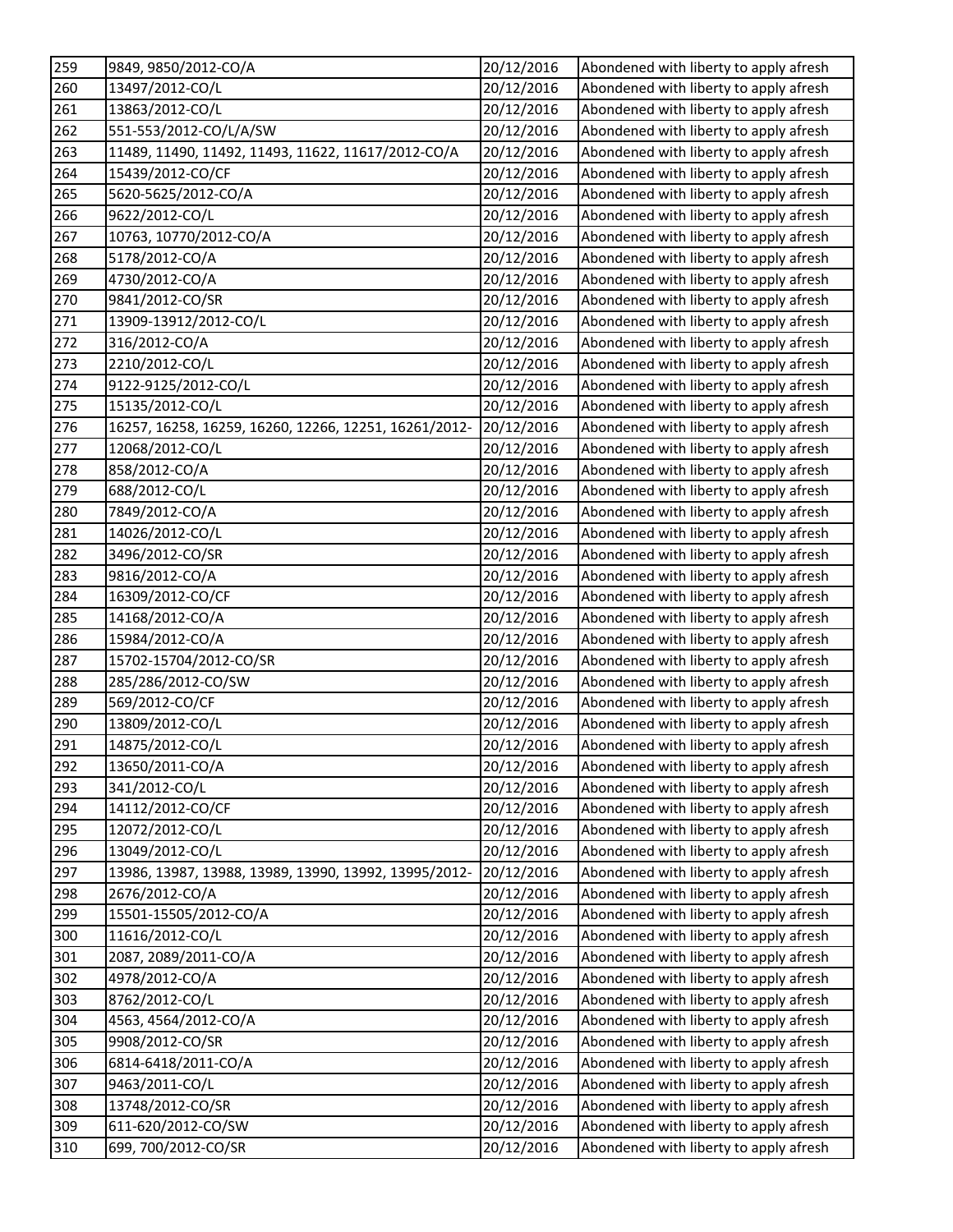| 311 | 3845-3849/2012-CO/L                                   | 20/12/2016 | Abondened with liberty to apply afresh |
|-----|-------------------------------------------------------|------------|----------------------------------------|
| 312 | 15988/2012-CO/L                                       | 20/12/2016 | Abondened with liberty to apply afresh |
| 313 | 13913-13915/2012-CO/L                                 | 20/12/2016 | Abondened with liberty to apply afresh |
| 314 | 9260/2012-CO/SR                                       | 20/12/2016 | Abondened with liberty to apply afresh |
| 315 | 7254/2012-CO/M                                        | 20/12/2016 | Abondened with liberty to apply afresh |
| 316 | 6005/2012-CO/L                                        | 20/12/2016 | Abondened with liberty to apply afresh |
| 317 | 9770, 9771/2012-CO/A                                  | 20/12/2016 | Abondened with liberty to apply afresh |
| 318 | 1699/2012-CO/L                                        | 20/12/2016 | Abondened with liberty to apply afresh |
| 319 | 9101/2012-CO/SR                                       | 20/12/2016 | Abondened with liberty to apply afresh |
| 320 | 5181, 5182/2012-CO/A                                  | 20/12/2016 | Abondened with liberty to apply afresh |
| 321 | 2166/2012-CO/L                                        | 20/12/2016 | Abondened with liberty to apply afresh |
| 322 | 915/2012-CO/L                                         | 20/12/2016 | Abondened with liberty to apply afresh |
| 323 | 2465, 2480/2012-CO/L                                  | 20/12/2016 | Abondened with liberty to apply afresh |
| 324 | 9369, 9371/2011-CO/L                                  | 20/12/2016 | Abondened with liberty to apply afresh |
| 325 | 8315/2011-CO/A                                        | 20/12/2016 | Abondened with liberty to apply afresh |
| 326 | 7459/2011-CO/L                                        | 20/12/2016 | Abondened with liberty to apply afresh |
| 327 | 13532/2011-CO/A                                       | 20/12/2016 | Abondened with liberty to apply afresh |
| 328 | 16056/2012-CO/L                                       | 20/12/2016 | Abondened with liberty to apply afresh |
| 329 | 14123/2012-CO/A                                       | 20/12/2016 | Abondened with liberty to apply afresh |
| 330 | 13176/2012-CO/A                                       | 20/12/2016 | Abondened with liberty to apply afresh |
| 331 | 10673/2011-CO/SR                                      | 20/12/2016 | Abondened with liberty to apply afresh |
| 332 | 11036/2011-CO/A                                       | 20/12/2016 | Abondened with liberty to apply afresh |
| 333 | 12259/2011-CO/L                                       | 20/12/2016 | Abondened with liberty to apply afresh |
| 334 | 14144/2011-CO/L                                       | 20/12/2016 | Abondened with liberty to apply afresh |
| 335 | 875, 876/2012-CO/SW                                   | 20/12/2016 | Abondened with liberty to apply afresh |
| 336 | 4172/2012-CO/A                                        | 20/12/2016 | Abondened with liberty to apply afresh |
| 337 | 7855/2012-CO/A                                        | 20/12/2016 | Abondened with liberty to apply afresh |
| 338 | 11210-11217/2012-CO/SR                                | 20/12/2016 | Abondened with liberty to apply afresh |
| 339 | 10405-10407/2011-CO/SR                                | 20/12/2016 | Abondened with liberty to apply afresh |
| 340 | 14073-14075/2011-CO/A                                 | 20/12/2016 | Abondened with liberty to apply afresh |
| 341 | 9149-9150/2011-CO/L                                   | 20/12/2016 | Abondened with liberty to apply afresh |
| 342 | 3837/2012-CO/L                                        | 20/12/2016 | Abondened with liberty to apply afresh |
| 343 | 5611, 5612, 5627, 5629, 5628/2012-CO/A                | 20/12/2016 | Abondened with liberty to apply afresh |
| 344 | 736/2012-CO/L                                         | 20/12/2016 | Abondened with liberty to apply afresh |
| 345 | 320/2012-CO/L                                         | 20/12/2016 | Abondened with liberty to apply afresh |
| 346 | 11832/2010-CO/L                                       | 21/12/2016 | Abondened with liberty to apply afresh |
| 347 | 11971/2010-CO/A                                       | 21/12/2016 | Abondened with liberty to apply afresh |
| 348 | 11531/2010-CO/SR                                      | 21/12/2016 | Abondened with liberty to apply afresh |
| 349 | 10484/2010-CO/L                                       | 21/12/2016 | Abondened with liberty to apply afresh |
| 350 | 11926/2010-CO/A                                       | 21/12/2016 | Abondened with liberty to apply afresh |
| 351 | 12877/2010-CO/L                                       | 21/12/2016 | Abondened with liberty to apply afresh |
| 352 | 2482/2010-CO/SW                                       | 21/12/2016 | Abondened with liberty to apply afresh |
| 353 | 1934, 1936, 1937, 1938, 1939, 1940, 1941, 1942,       | 21/12/2016 | Abondened with liberty to apply afresh |
| 354 | 5900/2010-CO/SW                                       | 21/12/2016 | Abondened with liberty to apply afresh |
| 355 | 2993/2010-CO/L                                        | 21/12/2016 | Abondened with liberty to apply afresh |
| 356 | 10046/2010-CO/A                                       | 21/12/2016 | Abondened with liberty to apply afresh |
| 357 | 10660/2010-CO/A                                       | 21/12/2016 | Abondened with liberty to apply afresh |
| 358 | 10696/2010-CO/SR                                      | 21/12/2016 | Abondened with liberty to apply afresh |
| 359 | 3431/2010-CO/A                                        | 21/12/2016 | Abondened with liberty to apply afresh |
| 360 | 6344, 6345, 6346, 6347, 6348, 6349, 6350, 6351, 6352, | 21/12/2016 | Abondened with liberty to apply afresh |
| 361 | 7944/2010-CO/SW                                       | 21/12/2016 | Abondened with liberty to apply afresh |
| 362 | 6157, 6158, 6159, 6160/2010-CO/A                      | 21/12/2016 | Abondened with liberty to apply afresh |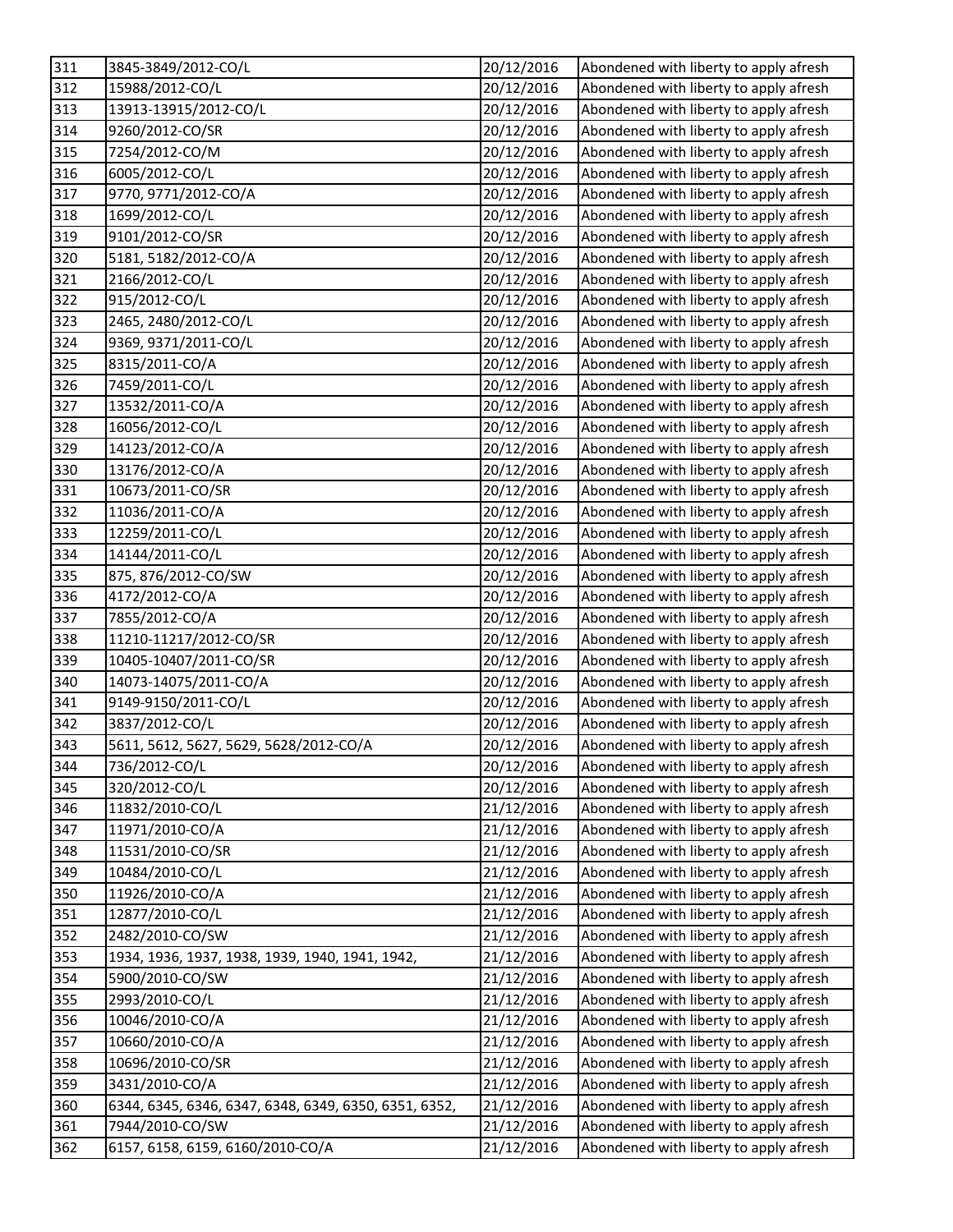| 363 | 8367/2010-CO/A                                        | 21/12/2016 | Abondened with liberty to apply afresh |
|-----|-------------------------------------------------------|------------|----------------------------------------|
| 364 | 8667/2010-CO/L                                        | 21/12/2016 | Abondened with liberty to apply afresh |
| 365 | 10477/2010-CO/L                                       | 21/12/2016 | Abondened with liberty to apply afresh |
| 366 | 9732/2010-CO/L                                        | 21/12/2016 | Abondened with liberty to apply afresh |
| 367 | 9563/2010-CO/L                                        | 21/12/2016 | Abondened with liberty to apply afresh |
| 368 | 11865/2010-CO/A                                       | 21/12/2016 | Abondened with liberty to apply afresh |
| 369 | 6363, 6364, 6365, 6366, 6367/2010-CO/A                | 21/12/2016 | Abondened with liberty to apply afresh |
| 370 | 4788/2010-CO/A                                        | 21/12/2016 | Abondened with liberty to apply afresh |
| 371 | 1508/2010-CO/L                                        | 21/12/2016 | Abondened with liberty to apply afresh |
| 372 | 7336/2010-CO/L                                        | 21/12/2016 | Abondened with liberty to apply afresh |
| 373 | 13492/2010-CO/L                                       | 21/12/2016 | Abondened with liberty to apply afresh |
| 374 | 12570/2010-CO/L                                       | 21/12/2016 | Abondened with liberty to apply afresh |
| 375 | 1736/2010-CO/A                                        | 21/12/2016 | Abondened with liberty to apply afresh |
| 376 | 11832/2010-CO/A                                       | 21/12/2016 | Abondened with liberty to apply afresh |
| 377 | 1765/2010-CO/L                                        | 21/12/2016 | Abondened with liberty to apply afresh |
| 378 | 10469-10470/2010-CO/A                                 | 21/12/2016 | Abondened with liberty to apply afresh |
| 379 | 7568/2010-CO/L                                        | 21/12/2016 | Abondened with liberty to apply afresh |
| 380 | 6470/2010-CO/A                                        | 21/12/2016 | Abondened with liberty to apply afresh |
| 381 | 3000/2010-CO/L                                        | 21/12/2016 | Abondened with liberty to apply afresh |
| 382 | 12481/2010-CO/L                                       | 21/12/2016 | Abondened with liberty to apply afresh |
| 383 | 815/2010-CO/L                                         | 21/12/2016 | Abondened with liberty to apply afresh |
| 384 | 1203/2010-CO/L                                        | 21/12/2016 | Abondened with liberty to apply afresh |
| 385 | 11318/2010-CO/A                                       | 21/12/2016 | Abondened with liberty to apply afresh |
| 386 | 7382/2010-CO/L                                        | 21/12/2016 | Abondened with liberty to apply afresh |
| 387 | 1022/2010-CO/L                                        | 21/12/2016 | Abondened with liberty to apply afresh |
| 388 | 11889/2010-CO/M                                       | 21/12/2016 | Abondened with liberty to apply afresh |
| 389 | 8759/2010-CO/A                                        | 21/12/2016 | Abondened with liberty to apply afresh |
| 390 | 12277,78,79,80,81,82,83,84,85,86,87,88/2010-CO/SR     | 21/12/2016 | Abondened with liberty to apply afresh |
| 391 | 6915/2010-CO/L                                        | 21/12/2016 | Abondened with liberty to apply afresh |
| 392 | 11283/2010-CO/A                                       | 21/12/2016 | Abondened with liberty to apply afresh |
| 393 | 12860/2010-CO/A                                       | 21/12/2016 | Abondened with liberty to apply afresh |
| 394 | 5768/2010-CO/A                                        | 21/12/2016 | Abondened with liberty to apply afresh |
| 395 | 11890/2010-CO/SR                                      | 21/12/2016 | Abondened with liberty to apply afresh |
| 396 | 11549/2010-CO/A                                       | 21/12/2016 | Abondened with liberty to apply afresh |
| 397 | 12565, 12566/2010-CO/A                                | 21/12/2016 | Abondened with liberty to apply afresh |
| 398 | 13989/2010-CO/L                                       | 21/12/2016 | Abondened with liberty to apply afresh |
| 399 | 12106/2010-CO/A                                       | 21/12/2016 | Abondened with liberty to apply afresh |
| 400 | 10628/2010-CO/A                                       | 21/12/2016 | Abondened with liberty to apply afresh |
| 401 | 6781/2010-CO/L                                        | 21/12/2016 | Abondened with liberty to apply afresh |
| 402 | 8080/2010-CO/A                                        | 21/12/2016 | Abondened with liberty to apply afresh |
| 403 | 2998/2011-CO/A                                        | 21/12/2016 | Abondened with liberty to apply afresh |
| 404 | 984/2011-CO/A                                         | 21/12/2016 | Abondened with liberty to apply afresh |
| 405 | 9174/2011-CO/A                                        | 21/12/2016 | Abondened with liberty to apply afresh |
| 406 | 9763/2011-CO/A                                        | 21/12/2016 | Abondened with liberty to apply afresh |
| 407 | 7457/2011-CO/A                                        | 21/12/2016 | Abondened with liberty to apply afresh |
| 408 | 11467/2011-CO/A                                       | 21/12/2016 | Abondened with liberty to apply afresh |
| 409 | 15494, 15495/2011-CO/A                                | 21/12/2016 | Abondened with liberty to apply afresh |
| 410 | 10103/2011-CO/A                                       | 21/12/2016 | Abondened with liberty to apply afresh |
| 411 | 6142, 6143, 6144, 6145, 6146, 6147, 6148, 6149, 6150, | 21/12/2016 | Abondened with liberty to apply afresh |
| 412 | 14566/2011-CO/L                                       | 21/12/2016 | Abondened with liberty to apply afresh |
| 413 | 11649/2010-CO/L                                       | 21/12/2016 | Abondened with liberty to apply afresh |
| 414 | 2450/2010-CO/A                                        | 21/12/2016 | Abondened with liberty to apply afresh |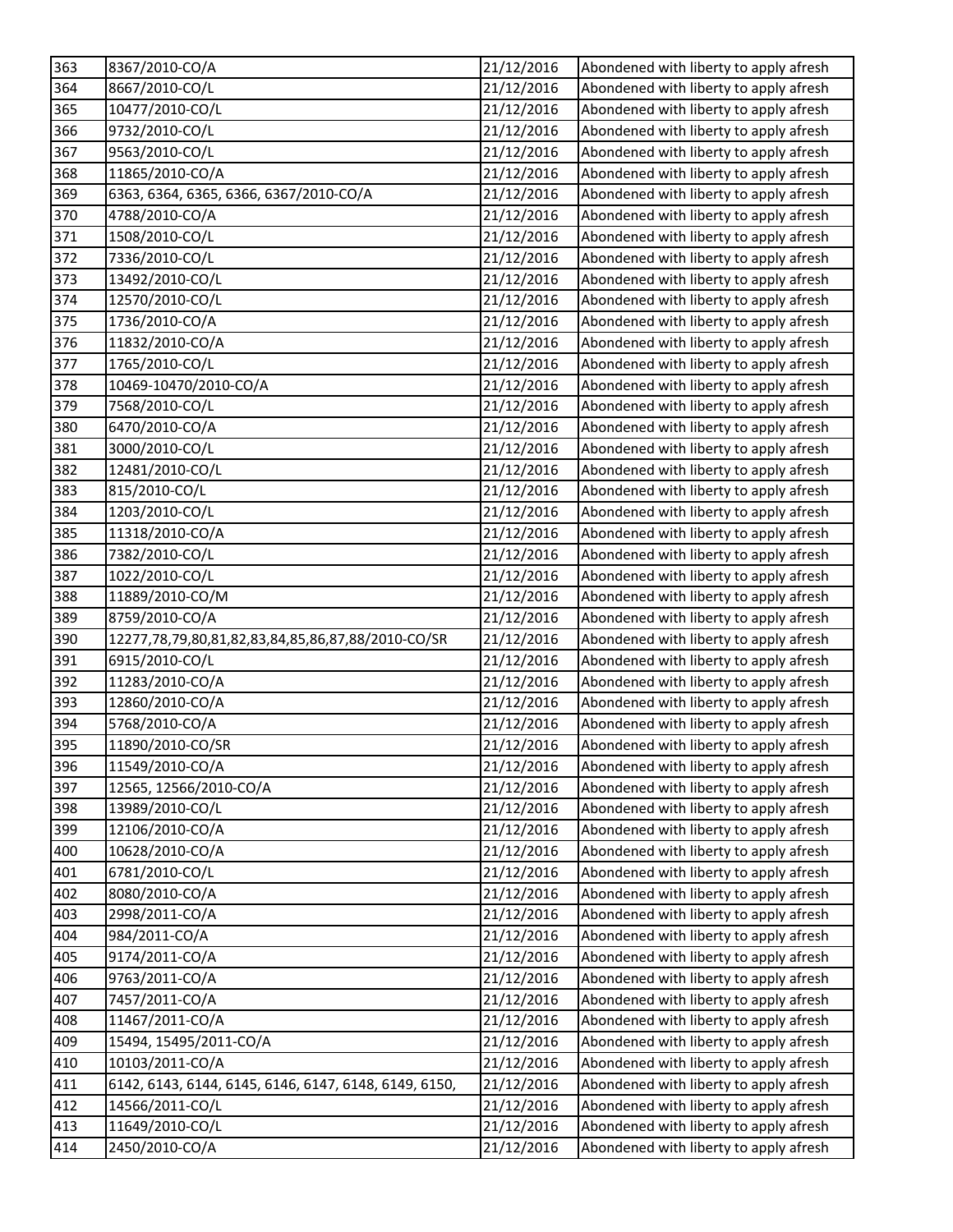| 415 | 1841/2010-CO/A                                        | 21/12/2016 | Abondened with liberty to apply afresh |
|-----|-------------------------------------------------------|------------|----------------------------------------|
| 416 | 1579/2010-CO/L                                        | 21/12/2016 | Abondened with liberty to apply afresh |
| 417 | 11891, 11892/2010-CO/M                                | 21/12/2016 | Abondened with liberty to apply afresh |
| 418 | 11863/2010-CO/L                                       | 21/12/2016 | Abondened with liberty to apply afresh |
| 419 | 11887/2010-CO/L                                       | 21/12/2016 | Abondened with liberty to apply afresh |
| 420 | 6206/2010-CO/A                                        | 21/12/2016 | Abondened with liberty to apply afresh |
| 421 | 9685/2010-CO/L                                        | 21/12/2016 | Abondened with liberty to apply afresh |
| 422 | 12062 & 12064/2010-CO/L                               | 21/12/2016 | Abondened with liberty to apply afresh |
| 423 | 14101/2010-CO/L                                       | 21/12/2016 | Abondened with liberty to apply afresh |
| 424 | 8985/2010-CO/L                                        | 21/12/2016 | Abondened with liberty to apply afresh |
| 425 | 13560/2010-CO/L                                       | 21/12/2016 | Abondened with liberty to apply afresh |
| 426 | 253, 254, 255, 256/2010-CO/L                          | 21/12/2016 | Abondened with liberty to apply afresh |
| 427 | 12770/2010-CO/SR                                      | 21/12/2016 | Abondened with liberty to apply afresh |
| 428 | 4110/2010-CO/L                                        | 21/12/2016 | Abondened with liberty to apply afresh |
| 429 | 3396/2010-CO/L                                        | 21/12/2016 | Abondened with liberty to apply afresh |
| 430 | 12218/2010-CO/A                                       | 21/12/2016 | Abondened with liberty to apply afresh |
| 431 | 11529/2010-CO/SR                                      | 21/12/2016 | Abondened with liberty to apply afresh |
| 432 | 10656/2010-CO/A                                       | 21/12/2016 | Abondened with liberty to apply afresh |
| 433 | 9274, 9275/2010-CO/CF                                 | 21/12/2016 | Abondened with liberty to apply afresh |
| 434 | 2383/2010-CO/A                                        | 21/12/2016 | Abondened with liberty to apply afresh |
| 435 | 1538/2010-CO/L                                        | 21/12/2016 | Abondened with liberty to apply afresh |
| 436 | 10213/2010-CO/L                                       | 21/12/2016 | Abondened with liberty to apply afresh |
| 437 | 13517/2010-CO/SR                                      | 21/12/2016 | Abondened with liberty to apply afresh |
| 438 | 6594A/2010-CO/L                                       | 21/12/2016 | Abondened with liberty to apply afresh |
| 439 | 2268, 2269, 2270, 2271, 2272, 2273, 2274, 2275, 2276, | 21/12/2016 | Abondened with liberty to apply afresh |
| 440 | 6669/2010-CO/L                                        | 21/12/2016 | Abondened with liberty to apply afresh |
| 441 | 10916/2010-CO/A                                       | 21/12/2016 | Abondened with liberty to apply afresh |
| 442 | 12935/2010-CO/L                                       | 21/12/2016 | Abondened with liberty to apply afresh |
| 443 | 3434, 3436, 3441/2010-CO/L                            | 21/12/2016 | Abondened with liberty to apply afresh |
| 444 | 8952/2010-CO/A                                        | 21/12/2016 | Abondened with liberty to apply afresh |
| 445 | 11662, 11663, 11664, 11665, 11666, 11667, 11668,      | 21/12/2016 | Abondened with liberty to apply afresh |
| 446 | 6205/2011-CO/L                                        | 21/12/2016 | Abondened with liberty to apply afresh |
| 447 | 10447, 10442, 10443, 10444, 10445/2012-CO/CF          | 21/12/2016 | Abondened with liberty to apply afresh |
| 448 | 5361/2012-CO/L                                        | 21/12/2016 | Abondened with liberty to apply afresh |
| 449 | 5292/2012-CO/M                                        | 21/12/2016 | Abondened with liberty to apply afresh |
| 450 | 2681/2012-CO/A                                        | 21/12/2016 | Abondened with liberty to apply afresh |
| 451 | 13168/2011-CO/A                                       | 21/12/2016 | Abondened with liberty to apply afresh |
| 452 | 7965/2011-CO/SR                                       | 21/12/2016 | Abondened with liberty to apply afresh |
| 453 | 9315/2011-CO/A                                        | 21/12/2016 | Abondened with liberty to apply afresh |
| 454 | 7561/2011-CO/A                                        | 21/12/2016 | Abondened with liberty to apply afresh |
| 455 | 4164/2012-CO/SR                                       | 21/12/2016 | Abondened with liberty to apply afresh |
| 456 | 8211/2011-CO/L                                        | 21/12/2016 | Abondened with liberty to apply afresh |
| 457 | 10660, 10661/2011-CO/A                                | 21/12/2016 | Abondened with liberty to apply afresh |
| 458 | 7155/2011-CO/L                                        | 21/12/2016 | Abondened with liberty to apply afresh |
| 459 | 6594/2011-CO/L                                        | 21/12/2016 | Abondened with liberty to apply afresh |
| 460 | 8615, 8616/2011-CO/A                                  | 21/12/2016 | Abondened with liberty to apply afresh |
| 461 | 9051/2011-CO/CF                                       | 21/12/2016 | Abondened with liberty to apply afresh |
| 462 | 1001, 1002/2011-CO/A                                  | 21/12/2016 | Abondened with liberty to apply afresh |
| 463 | 562, 563, 564, 565, 566, 567, 568/2011-CO/SR          | 21/12/2016 | Abondened with liberty to apply afresh |
| 464 | 3335/2011-CO/A                                        | 21/12/2016 | Abondened with liberty to apply afresh |
| 465 | 2710/2011-CO/L                                        | 21/12/2016 | Abondened with liberty to apply afresh |
| 466 | 8867/2011-CO/L                                        | 21/12/2016 | Abondened with liberty to apply afresh |
|     |                                                       |            |                                        |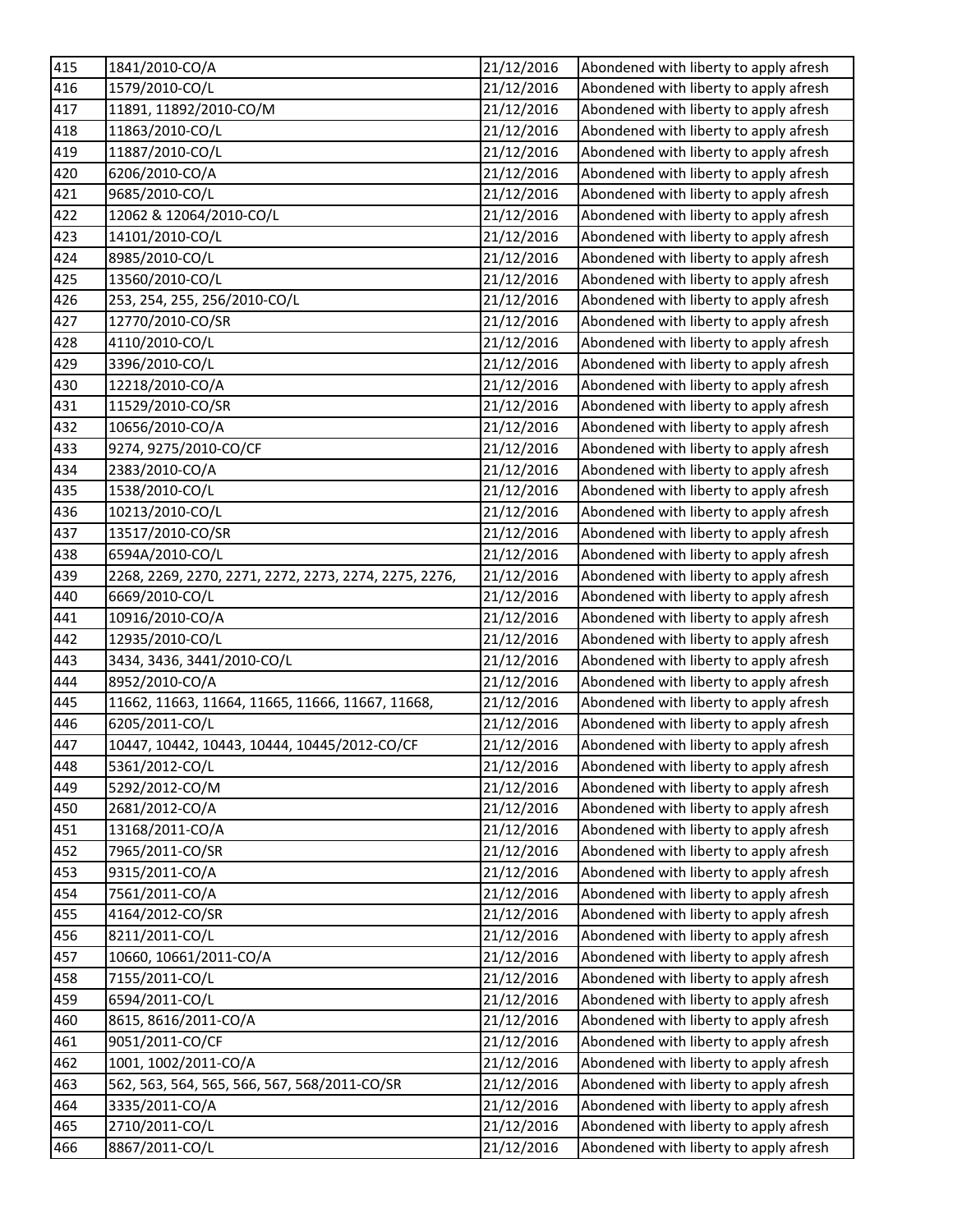| 467 | 7526/2010-CO/SW                                       | 21/12/2016 | Abondened with liberty to apply afresh |
|-----|-------------------------------------------------------|------------|----------------------------------------|
| 468 | 5038, 5039, 5040, 5041/2011-CO/A                      | 21/12/2016 | Abondened with liberty to apply afresh |
| 469 | 3262, 3263/2011-CO/L                                  | 21/12/2016 | Abondened with liberty to apply afresh |
| 470 | 14018/2011-CO/A                                       | 21/12/2016 | Abondened with liberty to apply afresh |
| 471 | 13886/2011-CO/A                                       | 21/12/2016 | Abondened with liberty to apply afresh |
| 472 | 13433, 13434, 13435, 13436, 13437, 13438, 13439/2011- | 21/12/2016 | Abondened with liberty to apply afresh |
| 473 | 2443/2011-CO/L                                        | 21/12/2016 | Abondened with liberty to apply afresh |
| 474 | 2464/2011-CO/A                                        | 21/12/2016 | Abondened with liberty to apply afresh |
| 475 | 10892/2011-CO/A                                       | 21/12/2016 | Abondened with liberty to apply afresh |
| 476 | 4408/2010-CO/A                                        | 21/12/2016 | Abondened with liberty to apply afresh |
| 477 | 5329/2011-CO/A                                        | 21/12/2016 | Abondened with liberty to apply afresh |
| 478 | 13596/2011-CO/L                                       | 21/12/2016 | Abondened with liberty to apply afresh |
| 479 | 13567/2011-CO/A                                       | 21/12/2016 | Abondened with liberty to apply afresh |
| 480 | 5664/2011-CO/A                                        | 21/12/2016 | Abondened with liberty to apply afresh |
| 481 | 10217/2011-CO/SW                                      | 21/12/2016 | Abondened with liberty to apply afresh |
| 482 | 13865/2011-CO/A                                       | 21/12/2016 | Abondened with liberty to apply afresh |
| 483 | 2572/2011-CO/A                                        | 21/12/2016 | Abondened with liberty to apply afresh |
| 484 | 15387/2011-CO/SR                                      | 21/12/2016 | Abondened with liberty to apply afresh |
| 485 | 15385/2011-CO/SR                                      | 21/12/2016 | Abondened with liberty to apply afresh |
| 486 | 15377/2011-CO/L                                       | 21/12/2016 | Abondened with liberty to apply afresh |
| 487 | 3634, 3637/2011-CO/L                                  | 21/12/2016 | Abondened with liberty to apply afresh |
| 488 | 12705/2011-CO/A                                       | 21/12/2016 | Abondened with liberty to apply afresh |
| 489 | 12707/2011-CO/A                                       | 21/12/2016 | Abondened with liberty to apply afresh |
| 490 | 15298, 15300, 15301/2011-CO/SR                        | 21/12/2016 | Abondened with liberty to apply afresh |
| 491 | 15419/2011-CO/A                                       | 21/12/2016 | Abondened with liberty to apply afresh |
| 492 | 6172, 6154/2011-CO/A                                  | 21/12/2016 | Abondened with liberty to apply afresh |
| 493 | 12062/2011-CO/SR                                      | 21/12/2016 | Abondened with liberty to apply afresh |
| 494 | 1641-1649/2011-CO/SR                                  | 21/12/2016 | Abondened with liberty to apply afresh |
| 495 | 15126/2011-CO/A                                       | 21/12/2016 | Abondened with liberty to apply afresh |
| 496 | 10762, 10763, 10764, 10765/2011-CO/L                  | 21/12/2016 | Abondened with liberty to apply afresh |
| 497 | 2090/2011-CO/L                                        | 21/12/2016 | Abondened with liberty to apply afresh |
| 498 | 13461, 13727/2011-CO/SW                               | 21/12/2016 | Abondened with liberty to apply afresh |
| 499 | 13606A/2011-CO/L                                      | 21/12/2016 | Abondened with liberty to apply afresh |
| 500 | 14537/2011-CO/A                                       | 21/12/2016 | Abondened with liberty to apply afresh |
| 501 | 7084, 7085, 7086/2011-CO/L                            | 21/12/2016 | Abondened with liberty to apply afresh |
| 502 | 15118/2011-CO/A                                       | 21/12/2016 | Abondened with liberty to apply afresh |
| 503 | 6962/2011-CO/A                                        | 21/12/2016 | Abondened with liberty to apply afresh |
| 504 | 13494/2011-CO/L                                       | 21/12/2016 | Abondened with liberty to apply afresh |
| 505 | 8591/2011-CO/L                                        | 21/12/2016 | Abondened with liberty to apply afresh |
| 506 | 8590/2011-CO/L                                        | 21/12/2016 | Abondened with liberty to apply afresh |
| 507 | 8056/2011-CO/SW                                       | 21/12/2016 | Abondened with liberty to apply afresh |
| 508 | 6020/2011-CO/L                                        | 21/12/2016 | Abondened with liberty to apply afresh |
| 509 | 9349, 9350, 9351, 9352, 9353, 9354, 9355, 9356, 9357, | 21/12/2016 | Abondened with liberty to apply afresh |
| 510 | 260/2011-CO/A                                         | 21/12/2016 | Abondened with liberty to apply afresh |
| 511 | 6715/2011-CO/L                                        | 21/12/2016 | Abondened with liberty to apply afresh |
| 512 | 6469/2011-CO/SR                                       | 21/12/2016 | Abondened with liberty to apply afresh |
| 513 | 6481/2011-CO/A                                        | 21/12/2016 | Abondened with liberty to apply afresh |
| 514 | 12292/2011-CO/A                                       | 21/12/2016 | Abondened with liberty to apply afresh |
| 515 | 14453/2011-CO/L                                       | 21/12/2016 | Abondened with liberty to apply afresh |
| 516 | 11995/2011-CO/A                                       | 21/12/2016 | Abondened with liberty to apply afresh |
| 517 | 6061, 6062, 6063, 6064, 6065, 6066, 6067, 6068, 6069, | 21/12/2016 | Abondened with liberty to apply afresh |
| 518 | 10329, 10330, 10331, 10332, 10333, 10334, 10335,      | 21/12/2016 | Abondened with liberty to apply afresh |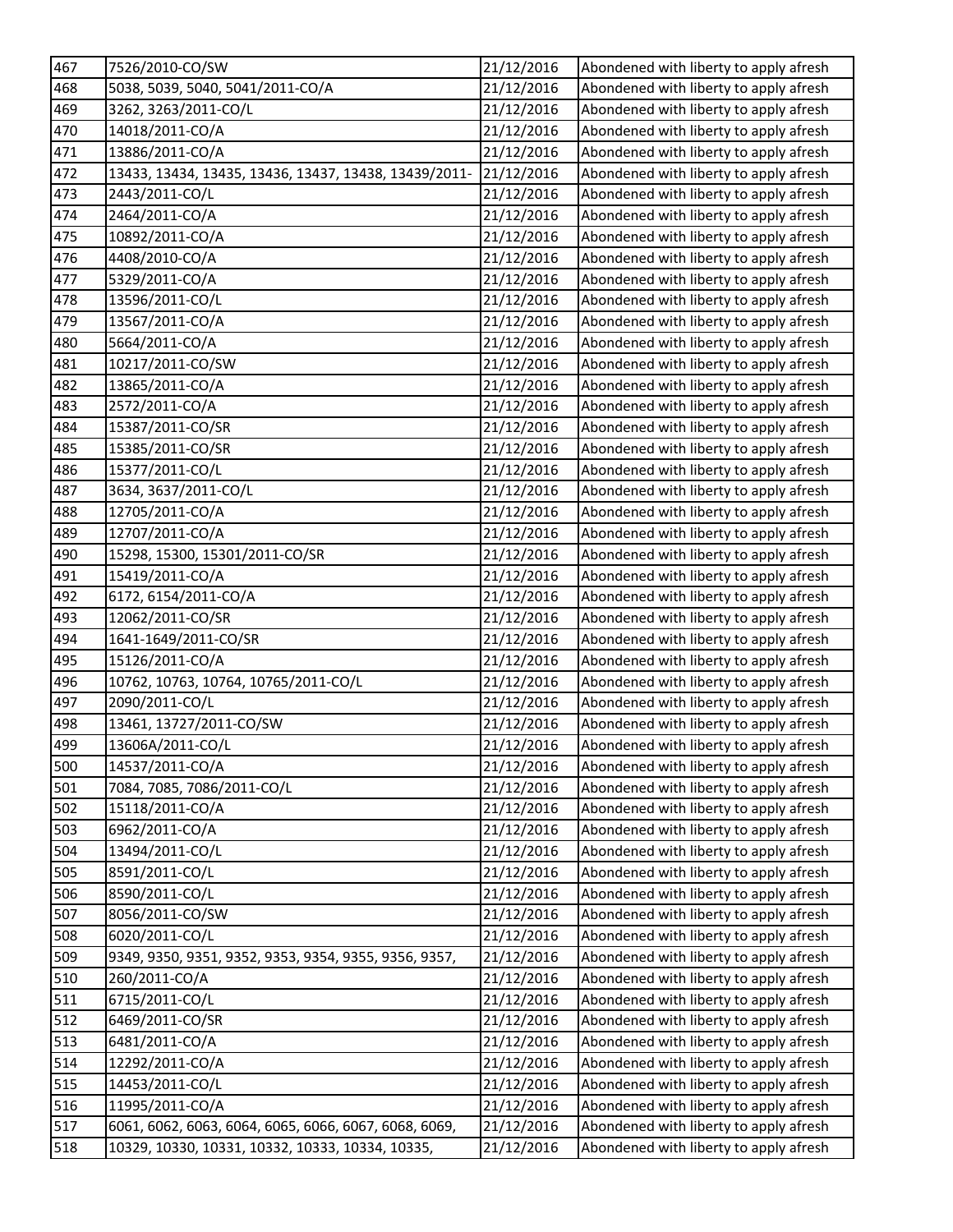| 519 | 2761, 2762/2011-CO/A                   | 21/12/2016 | Abondened with liberty to apply afresh |
|-----|----------------------------------------|------------|----------------------------------------|
| 520 | 9342, 9343, 9344/2011-CO/L             | 21/12/2016 | Abondened with liberty to apply afresh |
| 521 | 702/2011-CO/L                          | 21/12/2016 | Abondened with liberty to apply afresh |
| 522 | 6259/2011-CO/A                         | 21/12/2016 | Abondened with liberty to apply afresh |
| 523 | 15114/2011-CO/SR                       | 21/12/2016 | Abondened with liberty to apply afresh |
| 524 | 8555/2011-CO/L                         | 21/12/2016 | Abondened with liberty to apply afresh |
| 525 | 11094/2011-CO/L                        | 21/12/2016 | Abondened with liberty to apply afresh |
| 526 | 14540/2011-CO/A                        | 21/12/2016 | Abondened with liberty to apply afresh |
| 527 | 904/2011-CO/SR                         | 21/12/2016 | Abondened with liberty to apply afresh |
| 528 | 8494, 8496, 88497/2011-CO/A            | 21/12/2016 | Abondened with liberty to apply afresh |
| 529 | 12099/2011-CO/A                        | 21/12/2016 | Abondened with liberty to apply afresh |
| 530 | 14412-14418/2011-CO/A                  | 21/12/2016 | Abondened with liberty to apply afresh |
| 531 | 7199/2011-CO/L                         | 21/12/2016 | Abondened with liberty to apply afresh |
| 532 | 7903, 7909-7915/2011-CO/L              | 21/12/2016 | Abondened with liberty to apply afresh |
| 533 | 14169-14175/2011-CO/SR                 | 21/12/2016 | Abondened with liberty to apply afresh |
| 534 | 12549/2011-CO/L                        | 21/12/2016 | Abondened with liberty to apply afresh |
| 535 | 15029/2011-CO/L                        | 21/12/2016 | Abondened with liberty to apply afresh |
| 536 | 11938/2011-CO/L                        | 21/12/2016 | Abondened with liberty to apply afresh |
| 537 | 10294/2011-CO/L                        | 21/12/2016 | Abondened with liberty to apply afresh |
| 538 | 2717/2011-CO/A                         | 21/12/2016 | Abondened with liberty to apply afresh |
| 539 | 9655/2012-CO/A                         | 21/12/2016 | Abondened with liberty to apply afresh |
| 540 | 9791, 9792, 9793, 9794, 9798/2012-CO/L | 21/12/2016 | Abondened with liberty to apply afresh |
| 541 | 8997 - 9011/2012-CO/L                  | 21/12/2016 | Abondened with liberty to apply afresh |
| 542 | 8796/2012-CO/L                         | 21/12/2016 | Abondened with liberty to apply afresh |
| 543 | 14877 - 14886/2012-CO/SW               | 21/12/2016 | Abondened with liberty to apply afresh |
| 544 | 3862 - 3864/2012-CO/L                  | 21/12/2016 | Abondened with liberty to apply afresh |
| 545 | 9757/2011-CO/A                         | 21/12/2016 | Abondened with liberty to apply afresh |
| 546 | 9676/2011-CO/SR                        | 21/12/2016 | Abondened with liberty to apply afresh |
| 547 | 266/2012-CO/A                          | 21/12/2016 | Abondened with liberty to apply afresh |
| 548 | 8396/2012-CO/A                         | 21/12/2016 | Abondened with liberty to apply afresh |
| 549 | 3184/2011-CO/L                         | 21/12/2016 | Abondened with liberty to apply afresh |
| 550 | 999/2011-CO/A                          | 21/12/2016 | Abondened with liberty to apply afresh |
| 551 | 1455-1457/2012-CO/A                    | 21/12/2016 | Abondened with liberty to apply afresh |
| 552 | 11114/2012-CO/L                        | 21/12/2016 | Abondened with liberty to apply afresh |
| 553 | 9209/2012-CO/L                         | 21/12/2016 | Abondened with liberty to apply afresh |
| 554 | 13775/2012-CO/A                        | 21/12/2016 | Abondened with liberty to apply afresh |
| 555 | 15444, 15445/2012-CO/L                 | 21/12/2016 | Abondened with liberty to apply afresh |
| 556 | 14532/2012-CO/A                        | 21/12/2016 | Abondened with liberty to apply afresh |
| 557 | 13868/2012-CO/L                        | 21/12/2016 | Abondened with liberty to apply afresh |
| 558 | 11832/2010-CO/L                        | 21/12/2016 | Abondened with liberty to apply afresh |
| 559 | 11971/2010-CO/A                        | 21/12/2016 | Abondened with liberty to apply afresh |
| 560 | 11531/2010-CO/SR                       | 21/12/2016 | Abondened with liberty to apply afresh |
| 561 | 10484/2010-CO/L                        | 21/12/2016 | Abondened with liberty to apply afresh |
| 562 | 11926/2010-CO/A                        | 21/12/2016 | Abondened with liberty to apply afresh |
| 563 | 12877/2010-CO/L                        | 21/12/2016 | Abondened with liberty to apply afresh |
| 564 | 2482/2010-CO/SW                        | 21/12/2016 | Abondened with liberty to apply afresh |
| 565 | 5900/2010-CO/SW                        | 21/12/2016 | Abondened with liberty to apply afresh |
| 566 | 2993/2010-CO/L                         | 21/12/2016 | Abondened with liberty to apply afresh |
| 567 | 10046/2010-CO/A                        | 21/12/2016 | Abondened with liberty to apply afresh |
| 568 | 10660/2010-CO/A                        | 21/12/2016 | Abondened with liberty to apply afresh |
| 569 | 10696/2010-CO/SR                       | 21/12/2016 | Abondened with liberty to apply afresh |
| 570 | 8367/2010-CO/A                         | 21/12/2016 | Abondened with liberty to apply afresh |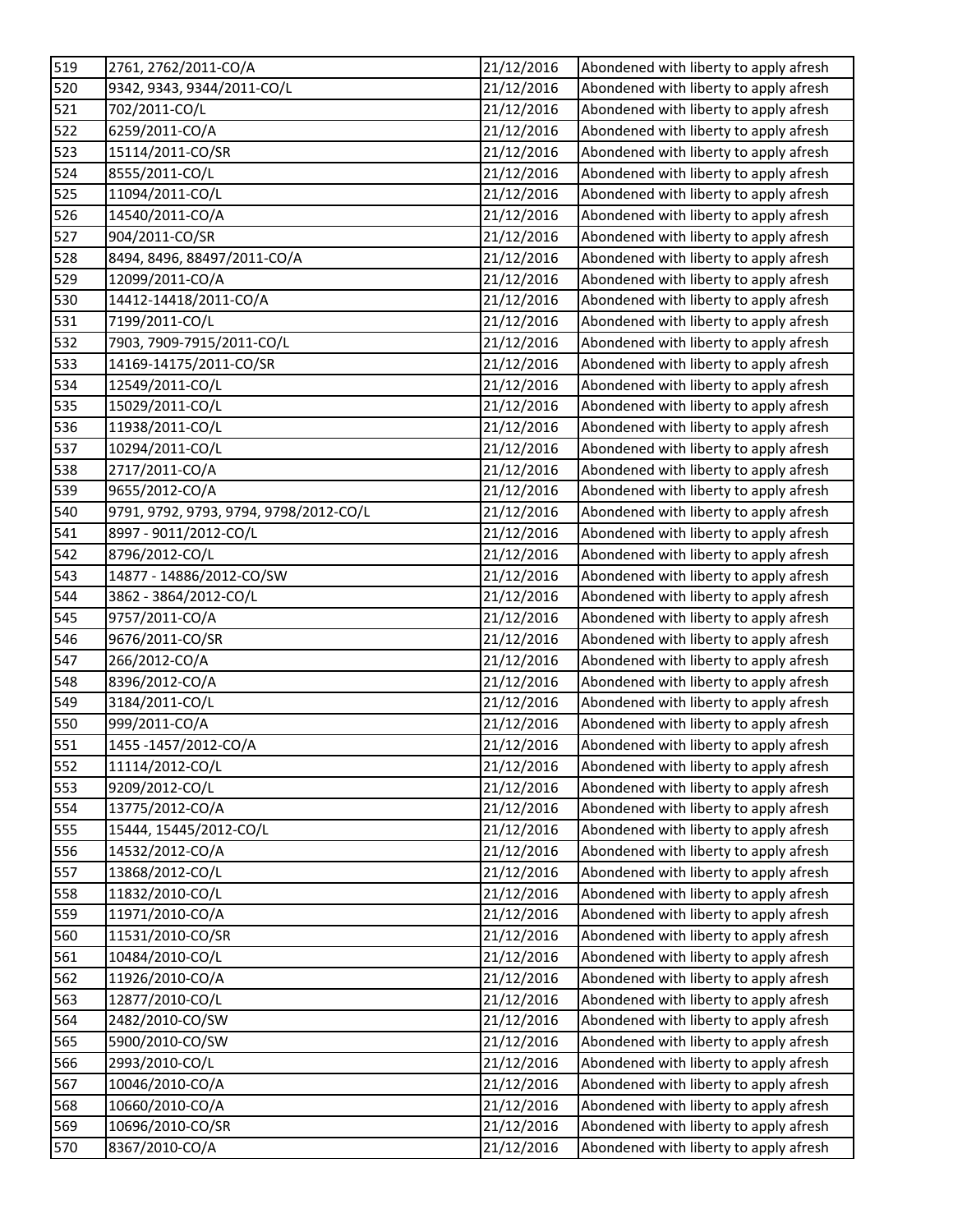| 571 | 8667/2010-CO/L                                        | 21/12/2016 | Abondened with liberty to apply afresh |
|-----|-------------------------------------------------------|------------|----------------------------------------|
| 572 | 10477/2010-CO/L                                       | 21/12/2016 | Abondened with liberty to apply afresh |
| 573 | 9732/2010-CO/L                                        | 21/12/2016 | Abondened with liberty to apply afresh |
| 574 | 9563/2010-CO/L                                        | 21/12/2016 | Abondened with liberty to apply afresh |
| 575 | 6363, 6364, 6365, 6366, 6367/2010-CO/A                | 21/12/2016 | Abondened with liberty to apply afresh |
| 576 | 4788/2010-CO/A                                        | 21/12/2016 | Abondened with liberty to apply afresh |
| 577 | 1508/2010-CO/L                                        | 21/12/2016 | Abondened with liberty to apply afresh |
| 578 | 7336/2010-CO/L                                        | 21/12/2016 | Abondened with liberty to apply afresh |
| 579 | 13492/2010-CO/L                                       | 21/12/2016 | Abondened with liberty to apply afresh |
| 580 | 12570/2010-CO/L                                       | 21/12/2016 | Abondened with liberty to apply afresh |
| 581 | 1736/2010-CO/A                                        | 21/12/2016 | Abondened with liberty to apply afresh |
| 582 | 1765/2010-CO/L                                        | 21/12/2016 | Abondened with liberty to apply afresh |
| 583 | 10469-10470/2010-CO/A                                 | 21/12/2016 | Abondened with liberty to apply afresh |
| 584 | 7568/2010-CO/L                                        | 21/12/2016 | Abondened with liberty to apply afresh |
| 585 | 6470/2010-CO/A                                        | 21/12/2016 | Abondened with liberty to apply afresh |
| 586 | 3000/2010-CO/L                                        | 21/12/2016 | Abondened with liberty to apply afresh |
| 587 | 12481/2010-CO/L                                       | 21/12/2016 | Abondened with liberty to apply afresh |
| 588 | 815/2010-CO/L                                         | 21/12/2016 | Abondened with liberty to apply afresh |
| 589 | 1203/2010-CO/L                                        | 21/12/2016 | Abondened with liberty to apply afresh |
| 590 | 11318/2010-CO/A                                       | 21/12/2016 | Abondened with liberty to apply afresh |
| 591 | 7382/2010-CO/L                                        | 21/12/2016 | Abondened with liberty to apply afresh |
| 592 | 1022/2010-CO/L                                        | 21/12/2016 | Abondened with liberty to apply afresh |
| 593 | 10132/2010-CO/CF                                      | 21/12/2016 | Abondened with liberty to apply afresh |
| 594 | 8759/2010-CO/A                                        | 21/12/2016 | Abondened with liberty to apply afresh |
| 595 | 12277,78,79,80,81,82,83,84,85,86,87,88/2010-CO/SR     | 21/12/2016 | Abondened with liberty to apply afresh |
| 596 | 12564, 12565, 12566, 12567/2010-CO/A                  | 21/12/2016 | Abondened with liberty to apply afresh |
| 597 | 13989/2010-CO/L                                       | 21/12/2016 | Abondened with liberty to apply afresh |
| 598 | 12106/2010-CO/A                                       | 21/12/2016 | Abondened with liberty to apply afresh |
| 599 | 10628/2010-CO/A                                       | 21/12/2016 | Abondened with liberty to apply afresh |
| 600 | 6781/2010-CO/L                                        | 21/12/2016 | Abondened with liberty to apply afresh |
| 601 | 2998/2011-CO/A                                        | 21/12/2016 | Abondened with liberty to apply afresh |
| 602 | 984/2011-CO/A                                         | 21/12/2016 | Abondened with liberty to apply afresh |
| 603 | 9763/2011-CO/A                                        | 21/12/2016 | Abondened with liberty to apply afresh |
| 604 | 7457/2011-CO/A                                        | 21/12/2016 | Abondened with liberty to apply afresh |
| 605 | 11467/2011-CO/A                                       | 21/12/2016 | Abondened with liberty to apply afresh |
| 606 | 15494, 15495/2011-CO/A                                | 21/12/2016 | Abondened with liberty to apply afresh |
| 607 | 6966/2011-CO/L                                        | 21/12/2016 | Abondened with liberty to apply afresh |
| 608 | 6693/2011-CO/L                                        | 21/12/2016 | Abondened with liberty to apply afresh |
| 609 | 10103/2011-CO/A                                       | 21/12/2016 | Abondened with liberty to apply afresh |
| 610 | 6142, 6143, 6144, 6145, 6146, 6147, 6148, 6149, 6150, | 21/12/2016 | Abondened with liberty to apply afresh |
| 611 | 14566/2011-CO/L                                       | 21/12/2016 | Abondened with liberty to apply afresh |
| 612 | 11649/2010-CO/L                                       | 21/12/2016 | Abondened with liberty to apply afresh |
| 613 | 2450/2010-CO/A                                        | 21/12/2016 | Abondened with liberty to apply afresh |
| 614 | 1841/2010-CO/A                                        | 21/12/2016 | Abondened with liberty to apply afresh |
| 615 | 11888/2010-CO/A                                       | 21/12/2016 | Abondened with liberty to apply afresh |
| 616 | 1579/2010-CO/L                                        | 21/12/2016 | Abondened with liberty to apply afresh |
| 617 | 11891, 11892/2010-CO/M                                | 21/12/2016 | Abondened with liberty to apply afresh |
| 618 | 11887/2010-CO/L                                       | 21/12/2016 | Abondened with liberty to apply afresh |
| 619 | 6206/2010-CO/A                                        | 21/12/2016 | Abondened with liberty to apply afresh |
| 620 | 9685/2010-CO/L                                        | 21/12/2016 | Abondened with liberty to apply afresh |
| 621 | 12062 & 12064/2010-CO/L                               | 21/12/2016 | Abondened with liberty to apply afresh |
| 622 | 14101/2010-CO/L                                       | 21/12/2016 | Abondened with liberty to apply afresh |
|     |                                                       |            |                                        |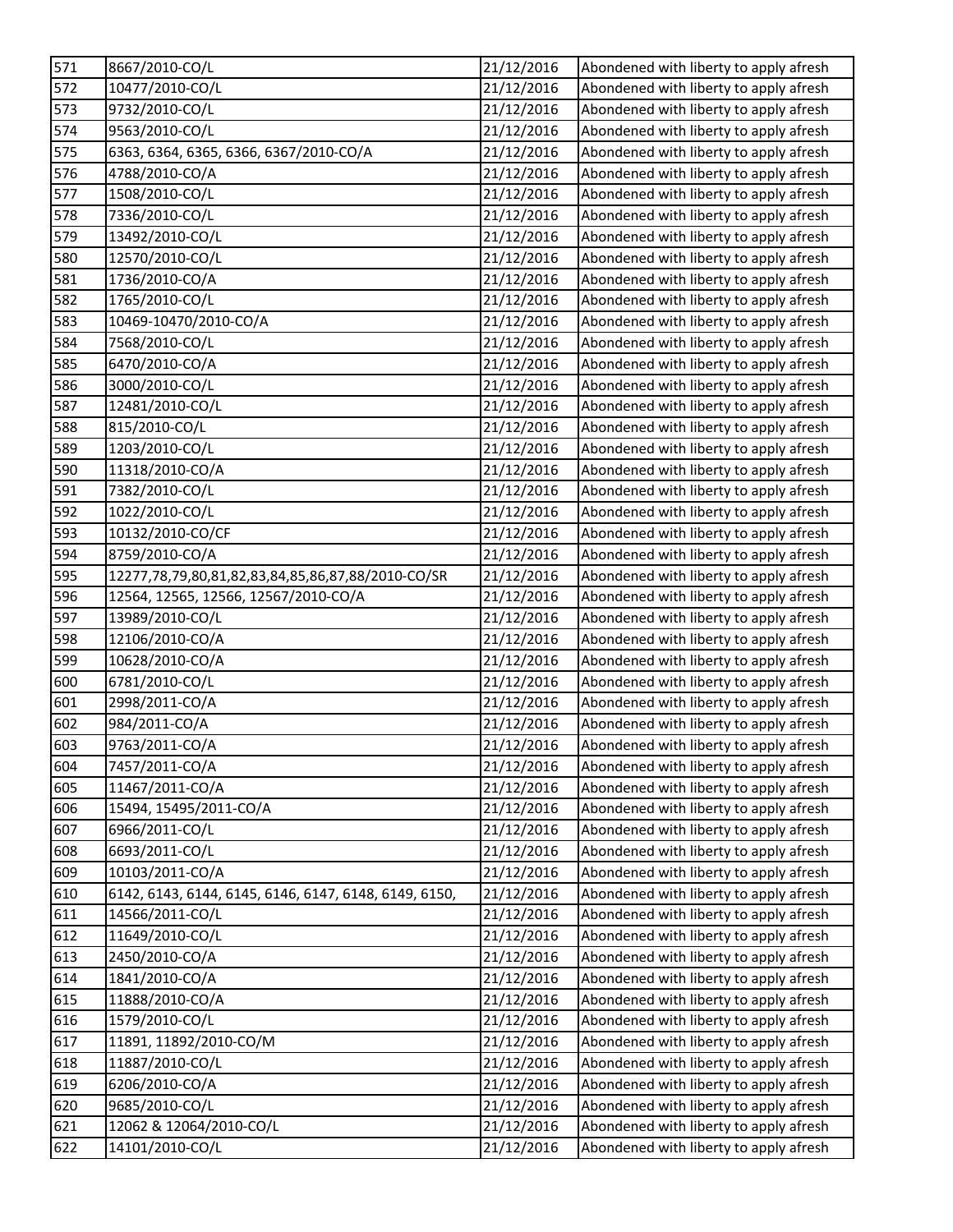| 623 | 8985/2010-CO/L                                        | 21/12/2016 | Abondened with liberty to apply afresh |
|-----|-------------------------------------------------------|------------|----------------------------------------|
| 624 | 253, 254, 255, 256/2010-CO/L                          | 21/12/2016 | Abondened with liberty to apply afresh |
| 625 | 3983/2010-CO/A                                        | 21/12/2016 | Abondened with liberty to apply afresh |
| 626 | 3396/2010-CO/L                                        | 21/12/2016 | Abondened with liberty to apply afresh |
| 627 | 12218/2010-CO/A                                       | 21/12/2016 | Abondened with liberty to apply afresh |
| 628 | 11529/2010-CO/SR                                      | 21/12/2016 | Abondened with liberty to apply afresh |
| 629 | 10656/2010-CO/A                                       | 21/12/2016 | Abondened with liberty to apply afresh |
| 630 | 9274, 9275/2010-CO/CF                                 | 21/12/2016 | Abondened with liberty to apply afresh |
| 631 | 2383/2010-CO/A                                        | 21/12/2016 | Abondened with liberty to apply afresh |
| 632 | 1538/2010-CO/L                                        | 21/12/2016 | Abondened with liberty to apply afresh |
| 633 | 10213/2010-CO/L                                       | 21/12/2016 | Abondened with liberty to apply afresh |
| 634 | 13517/2010-CO/SR                                      | 21/12/2016 | Abondened with liberty to apply afresh |
| 635 | 6594A/2010-CO/L                                       | 21/12/2016 | Abondened with liberty to apply afresh |
| 636 | 6669/2010-CO/L                                        | 21/12/2016 | Abondened with liberty to apply afresh |
| 637 | 10916/2010-CO/A                                       | 21/12/2016 | Abondened with liberty to apply afresh |
| 638 | 12935/2010-CO/L                                       | 21/12/2016 | Abondened with liberty to apply afresh |
| 639 | 3434, 3436, 3441/2010-CO/L                            | 21/12/2016 | Abondened with liberty to apply afresh |
| 640 | 8952/2010-CO/A                                        | 21/12/2016 | Abondened with liberty to apply afresh |
| 641 | 11662, 11663, 11664, 11665, 11666, 11667, 11668,      | 21/12/2016 | Abondened with liberty to apply afresh |
| 642 | 10447, 10442, 10443, 10444, 10445/2012-CO/CF          | 21/12/2016 | Abondened with liberty to apply afresh |
| 643 | 5361/2012-CO/L                                        | 21/12/2016 | Abondened with liberty to apply afresh |
| 644 | 5292/2012-CO/M                                        | 21/12/2016 | Abondened with liberty to apply afresh |
| 645 | 2681/2012-CO/A                                        | 21/12/2016 | Abondened with liberty to apply afresh |
| 646 | 13168/2011-CO/A                                       | 21/12/2016 | Abondened with liberty to apply afresh |
| 647 | 7965/2011-CO/SR                                       | 21/12/2016 | Abondened with liberty to apply afresh |
| 648 | 9315/2011-CO/A                                        | 21/12/2016 | Abondened with liberty to apply afresh |
| 649 | 7561/2011-CO/A                                        | 21/12/2016 | Abondened with liberty to apply afresh |
| 650 | 4164/2012-CO/SR                                       | 21/12/2016 | Abondened with liberty to apply afresh |
| 651 | 8211/2011-CO/L                                        | 21/12/2016 | Abondened with liberty to apply afresh |
| 652 | 10660, 10661/2011-CO/A                                | 21/12/2016 | Abondened with liberty to apply afresh |
| 653 | 7155/2011-CO/L                                        | 21/12/2016 | Abondened with liberty to apply afresh |
| 654 | 1535/2011-CO/SR                                       | 21/12/2016 | Abondened with liberty to apply afresh |
| 655 | 6594/2011-CO/L                                        | 21/12/2016 | Abondened with liberty to apply afresh |
| 656 | 8615, 8616/2011-CO/A                                  | 21/12/2016 | Abondened with liberty to apply afresh |
| 657 | 9051/2011-CO/CF                                       | 21/12/2016 | Abondened with liberty to apply afresh |
| 658 | 1001, 1002/2011-CO/A                                  | 21/12/2016 | Abondened with liberty to apply afresh |
| 659 | 562, 563, 564, 565, 566, 567, 568/2011-CO/SR          | 21/12/2016 | Abondened with liberty to apply afresh |
| 660 | 3335/2011-CO/A                                        | 21/12/2016 | Abondened with liberty to apply afresh |
| 661 | 2710/2011-CO/L                                        | 21/12/2016 | Abondened with liberty to apply afresh |
| 662 | 8867/2011-CO/L                                        | 21/12/2016 | Abondened with liberty to apply afresh |
| 663 | 7526/2010-CO/SW                                       | 21/12/2016 | Abondened with liberty to apply afresh |
| 664 | 5038, 5039, 5040, 5041/2011-CO/A                      | 21/12/2016 | Abondened with liberty to apply afresh |
| 665 | 3262, 3263/2011-CO/L                                  | 21/12/2016 | Abondened with liberty to apply afresh |
| 666 | 14018/2011-CO/A                                       | 21/12/2016 | Abondened with liberty to apply afresh |
| 667 | 13433, 13434, 13435, 13436, 13437, 13438, 13439/2011- | 21/12/2016 | Abondened with liberty to apply afresh |
| 668 | 2443/2011-CO/L                                        | 21/12/2016 | Abondened with liberty to apply afresh |
| 669 | 9501/2011-CO/L                                        | 21/12/2016 | Abondened with liberty to apply afresh |
| 670 | 2464/2011-CO/A                                        | 21/12/2016 | Abondened with liberty to apply afresh |
| 671 | 4408/2010-CO/A                                        | 21/12/2016 | Abondened with liberty to apply afresh |
| 672 | 5329/2011-CO/A                                        | 21/12/2016 | Abondened with liberty to apply afresh |
| 673 | 13596/2011-CO/L                                       | 21/12/2016 | Abondened with liberty to apply afresh |
| 674 | 13567/2011-CO/A                                       | 21/12/2016 | Abondened with liberty to apply afresh |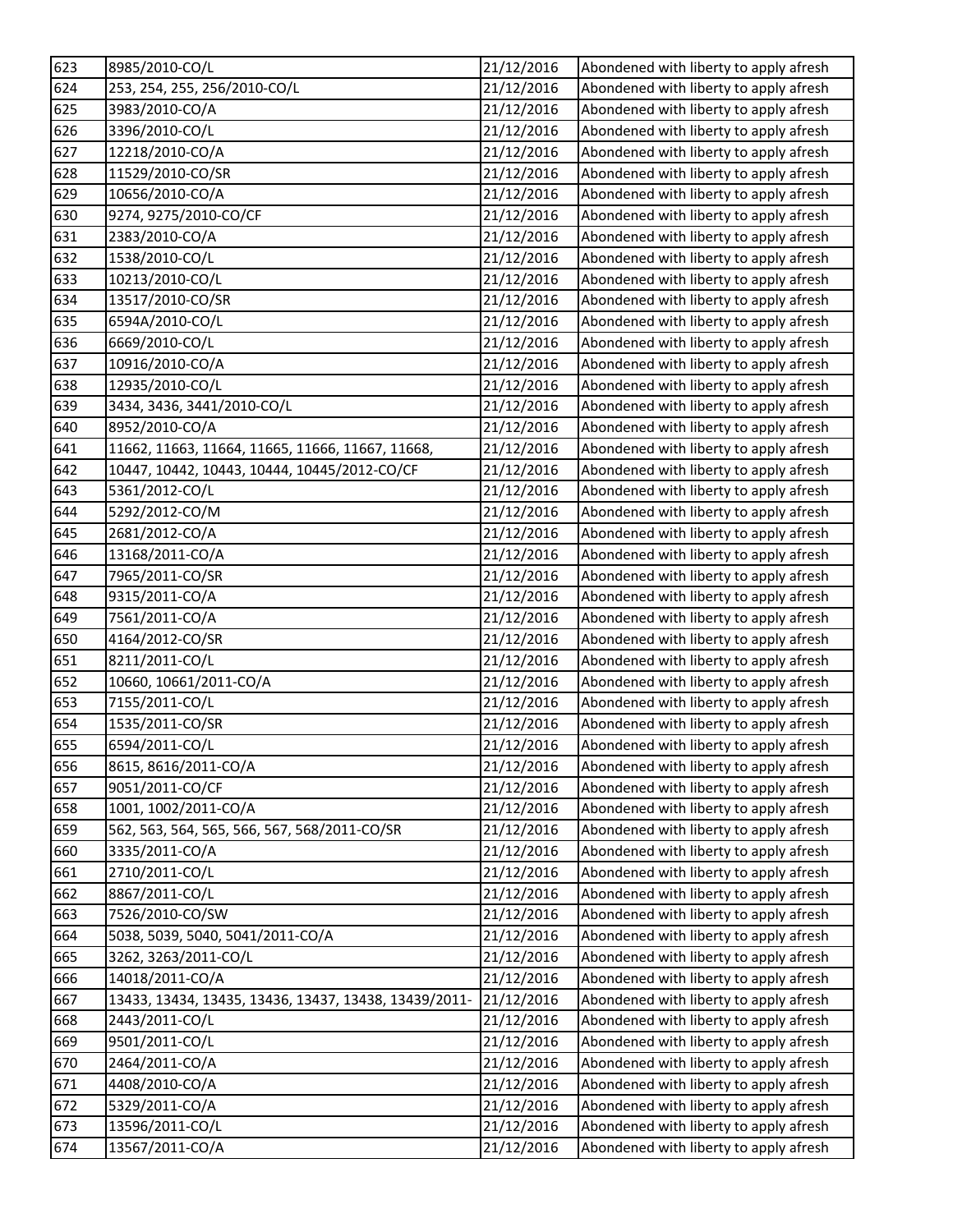| 675          | 5664/2011-CO/A                                        | 21/12/2016 | Abondened with liberty to apply afresh |
|--------------|-------------------------------------------------------|------------|----------------------------------------|
| 676          | 10217/2011-CO/SW                                      | 21/12/2016 | Abondened with liberty to apply afresh |
| 677          | 13865/2011-CO/A                                       | 21/12/2016 | Abondened with liberty to apply afresh |
| 678          | 2572/2011-CO/A                                        | 21/12/2016 | Abondened with liberty to apply afresh |
| 679          | 15387/2011-CO/SR                                      | 21/12/2016 | Abondened with liberty to apply afresh |
| 680          | 15385/2011-CO/SR                                      | 21/12/2016 | Abondened with liberty to apply afresh |
| 681          | 15377/2011-CO/L                                       | 21/12/2016 | Abondened with liberty to apply afresh |
| 682          | 3634, 3637/2011-CO/L                                  | 21/12/2016 | Abondened with liberty to apply afresh |
| 683          | 12705/2011-CO/A                                       | 21/12/2016 | Abondened with liberty to apply afresh |
| 684          | 12707/2011-CO/A                                       | 21/12/2016 | Abondened with liberty to apply afresh |
| 685          | 15298, 15300, 15301/2011-CO/SR                        | 21/12/2016 | Abondened with liberty to apply afresh |
| 686          | 15419/2011-CO/A                                       | 21/12/2016 | Abondened with liberty to apply afresh |
| 687          | 6172, 6154/2011-CO/A                                  | 21/12/2016 | Abondened with liberty to apply afresh |
| 688          | 12062/2011-CO/SR                                      | 21/12/2016 | Abondened with liberty to apply afresh |
| 689          | 1641-1649/2011-CO/SR                                  | 21/12/2016 | Abondened with liberty to apply afresh |
| 690          | 15126/2011-CO/A                                       | 21/12/2016 | Abondened with liberty to apply afresh |
| 691          | 10762, 10763, 10764, 10765/2011-CO/L                  | 21/12/2016 | Abondened with liberty to apply afresh |
| 692          | 2090/2011-CO/L                                        | 21/12/2016 | Abondened with liberty to apply afresh |
| 693          | 13461, 13727/2011-CO/SW                               | 21/12/2016 | Abondened with liberty to apply afresh |
| 694          | 13606A/2011-CO/L                                      | 21/12/2016 | Abondened with liberty to apply afresh |
| 695          | 14537/2011-CO/A                                       | 21/12/2016 | Abondened with liberty to apply afresh |
| 696          | 7084, 7085, 7086/2011-CO/L                            | 21/12/2016 | Abondened with liberty to apply afresh |
| 697          | 15118/2011-CO/A                                       | 21/12/2016 | Abondened with liberty to apply afresh |
| 698          | 6962/2011-CO/A                                        | 21/12/2016 | Abondened with liberty to apply afresh |
| 699          | 13494/2011-CO/L                                       | 21/12/2016 | Abondened with liberty to apply afresh |
| 700          | 8591/2011-CO/L                                        | 21/12/2016 | Abondened with liberty to apply afresh |
| 701          | 8590/2011-CO/L                                        | 21/12/2016 | Abondened with liberty to apply afresh |
| 702          | 8056/2011-CO/SW                                       | 21/12/2016 | Abondened with liberty to apply afresh |
| 703          | 6020/2011-CO/L                                        | 21/12/2016 | Abondened with liberty to apply afresh |
| 704          | 6061, 6062, 6063, 6064, 6065, 6066, 6067, 6068, 6069, | 21/12/2016 | Abondened with liberty to apply afresh |
| 705          | 10329, 10330, 10331, 10332, 10333, 10334, 10335,      | 21/12/2016 | Abondened with liberty to apply afresh |
| 706          | 2761, 2762/2011-CO/A                                  | 21/12/2016 | Abondened with liberty to apply afresh |
| 707          | 9342, 9343, 9344/2011-CO/L                            | 21/12/2016 | Abondened with liberty to apply afresh |
| 708          | 702/2011-CO/L                                         | 21/12/2016 | Abondened with liberty to apply afresh |
| 709          | 6259/2011-CO/A                                        | 21/12/2016 | Abondened with liberty to apply afresh |
| 710          | 8555/2011-CO/L                                        | 21/12/2016 | Abondened with liberty to apply afresh |
| 711          | 11094/2011-CO/L                                       | 21/12/2016 | Abondened with liberty to apply afresh |
| 712          | 14540/2011-CO/A                                       | 21/12/2016 | Abondened with liberty to apply afresh |
| 713          | 904/2011-CO/SR                                        | 21/12/2016 | Abondened with liberty to apply afresh |
| 714          | 12099/2011-CO/A                                       | 21/12/2016 | Abondened with liberty to apply afresh |
| $\sqrt{715}$ | 14412-14418/2011-CO/A                                 | 21/12/2016 | Abondened with liberty to apply afresh |
| 716          | 7199/2011-CO/L                                        | 21/12/2016 | Abondened with liberty to apply afresh |
| 717          | 7903, 7909-7915/2011-CO/L                             | 21/12/2016 | Abondened with liberty to apply afresh |
| 718          | 14169-14175/2011-CO/SR                                | 21/12/2016 | Abondened with liberty to apply afresh |
| 719          | 12549/2011-CO/L                                       | 21/12/2016 | Abondened with liberty to apply afresh |
| 720          | 5746, 5747/2011-CO/A                                  | 21/12/2016 | Abondened with liberty to apply afresh |
| 721          | 5883/2011-CO/A                                        | 21/12/2016 | Abondened with liberty to apply afresh |
| 722          | 11938/2011-CO/L                                       | 21/12/2016 | Abondened with liberty to apply afresh |
| 723          | 10294/2011-CO/L                                       | 21/12/2016 | Abondened with liberty to apply afresh |
| 724          | 2717/2011-CO/A                                        | 21/12/2016 | Abondened with liberty to apply afresh |
| 725          | 4660/2012-CO/SR                                       | 21/12/2016 | Abondened with liberty to apply afresh |
| 726          | 6753/2010-CO/SW                                       | 21/12/2016 | Abondened with liberty to apply afresh |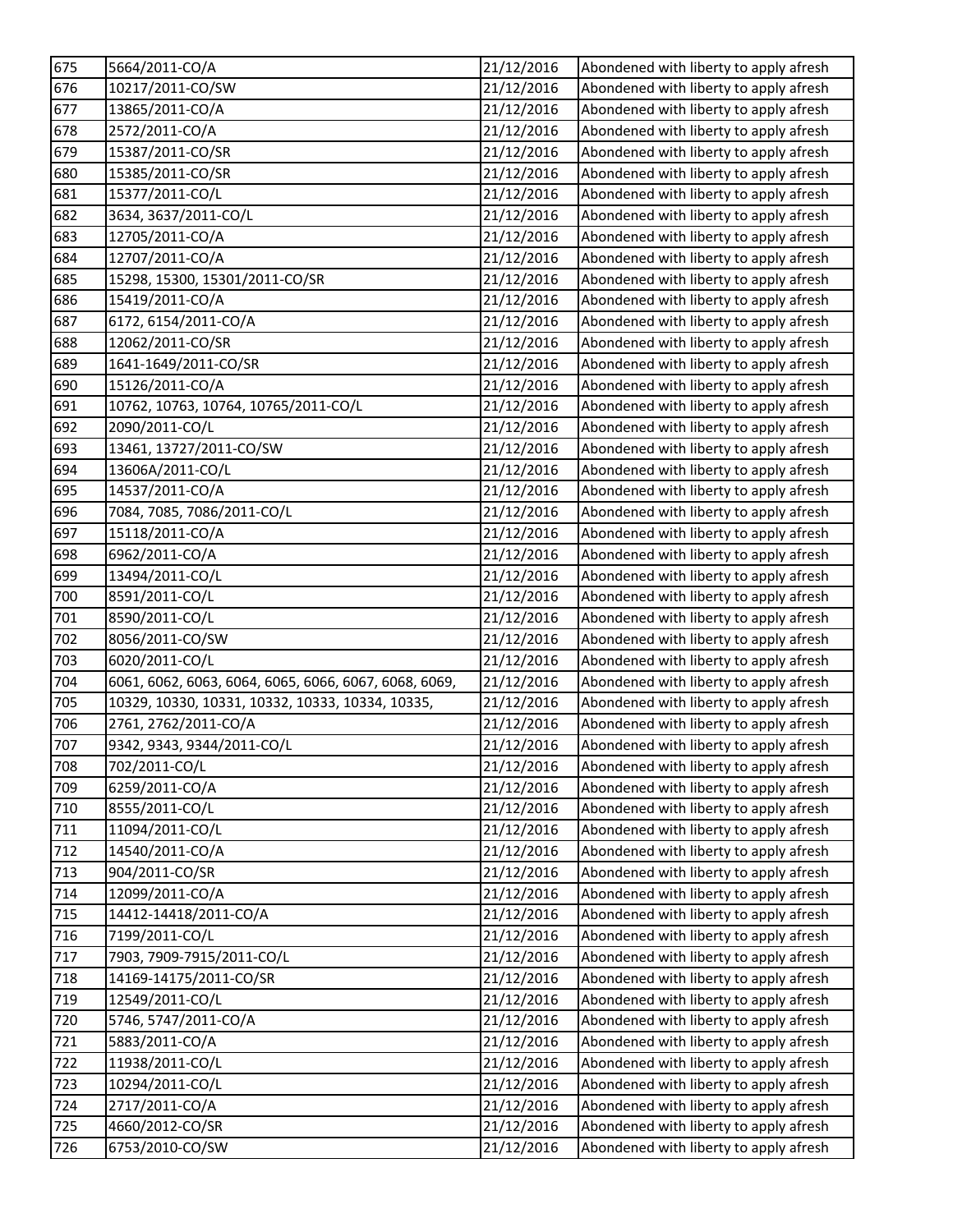| 727 | 11046/2010-CO/A                                       | 21/12/2016 | Abondened with liberty to apply afresh |
|-----|-------------------------------------------------------|------------|----------------------------------------|
| 728 | 14409, 14411, 14413/2012-CO/A                         | 21/12/2016 | Abondened with liberty to apply afresh |
| 729 | 14517/2012-CO/SW                                      | 21/12/2016 | Abondened with liberty to apply afresh |
| 730 | 13232/2011-CO/A                                       | 21/12/2016 | Abondened with liberty to apply afresh |
| 731 | 6513-6515/2011-CO/SW                                  | 21/12/2016 | Abondened with liberty to apply afresh |
| 732 | 10133/2010-CO/SR                                      | 22/12/2016 | Abondened with liberty to apply afresh |
| 733 | 11014/2010-CO/A                                       | 22/12/2016 | Abondened with liberty to apply afresh |
| 734 | 13744-13746/2010-CO/SR                                | 22/12/2016 | Abondened with liberty to apply afresh |
| 735 | 12559/2010-CO/L                                       | 22/12/2016 | Abondened with liberty to apply afresh |
| 736 | 10303/2010-CO/L                                       | 22/12/2016 | Abondened with liberty to apply afresh |
| 737 | 5872/2010-CO/SW                                       | 22/12/2016 | Abondened with liberty to apply afresh |
| 738 | 11638/2010-CO/L                                       | 22/12/2016 | Abondened with liberty to apply afresh |
| 739 | 1944, 1945, 1946, 1947, 1948, 1949, 1950, 1951, 1952, | 22/12/2016 | Abondened with liberty to apply afresh |
| 740 | 3652/2010-CO/SW                                       | 22/12/2016 | Abondened with liberty to apply afresh |
| 741 | 11762-11763/2010-CO/SR                                | 22/12/2016 | Abondened with liberty to apply afresh |
| 742 | 320/2010-CO/L                                         | 22/12/2016 | Abondened with liberty to apply afresh |
| 743 | 8648/2010-CO/SW                                       | 22/12/2016 | Abondened with liberty to apply afresh |
| 744 | 8672/2010-CO/L                                        | 22/12/2016 | Abondened with liberty to apply afresh |
| 745 | 6156/2010-CO/A                                        | 22/12/2016 | Abondened with liberty to apply afresh |
| 746 | 12574/2010-CO/A                                       | 22/12/2016 | Abondened with liberty to apply afresh |
| 747 | 588/2010-CO/L                                         | 22/12/2016 | Abondened with liberty to apply afresh |
| 748 | 3225/2010-CO/L                                        | 22/12/2016 | Abondened with liberty to apply afresh |
| 749 | 4620/2010-CO/SW                                       | 22/12/2016 | Abondened with liberty to apply afresh |
| 750 | 4163/2012-CO/SR                                       | 22/12/2016 | Abondened with liberty to apply afresh |
| 751 | 8620/2010-CO/A                                        | 22/12/2016 | Abondened with liberty to apply afresh |
| 752 | 8617/2010-CO/SR                                       | 22/12/2016 | Abondened with liberty to apply afresh |
| 753 | 7488/2010-CO/A                                        | 22/12/2016 | Abondened with liberty to apply afresh |
| 754 | 8401/2010-CO/A                                        | 22/12/2016 | Abondened with liberty to apply afresh |
| 755 | 8060/2012-CO/A                                        | 22/12/2016 | Abondened with liberty to apply afresh |
| 756 | 2626/2010-CO/A                                        | 22/12/2016 | Abondened with liberty to apply afresh |
| 757 | 12946/2011-CO/A                                       | 22/12/2016 | Abondened with liberty to apply afresh |
| 758 | 1683/2012-CO/CF                                       | 22/12/2016 | Abondened with liberty to apply afresh |
| 759 | 5356, 5361/2011-CO/SR                                 | 22/12/2016 | Abondened with liberty to apply afresh |
| 760 | 13885/2011-CO/L                                       | 22/12/2016 | Abondened with liberty to apply afresh |
| 761 | 10213/2011-CO/L                                       | 22/12/2016 | Abondened with liberty to apply afresh |
| 762 | 12607/2011-CO/L                                       | 22/12/2016 | Abondened with liberty to apply afresh |
| 763 | 8434/2011-CO/A                                        | 22/12/2016 | Abondened with liberty to apply afresh |
| 764 | 5246/2011-CO/A                                        | 22/12/2016 | Abondened with liberty to apply afresh |
| 765 | 11902, 11903, 11904, 11905/2011-CO/SR                 | 22/12/2016 | Abondened with liberty to apply afresh |
| 766 | 5977/2011-CO/A                                        | 22/12/2016 | Abondened with liberty to apply afresh |
| 767 | 3146/2011-CO/L                                        | 22/12/2016 | Abondened with liberty to apply afresh |
| 768 | 11883/2010-CO/M                                       | 22/12/2016 | Abondened with liberty to apply afresh |
| 769 | 6236/2010-CO/A                                        | 22/12/2016 | Abondened with liberty to apply afresh |
| 770 | 296xx/2011-CO/A                                       | 22/12/2016 | Abondened with liberty to apply afresh |
| 771 | 991, 985/2011-CO/A                                    | 22/12/2016 | Abondened with liberty to apply afresh |
| 772 | 1780/2011-CO/L                                        | 22/12/2016 | Abondened with liberty to apply afresh |
| 773 | 2080/2011-CO/L                                        | 22/12/2016 | Abondened with liberty to apply afresh |
| 774 | 3341/2011-CO/A                                        | 22/12/2016 | Abondened with liberty to apply afresh |
| 775 | 3490/2011-CO/L                                        | 22/12/2016 | Abondened with liberty to apply afresh |
| 776 | 15522/2011-CO/SR                                      | 22/12/2016 | Abondened with liberty to apply afresh |
| 777 | 2946/2011-CO/L                                        | 22/12/2016 | Abondened with liberty to apply afresh |
| 778 | 7001/2011-CO/L                                        | 22/12/2016 | Abondened with liberty to apply afresh |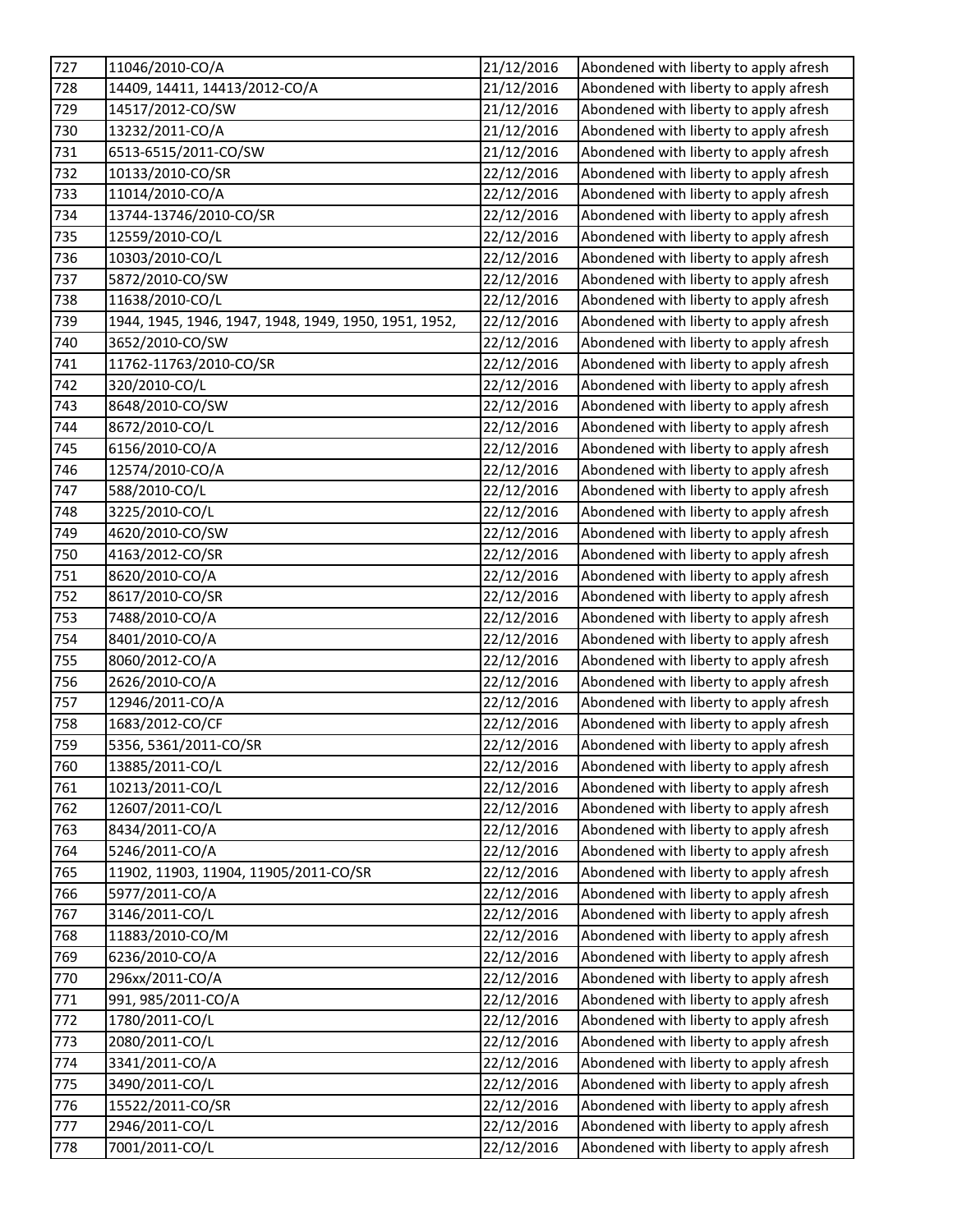| 22/12/2016<br>9248/2011-CO/A<br>Abondened with liberty to apply afresh<br>5074/2011-CO/A<br>22/12/2016<br>Abondened with liberty to apply afresh<br>Abondened with liberty to apply afresh<br>8489/2011-CO/A<br>22/12/2016<br>14563/2011-CO/SR<br>22/12/2016<br>Abondened with liberty to apply afresh<br>4082/2011-CO/A<br>22/12/2016<br>Abondened with liberty to apply afresh<br>7846 to 7870/2011-CO/A<br>22/12/2016<br>Abondened with liberty to apply afresh<br>7424, 7425, 7426/2010-CO/A<br>22/12/2016<br>Abondened with liberty to apply afresh<br>14541/2011-CO/A<br>22/12/2016<br>Abondened with liberty to apply afresh<br>6857-6865/2011-CO/L<br>22/12/2016<br>Abondened with liberty to apply afresh<br>848/2011-CO/SW<br>Abondened with liberty to apply afresh<br>22/12/2016<br>9929, 9930, 9931, 9932, 9933, 9934, 9935, 9936, 9938,<br>22/12/2016<br>Abondened with liberty to apply afresh<br>Abondened with liberty to apply afresh<br>990/2011-CO/A<br>22/12/2016<br>12312/2010-CO/A<br>22/12/2016<br>Abondened with liberty to apply afresh<br>2488/2010-CO/CF<br>22/12/2016<br>Abondened with liberty to apply afresh<br>12479/2011-CO/CF<br>22/12/2016<br>Abondened with liberty to apply afresh<br>Abondened with liberty to apply afresh<br>10591-10593/2011-CO/L<br>22/12/2016<br>11400/2011-CO/A<br>Abondened with liberty to apply afresh<br>22/12/2016<br>12574-12582/2011-CO/SR<br>22/12/2016<br>Abondened with liberty to apply afresh<br>798<br>13595/2011-CO/L<br>22/12/2016<br>Abondened with liberty to apply afresh<br>11728/2011-CO/L<br>22/12/2016<br>Abondened with liberty to apply afresh<br>800<br>7194/2011-CO/A<br>22/12/2016<br>Abondened with liberty to apply afresh<br>10608/2011-CO/A<br>22/12/2016<br>Abondened with liberty to apply afresh<br>802<br>13130/2011-CO/L<br>Abondened with liberty to apply afresh<br>22/12/2016<br>803<br>5121/2011-CO/A<br>Abondened with liberty to apply afresh<br>22/12/2016<br>804<br>1455/2011-CO/A<br>Abondened with liberty to apply afresh<br>22/12/2016<br>5801-5820/2011-CO/A<br>22/12/2016<br>Abondened with liberty to apply afresh<br>806<br>9294/2011-CO/A<br>22/12/2016<br>Abondened with liberty to apply afresh<br>807<br>2141, 2142/2012-CO/L<br>22/12/2016<br>Abondened with liberty to apply afresh<br>14504 - 14510/2012-CO/CF<br>22/12/2016<br>Abondened with liberty to apply afresh<br>9218 - 9228/2012-CO/SR<br>22/12/2016<br>Abondened with liberty to apply afresh<br>3737/2012-CO/L<br>Abondened with liberty to apply afresh<br>22/12/2016<br>16514/2012-CO/L<br>22/12/2016<br>Abondened with liberty to apply afresh<br>3580 - 3583/2012-CO/L<br>22/12/2016<br>Abondened with liberty to apply afresh<br>7910 - 7317/2012-CO/M<br>22/12/2016<br>Abondened with liberty to apply afresh<br>15688 - 15696, 15746, 15749 - 15754/2012-CO/L<br>Abondened with liberty to apply afresh<br>22/12/2016<br>5463, 5458/2012-CO/A<br>Abondened with liberty to apply afresh<br>22/12/2016<br>8544/2012-CO/A<br>22/12/2016<br>Abondened with liberty to apply afresh<br>Abondened with liberty to apply afresh<br>14951 - 14963/2012-CO/SR<br>22/12/2016<br>Abondened with liberty to apply afresh<br>14747/2012-CO/L<br>22/12/2016<br>22/12/2016<br>9195/2012-CO/A<br>Abondened with liberty to apply afresh<br>13055, 13056, 13057, 13058, 13059/2010-CO/A<br>22/12/2016<br>Abondened with liberty to apply afresh<br>Abondened with liberty to apply afresh<br>10773-10774/2010-CO/L<br>22/12/2016<br>822<br>6543/2010-CO/L<br>22/12/2016<br>Abondened with liberty to apply afresh<br>12665-12666/2010-CO/A<br>Abondened with liberty to apply afresh<br>22/12/2016<br>4728/2010-CO/A<br>22/12/2016<br>Abondened with liberty to apply afresh<br>826/2010-CO/A<br>Abondened with liberty to apply afresh<br>22/12/2016<br>22/12/2016<br>Abondened with liberty to apply afresh<br>14213/2012-CO/L<br>13483/2010-CO/L<br>22/12/2016<br>Abondened with liberty to apply afresh<br>Abondened with liberty to apply afresh<br>8822/2010-CO/L<br>22/12/2016<br>13927/2010-CO/L<br>Abondened with liberty to apply afresh<br>22/12/2016<br>13639/2010-CO/L<br>23/12/2016<br>Abondened with liberty to apply afresh | 779 | 12322/2011-CO/A | 22/12/2016 | Abondened with liberty to apply afresh |
|------------------------------------------------------------------------------------------------------------------------------------------------------------------------------------------------------------------------------------------------------------------------------------------------------------------------------------------------------------------------------------------------------------------------------------------------------------------------------------------------------------------------------------------------------------------------------------------------------------------------------------------------------------------------------------------------------------------------------------------------------------------------------------------------------------------------------------------------------------------------------------------------------------------------------------------------------------------------------------------------------------------------------------------------------------------------------------------------------------------------------------------------------------------------------------------------------------------------------------------------------------------------------------------------------------------------------------------------------------------------------------------------------------------------------------------------------------------------------------------------------------------------------------------------------------------------------------------------------------------------------------------------------------------------------------------------------------------------------------------------------------------------------------------------------------------------------------------------------------------------------------------------------------------------------------------------------------------------------------------------------------------------------------------------------------------------------------------------------------------------------------------------------------------------------------------------------------------------------------------------------------------------------------------------------------------------------------------------------------------------------------------------------------------------------------------------------------------------------------------------------------------------------------------------------------------------------------------------------------------------------------------------------------------------------------------------------------------------------------------------------------------------------------------------------------------------------------------------------------------------------------------------------------------------------------------------------------------------------------------------------------------------------------------------------------------------------------------------------------------------------------------------------------------------------------------------------------------------------------------------------------------------------------------------------------------------------------------------------------------------------------------------------------------------------------------------------------------------------------------------------------------------------------------------------------------------------------------------------------------------------------------------------------------------------------------------------------------------------------------------------------------------------------------------------------------------------------------------------------------------------------------------------------------------------------------------------------------------------------------------------------------------------------------------------------------------------------------------------------------------------------------------------------------------------------------------------------------------|-----|-----------------|------------|----------------------------------------|
|                                                                                                                                                                                                                                                                                                                                                                                                                                                                                                                                                                                                                                                                                                                                                                                                                                                                                                                                                                                                                                                                                                                                                                                                                                                                                                                                                                                                                                                                                                                                                                                                                                                                                                                                                                                                                                                                                                                                                                                                                                                                                                                                                                                                                                                                                                                                                                                                                                                                                                                                                                                                                                                                                                                                                                                                                                                                                                                                                                                                                                                                                                                                                                                                                                                                                                                                                                                                                                                                                                                                                                                                                                                                                                                                                                                                                                                                                                                                                                                                                                                                                                                                                                                                                        | 780 |                 |            |                                        |
|                                                                                                                                                                                                                                                                                                                                                                                                                                                                                                                                                                                                                                                                                                                                                                                                                                                                                                                                                                                                                                                                                                                                                                                                                                                                                                                                                                                                                                                                                                                                                                                                                                                                                                                                                                                                                                                                                                                                                                                                                                                                                                                                                                                                                                                                                                                                                                                                                                                                                                                                                                                                                                                                                                                                                                                                                                                                                                                                                                                                                                                                                                                                                                                                                                                                                                                                                                                                                                                                                                                                                                                                                                                                                                                                                                                                                                                                                                                                                                                                                                                                                                                                                                                                                        | 781 |                 |            |                                        |
|                                                                                                                                                                                                                                                                                                                                                                                                                                                                                                                                                                                                                                                                                                                                                                                                                                                                                                                                                                                                                                                                                                                                                                                                                                                                                                                                                                                                                                                                                                                                                                                                                                                                                                                                                                                                                                                                                                                                                                                                                                                                                                                                                                                                                                                                                                                                                                                                                                                                                                                                                                                                                                                                                                                                                                                                                                                                                                                                                                                                                                                                                                                                                                                                                                                                                                                                                                                                                                                                                                                                                                                                                                                                                                                                                                                                                                                                                                                                                                                                                                                                                                                                                                                                                        | 782 |                 |            |                                        |
|                                                                                                                                                                                                                                                                                                                                                                                                                                                                                                                                                                                                                                                                                                                                                                                                                                                                                                                                                                                                                                                                                                                                                                                                                                                                                                                                                                                                                                                                                                                                                                                                                                                                                                                                                                                                                                                                                                                                                                                                                                                                                                                                                                                                                                                                                                                                                                                                                                                                                                                                                                                                                                                                                                                                                                                                                                                                                                                                                                                                                                                                                                                                                                                                                                                                                                                                                                                                                                                                                                                                                                                                                                                                                                                                                                                                                                                                                                                                                                                                                                                                                                                                                                                                                        | 783 |                 |            |                                        |
|                                                                                                                                                                                                                                                                                                                                                                                                                                                                                                                                                                                                                                                                                                                                                                                                                                                                                                                                                                                                                                                                                                                                                                                                                                                                                                                                                                                                                                                                                                                                                                                                                                                                                                                                                                                                                                                                                                                                                                                                                                                                                                                                                                                                                                                                                                                                                                                                                                                                                                                                                                                                                                                                                                                                                                                                                                                                                                                                                                                                                                                                                                                                                                                                                                                                                                                                                                                                                                                                                                                                                                                                                                                                                                                                                                                                                                                                                                                                                                                                                                                                                                                                                                                                                        | 784 |                 |            |                                        |
|                                                                                                                                                                                                                                                                                                                                                                                                                                                                                                                                                                                                                                                                                                                                                                                                                                                                                                                                                                                                                                                                                                                                                                                                                                                                                                                                                                                                                                                                                                                                                                                                                                                                                                                                                                                                                                                                                                                                                                                                                                                                                                                                                                                                                                                                                                                                                                                                                                                                                                                                                                                                                                                                                                                                                                                                                                                                                                                                                                                                                                                                                                                                                                                                                                                                                                                                                                                                                                                                                                                                                                                                                                                                                                                                                                                                                                                                                                                                                                                                                                                                                                                                                                                                                        | 785 |                 |            |                                        |
|                                                                                                                                                                                                                                                                                                                                                                                                                                                                                                                                                                                                                                                                                                                                                                                                                                                                                                                                                                                                                                                                                                                                                                                                                                                                                                                                                                                                                                                                                                                                                                                                                                                                                                                                                                                                                                                                                                                                                                                                                                                                                                                                                                                                                                                                                                                                                                                                                                                                                                                                                                                                                                                                                                                                                                                                                                                                                                                                                                                                                                                                                                                                                                                                                                                                                                                                                                                                                                                                                                                                                                                                                                                                                                                                                                                                                                                                                                                                                                                                                                                                                                                                                                                                                        | 786 |                 |            |                                        |
|                                                                                                                                                                                                                                                                                                                                                                                                                                                                                                                                                                                                                                                                                                                                                                                                                                                                                                                                                                                                                                                                                                                                                                                                                                                                                                                                                                                                                                                                                                                                                                                                                                                                                                                                                                                                                                                                                                                                                                                                                                                                                                                                                                                                                                                                                                                                                                                                                                                                                                                                                                                                                                                                                                                                                                                                                                                                                                                                                                                                                                                                                                                                                                                                                                                                                                                                                                                                                                                                                                                                                                                                                                                                                                                                                                                                                                                                                                                                                                                                                                                                                                                                                                                                                        | 787 |                 |            |                                        |
|                                                                                                                                                                                                                                                                                                                                                                                                                                                                                                                                                                                                                                                                                                                                                                                                                                                                                                                                                                                                                                                                                                                                                                                                                                                                                                                                                                                                                                                                                                                                                                                                                                                                                                                                                                                                                                                                                                                                                                                                                                                                                                                                                                                                                                                                                                                                                                                                                                                                                                                                                                                                                                                                                                                                                                                                                                                                                                                                                                                                                                                                                                                                                                                                                                                                                                                                                                                                                                                                                                                                                                                                                                                                                                                                                                                                                                                                                                                                                                                                                                                                                                                                                                                                                        | 788 |                 |            |                                        |
|                                                                                                                                                                                                                                                                                                                                                                                                                                                                                                                                                                                                                                                                                                                                                                                                                                                                                                                                                                                                                                                                                                                                                                                                                                                                                                                                                                                                                                                                                                                                                                                                                                                                                                                                                                                                                                                                                                                                                                                                                                                                                                                                                                                                                                                                                                                                                                                                                                                                                                                                                                                                                                                                                                                                                                                                                                                                                                                                                                                                                                                                                                                                                                                                                                                                                                                                                                                                                                                                                                                                                                                                                                                                                                                                                                                                                                                                                                                                                                                                                                                                                                                                                                                                                        | 789 |                 |            |                                        |
|                                                                                                                                                                                                                                                                                                                                                                                                                                                                                                                                                                                                                                                                                                                                                                                                                                                                                                                                                                                                                                                                                                                                                                                                                                                                                                                                                                                                                                                                                                                                                                                                                                                                                                                                                                                                                                                                                                                                                                                                                                                                                                                                                                                                                                                                                                                                                                                                                                                                                                                                                                                                                                                                                                                                                                                                                                                                                                                                                                                                                                                                                                                                                                                                                                                                                                                                                                                                                                                                                                                                                                                                                                                                                                                                                                                                                                                                                                                                                                                                                                                                                                                                                                                                                        | 790 |                 |            |                                        |
|                                                                                                                                                                                                                                                                                                                                                                                                                                                                                                                                                                                                                                                                                                                                                                                                                                                                                                                                                                                                                                                                                                                                                                                                                                                                                                                                                                                                                                                                                                                                                                                                                                                                                                                                                                                                                                                                                                                                                                                                                                                                                                                                                                                                                                                                                                                                                                                                                                                                                                                                                                                                                                                                                                                                                                                                                                                                                                                                                                                                                                                                                                                                                                                                                                                                                                                                                                                                                                                                                                                                                                                                                                                                                                                                                                                                                                                                                                                                                                                                                                                                                                                                                                                                                        | 791 |                 |            |                                        |
|                                                                                                                                                                                                                                                                                                                                                                                                                                                                                                                                                                                                                                                                                                                                                                                                                                                                                                                                                                                                                                                                                                                                                                                                                                                                                                                                                                                                                                                                                                                                                                                                                                                                                                                                                                                                                                                                                                                                                                                                                                                                                                                                                                                                                                                                                                                                                                                                                                                                                                                                                                                                                                                                                                                                                                                                                                                                                                                                                                                                                                                                                                                                                                                                                                                                                                                                                                                                                                                                                                                                                                                                                                                                                                                                                                                                                                                                                                                                                                                                                                                                                                                                                                                                                        | 792 |                 |            |                                        |
|                                                                                                                                                                                                                                                                                                                                                                                                                                                                                                                                                                                                                                                                                                                                                                                                                                                                                                                                                                                                                                                                                                                                                                                                                                                                                                                                                                                                                                                                                                                                                                                                                                                                                                                                                                                                                                                                                                                                                                                                                                                                                                                                                                                                                                                                                                                                                                                                                                                                                                                                                                                                                                                                                                                                                                                                                                                                                                                                                                                                                                                                                                                                                                                                                                                                                                                                                                                                                                                                                                                                                                                                                                                                                                                                                                                                                                                                                                                                                                                                                                                                                                                                                                                                                        | 793 |                 |            |                                        |
|                                                                                                                                                                                                                                                                                                                                                                                                                                                                                                                                                                                                                                                                                                                                                                                                                                                                                                                                                                                                                                                                                                                                                                                                                                                                                                                                                                                                                                                                                                                                                                                                                                                                                                                                                                                                                                                                                                                                                                                                                                                                                                                                                                                                                                                                                                                                                                                                                                                                                                                                                                                                                                                                                                                                                                                                                                                                                                                                                                                                                                                                                                                                                                                                                                                                                                                                                                                                                                                                                                                                                                                                                                                                                                                                                                                                                                                                                                                                                                                                                                                                                                                                                                                                                        | 794 |                 |            |                                        |
|                                                                                                                                                                                                                                                                                                                                                                                                                                                                                                                                                                                                                                                                                                                                                                                                                                                                                                                                                                                                                                                                                                                                                                                                                                                                                                                                                                                                                                                                                                                                                                                                                                                                                                                                                                                                                                                                                                                                                                                                                                                                                                                                                                                                                                                                                                                                                                                                                                                                                                                                                                                                                                                                                                                                                                                                                                                                                                                                                                                                                                                                                                                                                                                                                                                                                                                                                                                                                                                                                                                                                                                                                                                                                                                                                                                                                                                                                                                                                                                                                                                                                                                                                                                                                        | 795 |                 |            |                                        |
|                                                                                                                                                                                                                                                                                                                                                                                                                                                                                                                                                                                                                                                                                                                                                                                                                                                                                                                                                                                                                                                                                                                                                                                                                                                                                                                                                                                                                                                                                                                                                                                                                                                                                                                                                                                                                                                                                                                                                                                                                                                                                                                                                                                                                                                                                                                                                                                                                                                                                                                                                                                                                                                                                                                                                                                                                                                                                                                                                                                                                                                                                                                                                                                                                                                                                                                                                                                                                                                                                                                                                                                                                                                                                                                                                                                                                                                                                                                                                                                                                                                                                                                                                                                                                        | 796 |                 |            |                                        |
|                                                                                                                                                                                                                                                                                                                                                                                                                                                                                                                                                                                                                                                                                                                                                                                                                                                                                                                                                                                                                                                                                                                                                                                                                                                                                                                                                                                                                                                                                                                                                                                                                                                                                                                                                                                                                                                                                                                                                                                                                                                                                                                                                                                                                                                                                                                                                                                                                                                                                                                                                                                                                                                                                                                                                                                                                                                                                                                                                                                                                                                                                                                                                                                                                                                                                                                                                                                                                                                                                                                                                                                                                                                                                                                                                                                                                                                                                                                                                                                                                                                                                                                                                                                                                        | 797 |                 |            |                                        |
|                                                                                                                                                                                                                                                                                                                                                                                                                                                                                                                                                                                                                                                                                                                                                                                                                                                                                                                                                                                                                                                                                                                                                                                                                                                                                                                                                                                                                                                                                                                                                                                                                                                                                                                                                                                                                                                                                                                                                                                                                                                                                                                                                                                                                                                                                                                                                                                                                                                                                                                                                                                                                                                                                                                                                                                                                                                                                                                                                                                                                                                                                                                                                                                                                                                                                                                                                                                                                                                                                                                                                                                                                                                                                                                                                                                                                                                                                                                                                                                                                                                                                                                                                                                                                        |     |                 |            |                                        |
|                                                                                                                                                                                                                                                                                                                                                                                                                                                                                                                                                                                                                                                                                                                                                                                                                                                                                                                                                                                                                                                                                                                                                                                                                                                                                                                                                                                                                                                                                                                                                                                                                                                                                                                                                                                                                                                                                                                                                                                                                                                                                                                                                                                                                                                                                                                                                                                                                                                                                                                                                                                                                                                                                                                                                                                                                                                                                                                                                                                                                                                                                                                                                                                                                                                                                                                                                                                                                                                                                                                                                                                                                                                                                                                                                                                                                                                                                                                                                                                                                                                                                                                                                                                                                        | 799 |                 |            |                                        |
|                                                                                                                                                                                                                                                                                                                                                                                                                                                                                                                                                                                                                                                                                                                                                                                                                                                                                                                                                                                                                                                                                                                                                                                                                                                                                                                                                                                                                                                                                                                                                                                                                                                                                                                                                                                                                                                                                                                                                                                                                                                                                                                                                                                                                                                                                                                                                                                                                                                                                                                                                                                                                                                                                                                                                                                                                                                                                                                                                                                                                                                                                                                                                                                                                                                                                                                                                                                                                                                                                                                                                                                                                                                                                                                                                                                                                                                                                                                                                                                                                                                                                                                                                                                                                        |     |                 |            |                                        |
|                                                                                                                                                                                                                                                                                                                                                                                                                                                                                                                                                                                                                                                                                                                                                                                                                                                                                                                                                                                                                                                                                                                                                                                                                                                                                                                                                                                                                                                                                                                                                                                                                                                                                                                                                                                                                                                                                                                                                                                                                                                                                                                                                                                                                                                                                                                                                                                                                                                                                                                                                                                                                                                                                                                                                                                                                                                                                                                                                                                                                                                                                                                                                                                                                                                                                                                                                                                                                                                                                                                                                                                                                                                                                                                                                                                                                                                                                                                                                                                                                                                                                                                                                                                                                        | 801 |                 |            |                                        |
|                                                                                                                                                                                                                                                                                                                                                                                                                                                                                                                                                                                                                                                                                                                                                                                                                                                                                                                                                                                                                                                                                                                                                                                                                                                                                                                                                                                                                                                                                                                                                                                                                                                                                                                                                                                                                                                                                                                                                                                                                                                                                                                                                                                                                                                                                                                                                                                                                                                                                                                                                                                                                                                                                                                                                                                                                                                                                                                                                                                                                                                                                                                                                                                                                                                                                                                                                                                                                                                                                                                                                                                                                                                                                                                                                                                                                                                                                                                                                                                                                                                                                                                                                                                                                        |     |                 |            |                                        |
|                                                                                                                                                                                                                                                                                                                                                                                                                                                                                                                                                                                                                                                                                                                                                                                                                                                                                                                                                                                                                                                                                                                                                                                                                                                                                                                                                                                                                                                                                                                                                                                                                                                                                                                                                                                                                                                                                                                                                                                                                                                                                                                                                                                                                                                                                                                                                                                                                                                                                                                                                                                                                                                                                                                                                                                                                                                                                                                                                                                                                                                                                                                                                                                                                                                                                                                                                                                                                                                                                                                                                                                                                                                                                                                                                                                                                                                                                                                                                                                                                                                                                                                                                                                                                        |     |                 |            |                                        |
|                                                                                                                                                                                                                                                                                                                                                                                                                                                                                                                                                                                                                                                                                                                                                                                                                                                                                                                                                                                                                                                                                                                                                                                                                                                                                                                                                                                                                                                                                                                                                                                                                                                                                                                                                                                                                                                                                                                                                                                                                                                                                                                                                                                                                                                                                                                                                                                                                                                                                                                                                                                                                                                                                                                                                                                                                                                                                                                                                                                                                                                                                                                                                                                                                                                                                                                                                                                                                                                                                                                                                                                                                                                                                                                                                                                                                                                                                                                                                                                                                                                                                                                                                                                                                        |     |                 |            |                                        |
|                                                                                                                                                                                                                                                                                                                                                                                                                                                                                                                                                                                                                                                                                                                                                                                                                                                                                                                                                                                                                                                                                                                                                                                                                                                                                                                                                                                                                                                                                                                                                                                                                                                                                                                                                                                                                                                                                                                                                                                                                                                                                                                                                                                                                                                                                                                                                                                                                                                                                                                                                                                                                                                                                                                                                                                                                                                                                                                                                                                                                                                                                                                                                                                                                                                                                                                                                                                                                                                                                                                                                                                                                                                                                                                                                                                                                                                                                                                                                                                                                                                                                                                                                                                                                        | 805 |                 |            |                                        |
|                                                                                                                                                                                                                                                                                                                                                                                                                                                                                                                                                                                                                                                                                                                                                                                                                                                                                                                                                                                                                                                                                                                                                                                                                                                                                                                                                                                                                                                                                                                                                                                                                                                                                                                                                                                                                                                                                                                                                                                                                                                                                                                                                                                                                                                                                                                                                                                                                                                                                                                                                                                                                                                                                                                                                                                                                                                                                                                                                                                                                                                                                                                                                                                                                                                                                                                                                                                                                                                                                                                                                                                                                                                                                                                                                                                                                                                                                                                                                                                                                                                                                                                                                                                                                        |     |                 |            |                                        |
|                                                                                                                                                                                                                                                                                                                                                                                                                                                                                                                                                                                                                                                                                                                                                                                                                                                                                                                                                                                                                                                                                                                                                                                                                                                                                                                                                                                                                                                                                                                                                                                                                                                                                                                                                                                                                                                                                                                                                                                                                                                                                                                                                                                                                                                                                                                                                                                                                                                                                                                                                                                                                                                                                                                                                                                                                                                                                                                                                                                                                                                                                                                                                                                                                                                                                                                                                                                                                                                                                                                                                                                                                                                                                                                                                                                                                                                                                                                                                                                                                                                                                                                                                                                                                        |     |                 |            |                                        |
|                                                                                                                                                                                                                                                                                                                                                                                                                                                                                                                                                                                                                                                                                                                                                                                                                                                                                                                                                                                                                                                                                                                                                                                                                                                                                                                                                                                                                                                                                                                                                                                                                                                                                                                                                                                                                                                                                                                                                                                                                                                                                                                                                                                                                                                                                                                                                                                                                                                                                                                                                                                                                                                                                                                                                                                                                                                                                                                                                                                                                                                                                                                                                                                                                                                                                                                                                                                                                                                                                                                                                                                                                                                                                                                                                                                                                                                                                                                                                                                                                                                                                                                                                                                                                        | 808 |                 |            |                                        |
|                                                                                                                                                                                                                                                                                                                                                                                                                                                                                                                                                                                                                                                                                                                                                                                                                                                                                                                                                                                                                                                                                                                                                                                                                                                                                                                                                                                                                                                                                                                                                                                                                                                                                                                                                                                                                                                                                                                                                                                                                                                                                                                                                                                                                                                                                                                                                                                                                                                                                                                                                                                                                                                                                                                                                                                                                                                                                                                                                                                                                                                                                                                                                                                                                                                                                                                                                                                                                                                                                                                                                                                                                                                                                                                                                                                                                                                                                                                                                                                                                                                                                                                                                                                                                        | 809 |                 |            |                                        |
|                                                                                                                                                                                                                                                                                                                                                                                                                                                                                                                                                                                                                                                                                                                                                                                                                                                                                                                                                                                                                                                                                                                                                                                                                                                                                                                                                                                                                                                                                                                                                                                                                                                                                                                                                                                                                                                                                                                                                                                                                                                                                                                                                                                                                                                                                                                                                                                                                                                                                                                                                                                                                                                                                                                                                                                                                                                                                                                                                                                                                                                                                                                                                                                                                                                                                                                                                                                                                                                                                                                                                                                                                                                                                                                                                                                                                                                                                                                                                                                                                                                                                                                                                                                                                        | 810 |                 |            |                                        |
|                                                                                                                                                                                                                                                                                                                                                                                                                                                                                                                                                                                                                                                                                                                                                                                                                                                                                                                                                                                                                                                                                                                                                                                                                                                                                                                                                                                                                                                                                                                                                                                                                                                                                                                                                                                                                                                                                                                                                                                                                                                                                                                                                                                                                                                                                                                                                                                                                                                                                                                                                                                                                                                                                                                                                                                                                                                                                                                                                                                                                                                                                                                                                                                                                                                                                                                                                                                                                                                                                                                                                                                                                                                                                                                                                                                                                                                                                                                                                                                                                                                                                                                                                                                                                        | 811 |                 |            |                                        |
|                                                                                                                                                                                                                                                                                                                                                                                                                                                                                                                                                                                                                                                                                                                                                                                                                                                                                                                                                                                                                                                                                                                                                                                                                                                                                                                                                                                                                                                                                                                                                                                                                                                                                                                                                                                                                                                                                                                                                                                                                                                                                                                                                                                                                                                                                                                                                                                                                                                                                                                                                                                                                                                                                                                                                                                                                                                                                                                                                                                                                                                                                                                                                                                                                                                                                                                                                                                                                                                                                                                                                                                                                                                                                                                                                                                                                                                                                                                                                                                                                                                                                                                                                                                                                        | 812 |                 |            |                                        |
|                                                                                                                                                                                                                                                                                                                                                                                                                                                                                                                                                                                                                                                                                                                                                                                                                                                                                                                                                                                                                                                                                                                                                                                                                                                                                                                                                                                                                                                                                                                                                                                                                                                                                                                                                                                                                                                                                                                                                                                                                                                                                                                                                                                                                                                                                                                                                                                                                                                                                                                                                                                                                                                                                                                                                                                                                                                                                                                                                                                                                                                                                                                                                                                                                                                                                                                                                                                                                                                                                                                                                                                                                                                                                                                                                                                                                                                                                                                                                                                                                                                                                                                                                                                                                        | 813 |                 |            |                                        |
|                                                                                                                                                                                                                                                                                                                                                                                                                                                                                                                                                                                                                                                                                                                                                                                                                                                                                                                                                                                                                                                                                                                                                                                                                                                                                                                                                                                                                                                                                                                                                                                                                                                                                                                                                                                                                                                                                                                                                                                                                                                                                                                                                                                                                                                                                                                                                                                                                                                                                                                                                                                                                                                                                                                                                                                                                                                                                                                                                                                                                                                                                                                                                                                                                                                                                                                                                                                                                                                                                                                                                                                                                                                                                                                                                                                                                                                                                                                                                                                                                                                                                                                                                                                                                        | 814 |                 |            |                                        |
|                                                                                                                                                                                                                                                                                                                                                                                                                                                                                                                                                                                                                                                                                                                                                                                                                                                                                                                                                                                                                                                                                                                                                                                                                                                                                                                                                                                                                                                                                                                                                                                                                                                                                                                                                                                                                                                                                                                                                                                                                                                                                                                                                                                                                                                                                                                                                                                                                                                                                                                                                                                                                                                                                                                                                                                                                                                                                                                                                                                                                                                                                                                                                                                                                                                                                                                                                                                                                                                                                                                                                                                                                                                                                                                                                                                                                                                                                                                                                                                                                                                                                                                                                                                                                        | 815 |                 |            |                                        |
|                                                                                                                                                                                                                                                                                                                                                                                                                                                                                                                                                                                                                                                                                                                                                                                                                                                                                                                                                                                                                                                                                                                                                                                                                                                                                                                                                                                                                                                                                                                                                                                                                                                                                                                                                                                                                                                                                                                                                                                                                                                                                                                                                                                                                                                                                                                                                                                                                                                                                                                                                                                                                                                                                                                                                                                                                                                                                                                                                                                                                                                                                                                                                                                                                                                                                                                                                                                                                                                                                                                                                                                                                                                                                                                                                                                                                                                                                                                                                                                                                                                                                                                                                                                                                        | 816 |                 |            |                                        |
|                                                                                                                                                                                                                                                                                                                                                                                                                                                                                                                                                                                                                                                                                                                                                                                                                                                                                                                                                                                                                                                                                                                                                                                                                                                                                                                                                                                                                                                                                                                                                                                                                                                                                                                                                                                                                                                                                                                                                                                                                                                                                                                                                                                                                                                                                                                                                                                                                                                                                                                                                                                                                                                                                                                                                                                                                                                                                                                                                                                                                                                                                                                                                                                                                                                                                                                                                                                                                                                                                                                                                                                                                                                                                                                                                                                                                                                                                                                                                                                                                                                                                                                                                                                                                        | 817 |                 |            |                                        |
|                                                                                                                                                                                                                                                                                                                                                                                                                                                                                                                                                                                                                                                                                                                                                                                                                                                                                                                                                                                                                                                                                                                                                                                                                                                                                                                                                                                                                                                                                                                                                                                                                                                                                                                                                                                                                                                                                                                                                                                                                                                                                                                                                                                                                                                                                                                                                                                                                                                                                                                                                                                                                                                                                                                                                                                                                                                                                                                                                                                                                                                                                                                                                                                                                                                                                                                                                                                                                                                                                                                                                                                                                                                                                                                                                                                                                                                                                                                                                                                                                                                                                                                                                                                                                        | 818 |                 |            |                                        |
|                                                                                                                                                                                                                                                                                                                                                                                                                                                                                                                                                                                                                                                                                                                                                                                                                                                                                                                                                                                                                                                                                                                                                                                                                                                                                                                                                                                                                                                                                                                                                                                                                                                                                                                                                                                                                                                                                                                                                                                                                                                                                                                                                                                                                                                                                                                                                                                                                                                                                                                                                                                                                                                                                                                                                                                                                                                                                                                                                                                                                                                                                                                                                                                                                                                                                                                                                                                                                                                                                                                                                                                                                                                                                                                                                                                                                                                                                                                                                                                                                                                                                                                                                                                                                        | 819 |                 |            |                                        |
|                                                                                                                                                                                                                                                                                                                                                                                                                                                                                                                                                                                                                                                                                                                                                                                                                                                                                                                                                                                                                                                                                                                                                                                                                                                                                                                                                                                                                                                                                                                                                                                                                                                                                                                                                                                                                                                                                                                                                                                                                                                                                                                                                                                                                                                                                                                                                                                                                                                                                                                                                                                                                                                                                                                                                                                                                                                                                                                                                                                                                                                                                                                                                                                                                                                                                                                                                                                                                                                                                                                                                                                                                                                                                                                                                                                                                                                                                                                                                                                                                                                                                                                                                                                                                        | 820 |                 |            |                                        |
|                                                                                                                                                                                                                                                                                                                                                                                                                                                                                                                                                                                                                                                                                                                                                                                                                                                                                                                                                                                                                                                                                                                                                                                                                                                                                                                                                                                                                                                                                                                                                                                                                                                                                                                                                                                                                                                                                                                                                                                                                                                                                                                                                                                                                                                                                                                                                                                                                                                                                                                                                                                                                                                                                                                                                                                                                                                                                                                                                                                                                                                                                                                                                                                                                                                                                                                                                                                                                                                                                                                                                                                                                                                                                                                                                                                                                                                                                                                                                                                                                                                                                                                                                                                                                        | 821 |                 |            |                                        |
|                                                                                                                                                                                                                                                                                                                                                                                                                                                                                                                                                                                                                                                                                                                                                                                                                                                                                                                                                                                                                                                                                                                                                                                                                                                                                                                                                                                                                                                                                                                                                                                                                                                                                                                                                                                                                                                                                                                                                                                                                                                                                                                                                                                                                                                                                                                                                                                                                                                                                                                                                                                                                                                                                                                                                                                                                                                                                                                                                                                                                                                                                                                                                                                                                                                                                                                                                                                                                                                                                                                                                                                                                                                                                                                                                                                                                                                                                                                                                                                                                                                                                                                                                                                                                        |     |                 |            |                                        |
|                                                                                                                                                                                                                                                                                                                                                                                                                                                                                                                                                                                                                                                                                                                                                                                                                                                                                                                                                                                                                                                                                                                                                                                                                                                                                                                                                                                                                                                                                                                                                                                                                                                                                                                                                                                                                                                                                                                                                                                                                                                                                                                                                                                                                                                                                                                                                                                                                                                                                                                                                                                                                                                                                                                                                                                                                                                                                                                                                                                                                                                                                                                                                                                                                                                                                                                                                                                                                                                                                                                                                                                                                                                                                                                                                                                                                                                                                                                                                                                                                                                                                                                                                                                                                        | 823 |                 |            |                                        |
|                                                                                                                                                                                                                                                                                                                                                                                                                                                                                                                                                                                                                                                                                                                                                                                                                                                                                                                                                                                                                                                                                                                                                                                                                                                                                                                                                                                                                                                                                                                                                                                                                                                                                                                                                                                                                                                                                                                                                                                                                                                                                                                                                                                                                                                                                                                                                                                                                                                                                                                                                                                                                                                                                                                                                                                                                                                                                                                                                                                                                                                                                                                                                                                                                                                                                                                                                                                                                                                                                                                                                                                                                                                                                                                                                                                                                                                                                                                                                                                                                                                                                                                                                                                                                        | 824 |                 |            |                                        |
|                                                                                                                                                                                                                                                                                                                                                                                                                                                                                                                                                                                                                                                                                                                                                                                                                                                                                                                                                                                                                                                                                                                                                                                                                                                                                                                                                                                                                                                                                                                                                                                                                                                                                                                                                                                                                                                                                                                                                                                                                                                                                                                                                                                                                                                                                                                                                                                                                                                                                                                                                                                                                                                                                                                                                                                                                                                                                                                                                                                                                                                                                                                                                                                                                                                                                                                                                                                                                                                                                                                                                                                                                                                                                                                                                                                                                                                                                                                                                                                                                                                                                                                                                                                                                        | 825 |                 |            |                                        |
|                                                                                                                                                                                                                                                                                                                                                                                                                                                                                                                                                                                                                                                                                                                                                                                                                                                                                                                                                                                                                                                                                                                                                                                                                                                                                                                                                                                                                                                                                                                                                                                                                                                                                                                                                                                                                                                                                                                                                                                                                                                                                                                                                                                                                                                                                                                                                                                                                                                                                                                                                                                                                                                                                                                                                                                                                                                                                                                                                                                                                                                                                                                                                                                                                                                                                                                                                                                                                                                                                                                                                                                                                                                                                                                                                                                                                                                                                                                                                                                                                                                                                                                                                                                                                        | 826 |                 |            |                                        |
|                                                                                                                                                                                                                                                                                                                                                                                                                                                                                                                                                                                                                                                                                                                                                                                                                                                                                                                                                                                                                                                                                                                                                                                                                                                                                                                                                                                                                                                                                                                                                                                                                                                                                                                                                                                                                                                                                                                                                                                                                                                                                                                                                                                                                                                                                                                                                                                                                                                                                                                                                                                                                                                                                                                                                                                                                                                                                                                                                                                                                                                                                                                                                                                                                                                                                                                                                                                                                                                                                                                                                                                                                                                                                                                                                                                                                                                                                                                                                                                                                                                                                                                                                                                                                        | 827 |                 |            |                                        |
|                                                                                                                                                                                                                                                                                                                                                                                                                                                                                                                                                                                                                                                                                                                                                                                                                                                                                                                                                                                                                                                                                                                                                                                                                                                                                                                                                                                                                                                                                                                                                                                                                                                                                                                                                                                                                                                                                                                                                                                                                                                                                                                                                                                                                                                                                                                                                                                                                                                                                                                                                                                                                                                                                                                                                                                                                                                                                                                                                                                                                                                                                                                                                                                                                                                                                                                                                                                                                                                                                                                                                                                                                                                                                                                                                                                                                                                                                                                                                                                                                                                                                                                                                                                                                        | 828 |                 |            |                                        |
|                                                                                                                                                                                                                                                                                                                                                                                                                                                                                                                                                                                                                                                                                                                                                                                                                                                                                                                                                                                                                                                                                                                                                                                                                                                                                                                                                                                                                                                                                                                                                                                                                                                                                                                                                                                                                                                                                                                                                                                                                                                                                                                                                                                                                                                                                                                                                                                                                                                                                                                                                                                                                                                                                                                                                                                                                                                                                                                                                                                                                                                                                                                                                                                                                                                                                                                                                                                                                                                                                                                                                                                                                                                                                                                                                                                                                                                                                                                                                                                                                                                                                                                                                                                                                        | 829 |                 |            |                                        |
|                                                                                                                                                                                                                                                                                                                                                                                                                                                                                                                                                                                                                                                                                                                                                                                                                                                                                                                                                                                                                                                                                                                                                                                                                                                                                                                                                                                                                                                                                                                                                                                                                                                                                                                                                                                                                                                                                                                                                                                                                                                                                                                                                                                                                                                                                                                                                                                                                                                                                                                                                                                                                                                                                                                                                                                                                                                                                                                                                                                                                                                                                                                                                                                                                                                                                                                                                                                                                                                                                                                                                                                                                                                                                                                                                                                                                                                                                                                                                                                                                                                                                                                                                                                                                        | 830 |                 |            |                                        |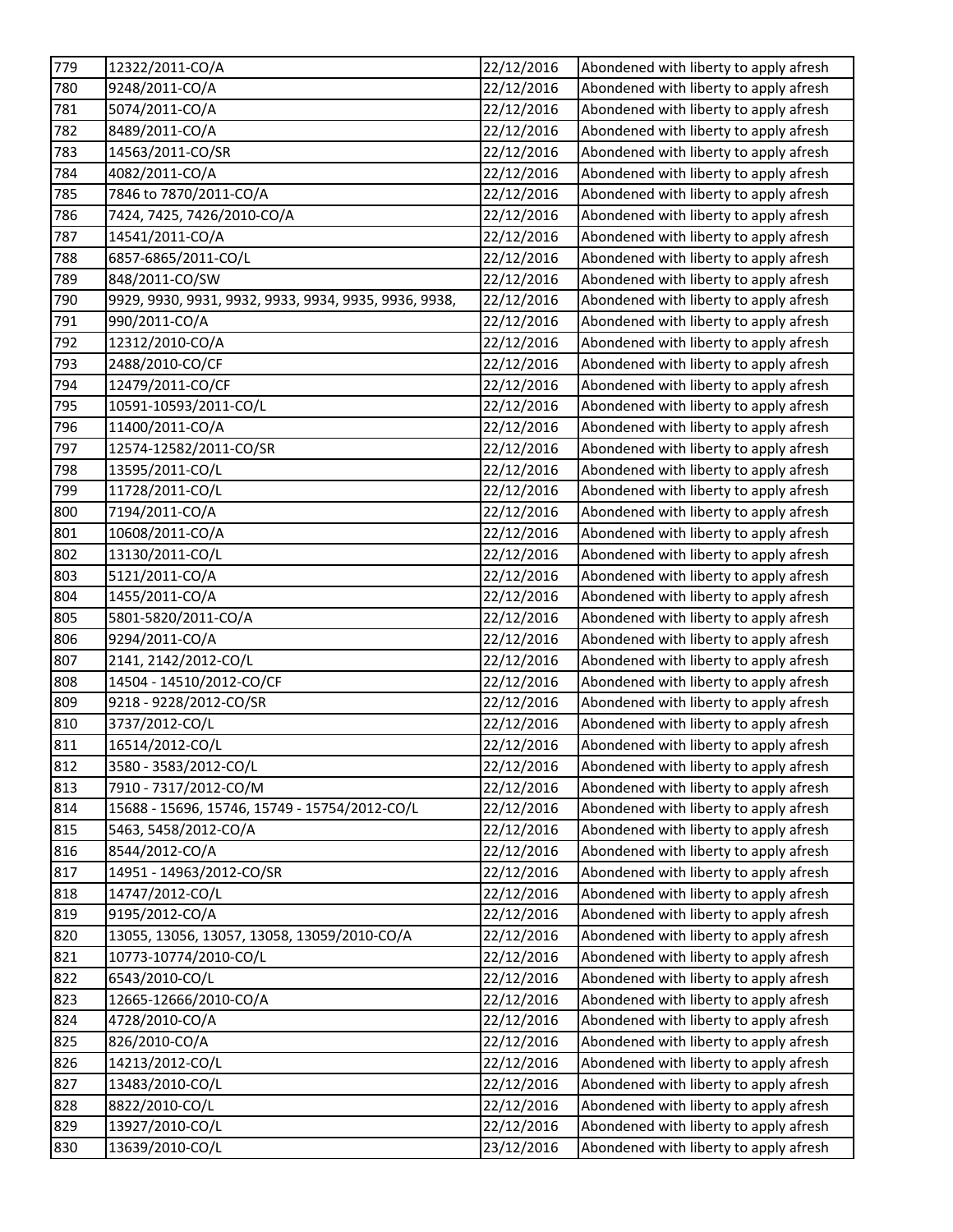| 831 | 12555/2010-CO/L                                    | 23/12/2016 | Abondened with liberty to apply afresh |
|-----|----------------------------------------------------|------------|----------------------------------------|
| 832 | 6050/2011-CO/SR                                    | 23/12/2016 | Abondened with liberty to apply afresh |
| 833 | 6415/2011-CO/SW                                    | 23/12/2016 | Abondened with liberty to apply afresh |
| 834 | 6643/2011-CO/A                                     | 23/12/2016 | Abondened with liberty to apply afresh |
| 835 | 8443/2011-CO/L                                     | 23/12/2016 | Abondened with liberty to apply afresh |
| 836 | 194/2011-CO/A                                      | 23/12/2016 | Abondened with liberty to apply afresh |
| 837 | 6036/2011-CO/A                                     | 23/12/2016 | Abondened with liberty to apply afresh |
| 838 | 6584/2011-CO/A                                     | 23/12/2016 | Abondened with liberty to apply afresh |
| 839 | 6294/2011-CO/A                                     | 23/12/2016 | Abondened with liberty to apply afresh |
| 840 | 6413/2011-CO/M                                     | 23/12/2016 | Abondened with liberty to apply afresh |
| 841 | 10448, 10449, 10450, 10451, 10452, 10453/2011-CO/L | 23/12/2016 | Abondened with liberty to apply afresh |
| 842 | 15386/2011-CO/SR                                   | 23/12/2016 | Abondened with liberty to apply afresh |
| 843 | 2302/2011-CO/A                                     | 23/12/2016 | Abondened with liberty to apply afresh |
| 844 | 2962/2011-CO/L                                     | 23/12/2016 | Abondened with liberty to apply afresh |
| 845 | 2896-2900/2012-CO/SR                               | 23/12/2016 | Abondened with liberty to apply afresh |
| 846 | 7429, 7432, 7489/2012-CO/CF                        | 23/12/2016 | Abondened with liberty to apply afresh |
| 847 | 8330/2012-CO/SR                                    | 23/12/2016 | Abondened with liberty to apply afresh |
| 848 | 2774, 2775/2012-CO/L                               | 23/12/2016 | Abondened with liberty to apply afresh |
| 849 | 3516 - 3520/2012-CO/L                              | 23/12/2016 | Abondened with liberty to apply afresh |
| 850 | 14625/2012-CO/A                                    | 23/12/2016 | Abondened with liberty to apply afresh |
| 851 | 2041/2012-CO/A                                     | 23/12/2016 | Abondened with liberty to apply afresh |
| 852 | 9560 - 9567/2012-CO/SR                             | 23/12/2016 | Abondened with liberty to apply afresh |
| 853 | 2094/2012-CO/L                                     | 23/12/2016 | Abondened with liberty to apply afresh |
| 854 | 7477/2012-CO/A                                     | 23/12/2016 | Abondened with liberty to apply afresh |
| 855 | 14334/2012-CO/L                                    | 23/12/2016 | Abondened with liberty to apply afresh |
| 856 | 10161/2012-CO/L                                    | 23/12/2016 | Abondened with liberty to apply afresh |
| 857 | 15625 - 15632/2012-CO/SR                           | 23/12/2016 | Abondened with liberty to apply afresh |
| 858 | 13576 - 13580/2012-CO/A                            | 23/12/2016 | Abondened with liberty to apply afresh |
| 859 | 6083/2010-CO/L                                     | 23/12/2016 | Abondened with liberty to apply afresh |
| 860 | 13781 TO 13790/2012-CO/L                           | 23/12/2016 | Abondened with liberty to apply afresh |
| 861 | 16020/2012-CO/A                                    | 23/12/2016 | Abondened with liberty to apply afresh |
| 862 | 1684/2012-CO/CF                                    | 23/12/2016 | Abondened with liberty to apply afresh |
| 863 | 348/2012-CO/A                                      | 23/12/2016 | Abondened with liberty to apply afresh |
| 864 | 280/2012-CO/A                                      | 23/12/2016 | Abondened with liberty to apply afresh |
| 865 | 14633/2012-CO/A                                    | 23/12/2016 | Abondened with liberty to apply afresh |
| 866 | 169/2012-CO/A                                      | 23/12/2016 | Abondened with liberty to apply afresh |
| 867 | 1094, 1095/2012-CO/A                               | 23/12/2016 | Abondened with liberty to apply afresh |
| 868 | 88/2011-CO/A                                       | 23/12/2016 | Abondened with liberty to apply afresh |
| 869 | 15021/2011-CO/A                                    | 23/12/2016 | Abondened with liberty to apply afresh |
| 870 | 6010/2011-CO/CF                                    | 23/12/2016 | Abondened with liberty to apply afresh |
| 871 | 6131/2011-CO/SR                                    | 23/12/2016 | Abondened with liberty to apply afresh |
| 872 | 129-135/2011-CO/SR                                 | 23/12/2016 | Abondened with liberty to apply afresh |
| 873 | 1210/2011-CO/SR                                    | 23/12/2016 | Abondened with liberty to apply afresh |
| 874 | 16017/2012-CO/L                                    | 23/12/2016 | Abondened with liberty to apply afresh |
| 875 | 1194/2012-CO/SR                                    | 23/12/2016 | Abondened with liberty to apply afresh |
| 876 | 2179/2012-CO/L                                     | 23/12/2016 | Abondened with liberty to apply afresh |
| 877 | 9258/2012-CO/SR                                    | 23/12/2016 | Abondened with liberty to apply afresh |
| 878 | 1797/2012-CO/L                                     | 23/12/2016 | Abondened with liberty to apply afresh |
| 879 | 14381 TO 14388/2012-CO/A                           | 23/12/2016 | Abondened with liberty to apply afresh |
| 880 | 2134/2012-CO/A                                     | 23/12/2016 | Abondened with liberty to apply afresh |
| 881 | 9682/2011-CO/SR                                    | 23/12/2016 | Abondened with liberty to apply afresh |
| 882 | 14300/2012-CO/L                                    | 23/12/2016 | Abondened with liberty to apply afresh |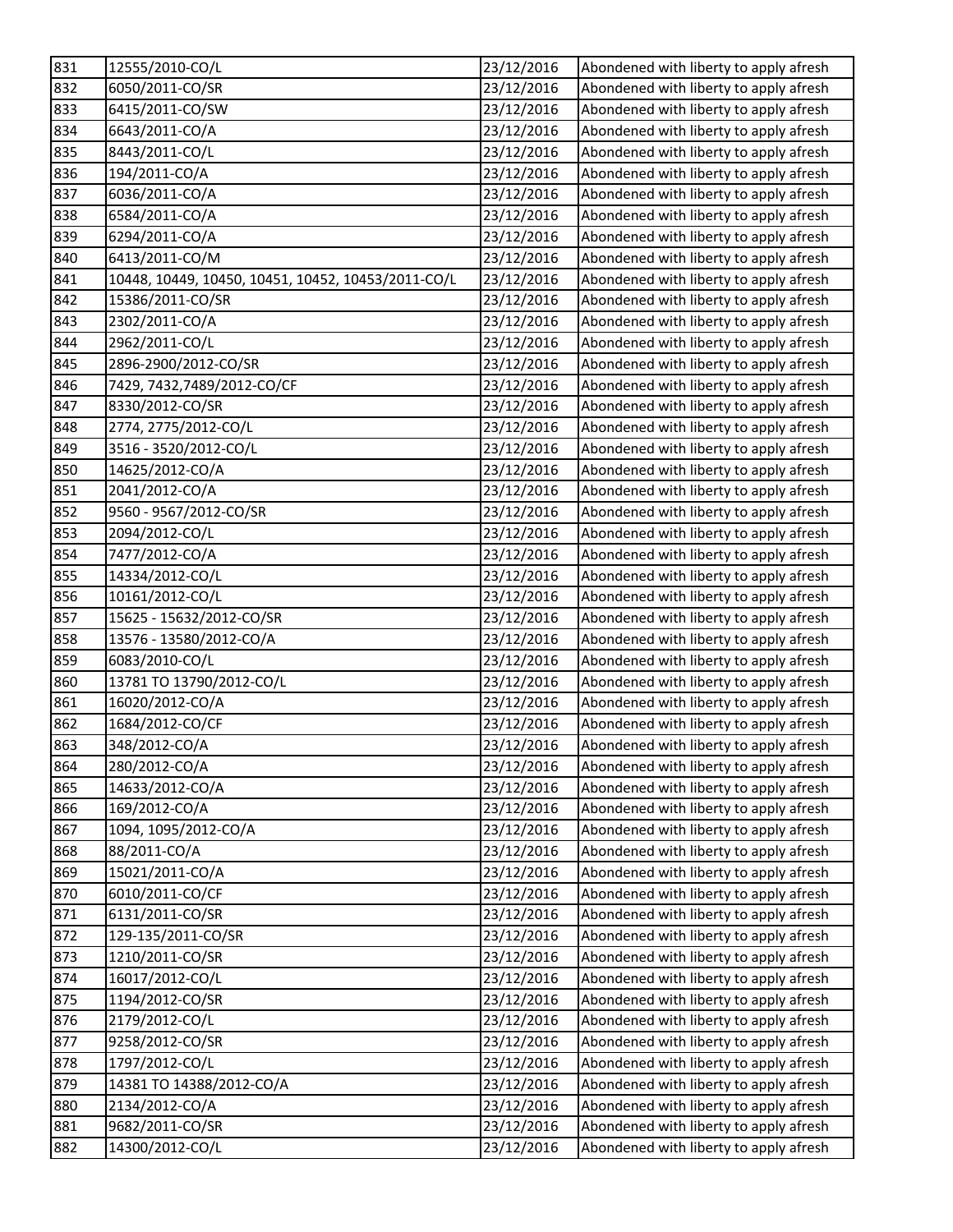| 883 | 15686/2012-CO/A                                     | 23/12/2016 | Abondened with liberty to apply afresh |
|-----|-----------------------------------------------------|------------|----------------------------------------|
| 884 | 14756/2012-CO/A                                     | 23/12/2016 | Abondened with liberty to apply afresh |
| 885 | 15744/2012-CO/CF                                    | 23/12/2016 | Abondened with liberty to apply afresh |
| 886 | 946/2012-CO/A                                       | 23/12/2016 | Abondened with liberty to apply afresh |
| 887 | 11426/2012-CO/A                                     | 23/12/2016 | Abondened with liberty to apply afresh |
| 888 | 14947 TO 14956/2012-CO/SR                           | 23/12/2016 | Abondened with liberty to apply afresh |
| 889 | 13189/2012-CO/L                                     | 23/12/2016 | Abondened with liberty to apply afresh |
| 890 | 16248 & 16252/2012-CO/SR                            | 23/12/2016 | Abondened with liberty to apply afresh |
| 891 | 3379/2012-CO/L                                      | 23/12/2016 | Abondened with liberty to apply afresh |
| 892 | 16117 TO 16119/2012-CO/L                            | 23/12/2016 | Abondened with liberty to apply afresh |
| 893 | 8648/2012-CO/L                                      | 23/12/2016 | Abondened with liberty to apply afresh |
| 894 | 4222, 4223/2012-CO/L                                | 23/12/2016 | Abondened with liberty to apply afresh |
| 895 | 15559/2012-CO/CF                                    | 23/12/2016 | Abondened with liberty to apply afresh |
| 896 | 11594 - 11597/2012-CO/A                             | 26/12/2016 | Abondened with liberty to apply afresh |
| 897 | 11137 - 11140/2012-CO/A                             | 26/12/2016 | Abondened with liberty to apply afresh |
| 898 | 11135/2012-CO/CF                                    | 26/12/2016 | Abondened with liberty to apply afresh |
| 899 | 11151 - 11155/2012-CO/SR                            | 26/12/2016 | Abondened with liberty to apply afresh |
| 900 | 13845 to 13847/2012-CO/L                            | 27/12/2016 | Abondened with liberty to apply afresh |
| 901 | 8831 TO 8840/2012-CO/L                              | 27/12/2016 | Abondened with liberty to apply afresh |
| 902 | 7466,7453,7445,7458,7430, 7436,7449,7441,7463/2012- | 27/12/2016 | Abondened with liberty to apply afresh |
| 903 | 5446/2012-CO/A                                      | 27/12/2016 | Abondened with liberty to apply afresh |
| 904 | 5807/05/2012-CO/A                                   | 27/12/2016 | Abondened with liberty to apply afresh |
| 905 | 9643 to 9470/2012-CO/L                              | 27/12/2016 | Abondened with liberty to apply afresh |
| 906 | 1487/2012-CO/L                                      | 27/12/2016 | Abondened with liberty to apply afresh |
| 907 | 15236/2012-CO/L                                     | 27/12/2016 | Abondened with liberty to apply afresh |
| 908 | 10021/2012-CO/A                                     | 27/12/2016 | Abondened with liberty to apply afresh |
| 909 | 15476, 15478, 15480/2012-CO/A                       | 27/12/2016 | Abondened with liberty to apply afresh |
| 910 | 1972/2011-CO/A                                      | 27/12/2016 | Abondened with liberty to apply afresh |
| 911 | 14797/2012-CO/L                                     | 27/12/2016 | Abondened with liberty to apply afresh |
| 912 | 13940/2010-CO/A                                     | 28/12/2016 | Abondened with liberty to apply afresh |
| 913 | 12268/2010-CO/SW                                    | 28/12/2016 | Abondened with liberty to apply afresh |
| 914 | 11697/2010/CO/A                                     | 28/12/2016 | Abondened with liberty to apply afresh |
| 915 | 14447/2011-CO/A                                     | 28/12/2016 | Abondened with liberty to apply afresh |
| 916 | 14524/2011-CO/A                                     | 28/12/2016 | Abondened with liberty to apply afresh |
| 917 | 3947/2011-CO/L                                      | 28/12/2016 | Abondened with liberty to apply afresh |
| 918 | 12589/2010-CO/SR                                    | 29/12/2016 | Abondened with liberty to apply afresh |
| 919 | 12081/2010-CO/SR                                    | 29/12/2016 | Abondened with liberty to apply afresh |
| 920 | 2036,2037/2011-CO/SR                                | 29/12/2016 | Abondened with liberty to apply afresh |
| 921 | 7642/2010-CO/SR                                     | 29/12/2016 | Abondened with liberty to apply afresh |
| 922 | 3741/2010-CO/L                                      | 29/12/2016 | Abondened with liberty to apply afresh |
| 923 | 13501/2010-CO/L                                     | 29/12/2016 | Abondened with liberty to apply afresh |
| 924 | 13764/2010-CO/SW                                    | 29/12/2016 | Abondened with liberty to apply afresh |
| 925 | 11530/2010-CO/SR                                    | 29/12/2016 | Abondened with liberty to apply afresh |
| 926 | 11528/2010-CO/SR                                    | 29/12/2016 | Abondened with liberty to apply afresh |
| 927 | 12604, 12605, 12606, 12607, 12608, 12609, 12610,    | 29/12/2016 | Abondened with liberty to apply afresh |
| 928 | 9557/2010-CO/L                                      | 29/12/2016 | Abondened with liberty to apply afresh |
| 929 | 5998/2010-CO/L                                      | 29/12/2016 | Abondened with liberty to apply afresh |
| 930 | 7569/2010-CO/A                                      | 29/12/2016 | Abondened with liberty to apply afresh |
| 931 | 13813/2010-CO/SW                                    | 29/12/2016 | Abondened with liberty to apply afresh |
| 932 | 14119/2010-CO/A                                     | 29/12/2016 | Abondened with liberty to apply afresh |
| 933 | 12580/2010-CO/A                                     | 29/12/2016 | Abondened with liberty to apply afresh |
| 934 | 13652/2010-CO/L                                     | 29/12/2016 | Abondened with liberty to apply afresh |
|     |                                                     |            |                                        |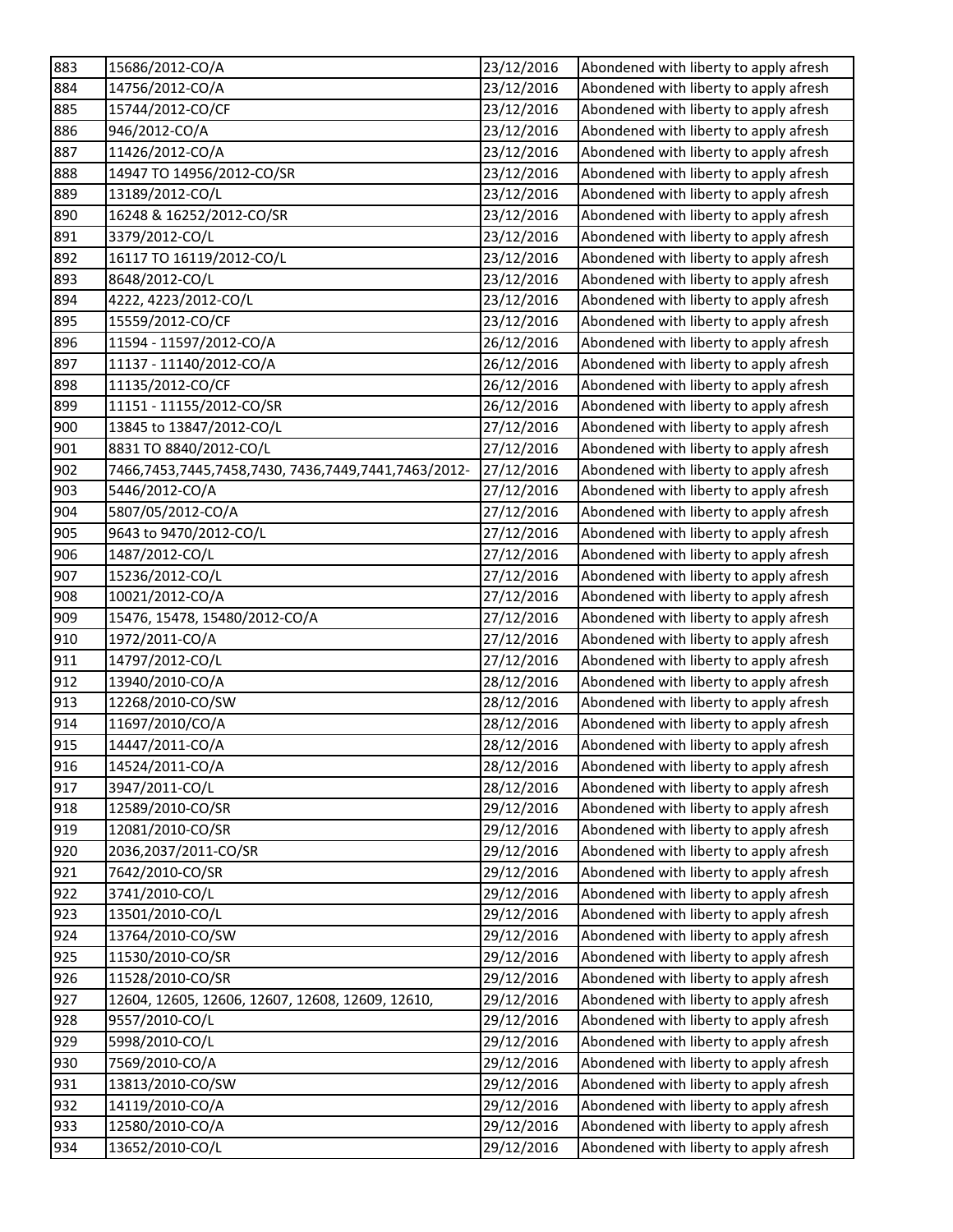| 935 | 11816,17,18,19,20,21/2010-CO/A              | 29/12/2016 | Abondened with liberty to apply afresh |
|-----|---------------------------------------------|------------|----------------------------------------|
| 936 | 3836/2010-CO/L                              | 29/12/2016 | Abondened with liberty to apply afresh |
| 937 | 6718/2010-CO/L                              | 29/12/2016 | Abondened with liberty to apply afresh |
| 938 | 11633/2010-CO/A                             | 29/12/2016 | Abondened with liberty to apply afresh |
| 939 | 14722/2011-CO/A                             | 29/12/2016 | Abondened with liberty to apply afresh |
| 940 | 7744/2011-CO/L                              | 29/12/2016 | Abondened with liberty to apply afresh |
| 941 | 4457/2011-CO/L                              | 29/12/2016 | Abondened with liberty to apply afresh |
| 942 | 2224/2011-CO/A                              | 29/12/2016 | Abondened with liberty to apply afresh |
| 943 | 309/2011-CO/L                               | 29/12/2016 | Abondened with liberty to apply afresh |
| 944 | 1270/2011-CO/L                              | 29/12/2016 | Abondened with liberty to apply afresh |
| 945 | 4005-4020/2011-CO/L                         | 29/12/2016 | Abondened with liberty to apply afresh |
| 946 | 12467/2011-CO/CF                            | 29/12/2016 | Abondened with liberty to apply afresh |
| 947 | 2425/2011-CO/A                              | 29/12/2016 | Abondened with liberty to apply afresh |
| 948 | 11654/2011-CO/L                             | 29/12/2016 | Abondened with liberty to apply afresh |
| 949 | 6884/2010-CO/L                              | 29/12/2016 | Abondened with liberty to apply afresh |
| 950 | 11412/2010-CO/L                             | 29/12/2016 | Abondened with liberty to apply afresh |
| 951 | 1547/2009-CO/L                              | 29/12/2016 | Abondened with liberty to apply afresh |
| 952 | 15745, 15748, 15747, 15687/2012-CO/L        | 29/12/2016 | Abondened with liberty to apply afresh |
| 953 | 9653/2012-CO/L                              | 29/12/2016 | Abondened with liberty to apply afresh |
| 954 | 9757/2012-CO/L                              | 29/12/2016 | Abondened with liberty to apply afresh |
| 955 | 6887/2012-CO/L                              | 29/12/2016 | Abondened with liberty to apply afresh |
| 956 | 10028/2012-CO/A                             | 29/12/2016 | Abondened with liberty to apply afresh |
| 957 | 7236/2010-CO/A                              | 29/12/2016 | Abondened with liberty to apply afresh |
| 958 | 6001/2012-CO/L                              | 29/12/2016 | Abondened with liberty to apply afresh |
| 959 | 5239/2012-CO/A                              | 29/12/2016 | Abondened with liberty to apply afresh |
| 960 | 6875/2012-CO/A                              | 29/12/2016 | Abondened with liberty to apply afresh |
| 961 | 14371/2012-CO/L                             | 29/12/2016 | Abondened with liberty to apply afresh |
| 962 | 5204/2011-CO/A                              | 29/12/2016 | Abondened with liberty to apply afresh |
| 963 | 5125/2011-CO/A                              | 29/12/2016 | Abondened with liberty to apply afresh |
| 964 | 2534/2012-CO/L                              | 29/12/2016 | Abondened with liberty to apply afresh |
| 965 | 2754, 2755/2012-CO/SR                       | 29/12/2016 | Abondened with liberty to apply afresh |
| 966 | 4463/2012-CO/A                              | 29/12/2016 | Abondened with liberty to apply afresh |
| 967 | 9868/2012-CO/L                              | 29/12/2016 | Abondened with liberty to apply afresh |
| 968 | 10819/2012-CO/SR                            | 29/12/2016 | Abondened with liberty to apply afresh |
| 969 | 13355/2012-CO/L                             | 29/12/2016 | Abondened with liberty to apply afresh |
| 970 | 9725 - 9728/2012-CO/L                       | 29/12/2016 | Abondened with liberty to apply afresh |
| 971 | 1270/2011-CO/L                              | 29/12/2016 | Abondened with liberty to apply afresh |
| 972 | 2967,2968/2012-CO/L                         | 29/12/2016 | Abondened with liberty to apply afresh |
| 973 | 942/2012-CO/A                               | 29/12/2016 | Abondened with liberty to apply afresh |
| 974 | 7508/2012-CO/L                              | 29/12/2016 | Abondened with liberty to apply afresh |
| 975 | 15376/2012-CO/L                             | 29/12/2016 | Abondened with liberty to apply afresh |
| 976 | 4309 TO 4318/2012-CO/SW                     | 29/12/2016 | Abondened with liberty to apply afresh |
| 977 | 8067/2012-CO/L                              | 29/12/2016 | Abondened with liberty to apply afresh |
| 978 | 1061-1074/2012-CO/L                         | 29/12/2016 | Abondened with liberty to apply afresh |
| 979 | 14889/2012-CO/A                             | 29/12/2016 | Abondened with liberty to apply afresh |
| 980 | 11166/2012-CO/A                             | 29/12/2016 | Abondened with liberty to apply afresh |
| 981 | 15650/2012-CO/A                             | 29/12/2016 | Abondened with liberty to apply afresh |
| 982 | 9105/2012-CO/SR                             | 29/12/2016 | Abondened with liberty to apply afresh |
| 983 | 3234, 3235/2012-CO/M                        | 29/12/2016 | Abondened with liberty to apply afresh |
| 984 | 11613/2012-CO/L                             | 29/12/2016 | Abondened with liberty to apply afresh |
| 985 | 10740, 10741, 10742, 10743, 10744/2011-CO/A | 29/12/2016 | Abondened with liberty to apply afresh |
| 986 | 14542/2011-CO/L                             | 29/12/2016 | Abondened with liberty to apply afresh |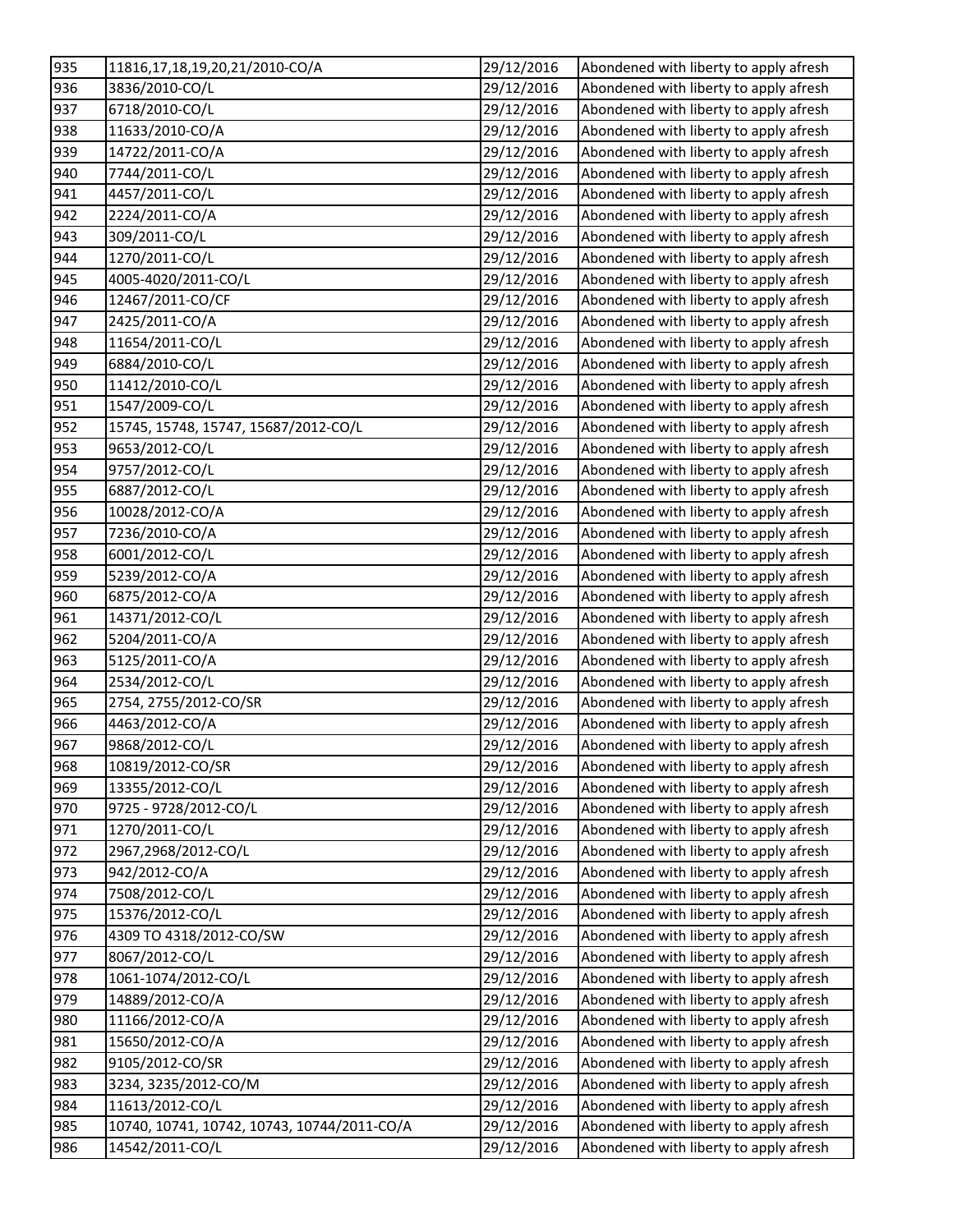| 987  | 7721/2011-CO/A         | 29/12/2016 | Abondened with liberty to apply afresh |
|------|------------------------|------------|----------------------------------------|
| 988  | 1482/2011-CO/A         | 29/12/2016 | Abondened with liberty to apply afresh |
| 989  | 8233-8235/2011-CO/A    | 29/12/2016 | Abondened with liberty to apply afresh |
| 990  | 11206/2012-CO/L        | 29/12/2016 | Abondened with liberty to apply afresh |
| 991  | 15211/2012-CO/L        | 29/12/2016 | Abondened with liberty to apply afresh |
| 992  | 105/2011-CO/L          | 29/12/2016 | Abondened with liberty to apply afresh |
| 993  | 9151, 9777/2012-CO/A   | 29/12/2016 | Abondened with liberty to apply afresh |
| 994  | 16490/2012-CO/SW       | 29/12/2016 | Abondened with liberty to apply afresh |
| 995  | 10925/2011-CO/A        | 29/12/2016 | Abondened with liberty to apply afresh |
| 996  | 5077-5078/2011-CO/A    | 29/12/2016 | Abondened with liberty to apply afresh |
| 997  | 10665/2012-CO/L        | 29/12/2016 | Abondened with liberty to apply afresh |
| 998  | 2832/2012-co/l         | 29/12/2016 | Abondened with liberty to apply afresh |
| 999  | 12075-76/2012-CO/SR    | 29/12/2016 | Abondened with liberty to apply afresh |
| 1000 | 14928-14934/2012-CO/SR | 29/12/2016 | Abondened with liberty to apply afresh |
| 1001 | 9632/2012-CO/A         | 29/12/2016 | Abondened with liberty to apply afresh |
| 1002 | 14149/2011-CO/A        | 29/12/2016 | Abondened with liberty to apply afresh |
| 1003 | 14215-14218/2012-CO/A  | 29/12/2016 | Abondened with liberty to apply afresh |
| 1004 | 13972-13974/2012-CO/L  | 29/12/2016 | Abondened with liberty to apply afresh |
| 1005 | 13746/2012-CO/A        | 29/12/2016 | Abondened with liberty to apply afresh |
| 1006 | 4561/2012-CO/A         | 29/12/2016 | Abondened with liberty to apply afresh |
| 1007 | 8611/2012-CO/SR        | 29/12/2016 | Abondened with liberty to apply afresh |
| 1008 | 11103/2012-CO/L        | 29/12/2016 | Abondened with liberty to apply afresh |
| 1009 | 11002/2012-CO/SR       | 29/12/2016 | Abondened with liberty to apply afresh |
| 1010 | 13499/2012-CO/A        | 29/12/2016 | Abondened with liberty to apply afresh |
| 1011 | 14082/2011-CO/A        | 29/12/2016 | Abondened with liberty to apply afresh |
| 1012 | 170/2011-CO/A          | 29/12/2016 | Abondened with liberty to apply afresh |
| 1013 | 11677/11635/2011-CO/L  | 29/12/2016 | Abondened with liberty to apply afresh |
| 1014 | 2031/2011-CO/A         | 29/12/2016 | Abondened with liberty to apply afresh |
| 1015 | 319/2010-CO/L          | 29/12/2016 | Abondened with liberty to apply afresh |
| 1016 | 6294-6294/2010-CO/A    | 29/12/2016 | Abondened with liberty to apply afresh |
| 1017 | 14161-14163/2010-CO/A  | 29/12/2016 | Abondened with liberty to apply afresh |
| 1018 | 1660/2012-CO/A         | 29/12/2016 | Abondened with liberty to apply afresh |
| 1019 | 9855-9862/2010-CO/A    | 29/12/2016 | Abondened with liberty to apply afresh |
| 1020 | 5004/2011-CO/L         | 29/12/2016 | Abondened with liberty to apply afresh |
| 1021 | 7698/2012/CO/A         | 29/12/2016 | Abondened with liberty to apply afresh |
| 1022 | 8847/2010-CO/L         | 29/12/2016 | Abondened with liberty to apply afresh |
| 1023 | 9651/2012-CO/SW        | 29/12/2016 | Abondened with liberty to apply afresh |
| 1024 | 11395/2012-CO/L        | 29/12/2016 | Abondened with liberty to apply afresh |
| 1025 | 11920/2012-CO/L        | 29/12/2016 | Abondened with liberty to apply afresh |
| 1026 | 13577/2011-CO/L        | 29/12/2016 | Abondened with liberty to apply afresh |
| 1027 | 7387/2010-CO/L         | 29/12/2016 | Abondened with liberty to apply afresh |
| 1028 | 10942/2010-CO/L        | 29/12/2016 | Abondened with liberty to apply afresh |
| 1029 | 7991/2010/CO/SW        | 29/12/2016 | Abondened with liberty to apply afresh |
| 1030 | 6119/2012-CO/L         | 29/12/2016 | Abondened with liberty to apply afresh |
| 1031 | 165/2012-CO/A          | 29/12/2016 | Abondened with liberty to apply afresh |
| 1032 | 7322/7333/2012-CO/A    | 29/12/2016 | Abondened with liberty to apply afresh |
| 1033 | 12042-12048/2012-CO/L  | 29/12/2016 | Abondened with liberty to apply afresh |
| 1034 | 11322-11323/2009-CO/A  | 29/12/2016 | Abondened with liberty to apply afresh |
| 1035 | 8823/2010-CO/L         | 29/12/2016 | Abondened with liberty to apply afresh |
| 1036 | 10469/2012-CO/A        | 29/12/2016 | Abondened with liberty to apply afresh |
| 1037 | 16536/2012-CO/SR       | 29/12/2016 | Abondened with liberty to apply afresh |
| 1038 | 10913-10918/2012-CO/A  | 29/12/2016 | Abondened with liberty to apply afresh |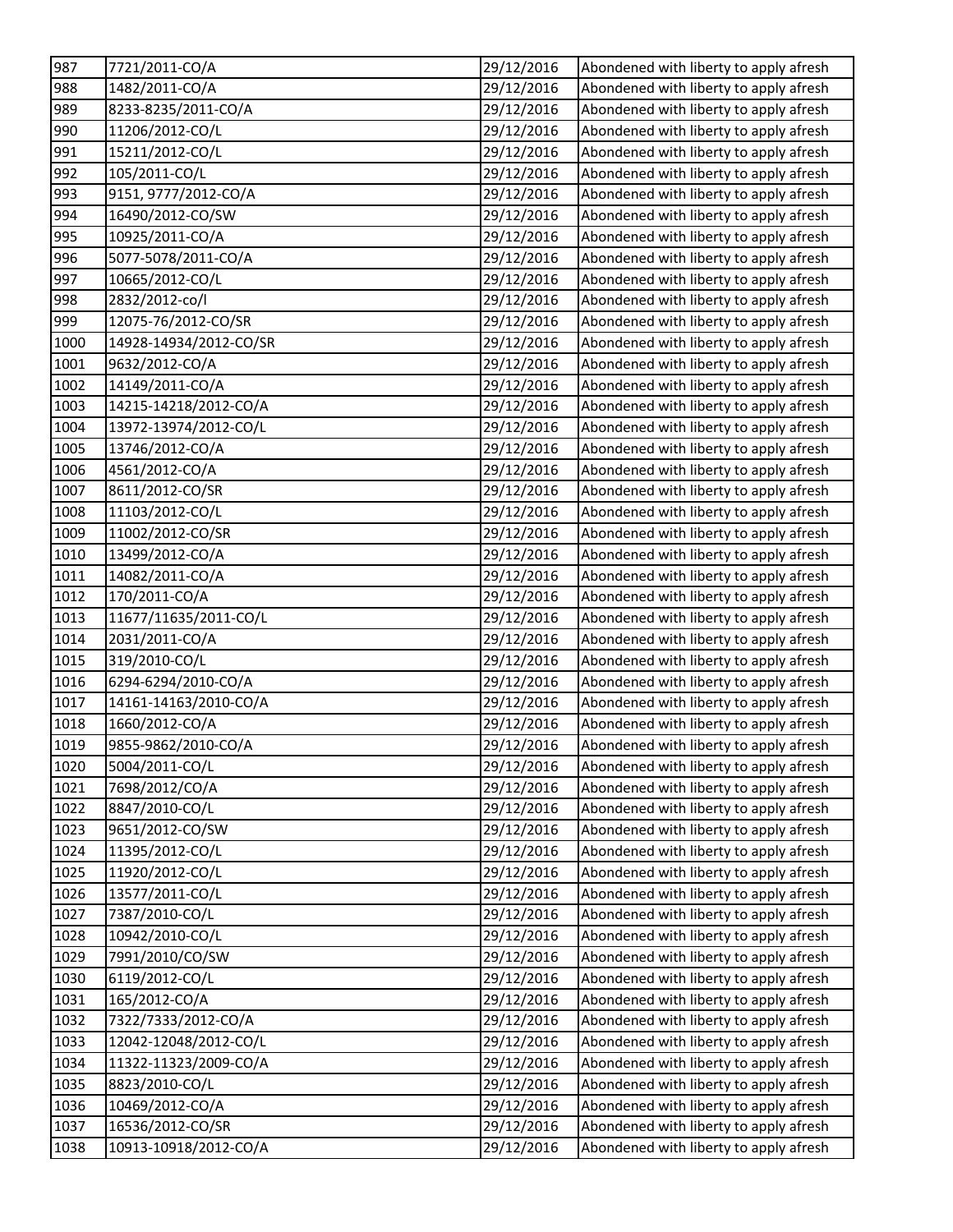| 1039 | 3404/2012-CO/L              | 29/12/2016 | Abondened with liberty to apply afresh |
|------|-----------------------------|------------|----------------------------------------|
| 1040 | 4044-4050/2012-CO/SR        | 29/12/2016 | Abondened with liberty to apply afresh |
| 1041 | 10596/2012-CO/L             | 29/12/2016 | Abondened with liberty to apply afresh |
| 1042 | 11735-11742/2012-CO/SR      | 29/12/2016 | Abondened with liberty to apply afresh |
| 1043 | 6020/2012-CO/SR             | 29/12/2016 | Abondened with liberty to apply afresh |
| 1044 | 52/2012-CO/L                | 29/12/2016 | Abondened with liberty to apply afresh |
| 1045 | 1635/2012-CO/A              | 29/12/2016 | Abondened with liberty to apply afresh |
| 1046 | 11573/2012-CO/L             | 29/12/2016 | Abondened with liberty to apply afresh |
| 1047 | 165/2012/CO/L               | 29/12/2016 | Abondened with liberty to apply afresh |
| 1048 | 2966/2012-CO/A              | 29/12/2016 | Abondened with liberty to apply afresh |
| 1049 | 1659/2012-CO/A              | 29/12/2016 | Abondened with liberty to apply afresh |
| 1050 | 7716/2012-CO/A              | 29/12/2016 | Abondened with liberty to apply afresh |
| 1051 | 10933/2012-CO/SR            | 29/12/2016 | Abondened with liberty to apply afresh |
| 1052 | 9187/2012-CO/SR             | 29/12/2016 | Abondened with liberty to apply afresh |
| 1053 | 9361/2012-CO/A              | 29/12/2016 | Abondened with liberty to apply afresh |
| 1054 | 12485/2010-CO/A             | 29/12/2016 | Abondened with liberty to apply afresh |
| 1055 | 3742/2012-CO/L              | 29/12/2016 | Abondened with liberty to apply afresh |
| 1056 | 3369-3370/2012-CO/A         | 29/12/2016 | Abondened with liberty to apply afresh |
| 1057 | 16670-16671/2012-CO/L       | 29/12/2016 | Abondened with liberty to apply afresh |
| 1058 | 3446/2012-CO/A              | 29/12/2016 | Abondened with liberty to apply afresh |
| 1059 | 3442/2012-CO/A              | 29/12/2016 | Abondened with liberty to apply afresh |
| 1060 | 6116/2010-CO/A              | 30/12/2016 | Abondened with liberty to apply afresh |
| 1061 | 9607/2010-CO/A              | 30/12/2016 | Abondened with liberty to apply afresh |
| 1062 | 9185/2010-CO/A              | 30/12/2016 | Abondened with liberty to apply afresh |
| 1063 | 5901/2010-CO/A              | 30/12/2016 | Abondened with liberty to apply afresh |
| 1064 | 10693 & 10694/2010-CO/SR    | 30/12/2016 | Abondened with liberty to apply afresh |
| 1065 | 6581/2010-CO/SR             | 30/12/2016 | Abondened with liberty to apply afresh |
| 1066 | 6582/2010-CO/A              | 30/12/2016 | Abondened with liberty to apply afresh |
| 1067 | 7565, 7566/2010-CO/L        | 30/12/2016 | Abondened with liberty to apply afresh |
| 1068 | 2489, 2490/2011-CO/L        | 30/12/2016 | Abondened with liberty to apply afresh |
| 1069 | 7979/2011-CO/L              | 30/12/2016 | Abondened with liberty to apply afresh |
| 1070 | 13494/2010-CO/L             | 30/12/2016 | Abondened with liberty to apply afresh |
| 1071 | 7407, 7408, 7409/2012-CO/SR | 30/12/2016 | Abondened with liberty to apply afresh |
| 1072 | 8142 - 8155/2012-CO/L       | 30/12/2016 | Abondened with liberty to apply afresh |
| 1073 | 14681/2012-CO/SW            | 30/12/2016 | Abondened with liberty to apply afresh |
| 1074 | 8837/2010-CO/L              | 30/12/2016 | Abondened with liberty to apply afresh |
| 1075 | 6393/2010-CO/SR             | 30/12/2016 | Abondened with liberty to apply afresh |
| 1076 | 2490/2010-CO/M              | 30/12/2016 | Abondened with liberty to apply afresh |
| 1077 | 6016/2010-CO/SR             | 30/12/2016 | Abondened with liberty to apply afresh |
| 1078 | 8994/2010-CO/SR             | 30/12/2016 | Abondened with liberty to apply afresh |
| 1079 | 3769/2010-CO/L              | 30/12/2016 | Abondened with liberty to apply afresh |
| 1080 | 6867 - 6874/2010-CO/A       | 30/12/2016 | Abondened with liberty to apply afresh |
| 1081 | 11336-11339/2010-CO/A       | 30/12/2016 | Abondened with liberty to apply afresh |
| 1082 | 943/2011-CO/A               | 30/12/2016 | Abondened with liberty to apply afresh |
| 1083 | 15496/2011-CO/L             | 30/12/2016 | Abondened with liberty to apply afresh |
| 1084 | 10358/2011-CO/A             | 30/12/2016 | Abondened with liberty to apply afresh |
| 1085 | 697/2011-CO/L               | 30/12/2016 | Abondened with liberty to apply afresh |
| 1086 | 15254/2011-CO/L             | 30/12/2016 | Abondened with liberty to apply afresh |
| 1087 | 9648/2011-CO/A              | 30/12/2016 | Abondened with liberty to apply afresh |
| 1088 | 5876/2011-CO/L              | 30/12/2016 | Abondened with liberty to apply afresh |
| 1089 | 6064, 6067/2011-CO/A        | 30/12/2016 | Abondened with liberty to apply afresh |
| 1090 | 3605/2011-CO/L              | 30/12/2016 | Abondened with liberty to apply afresh |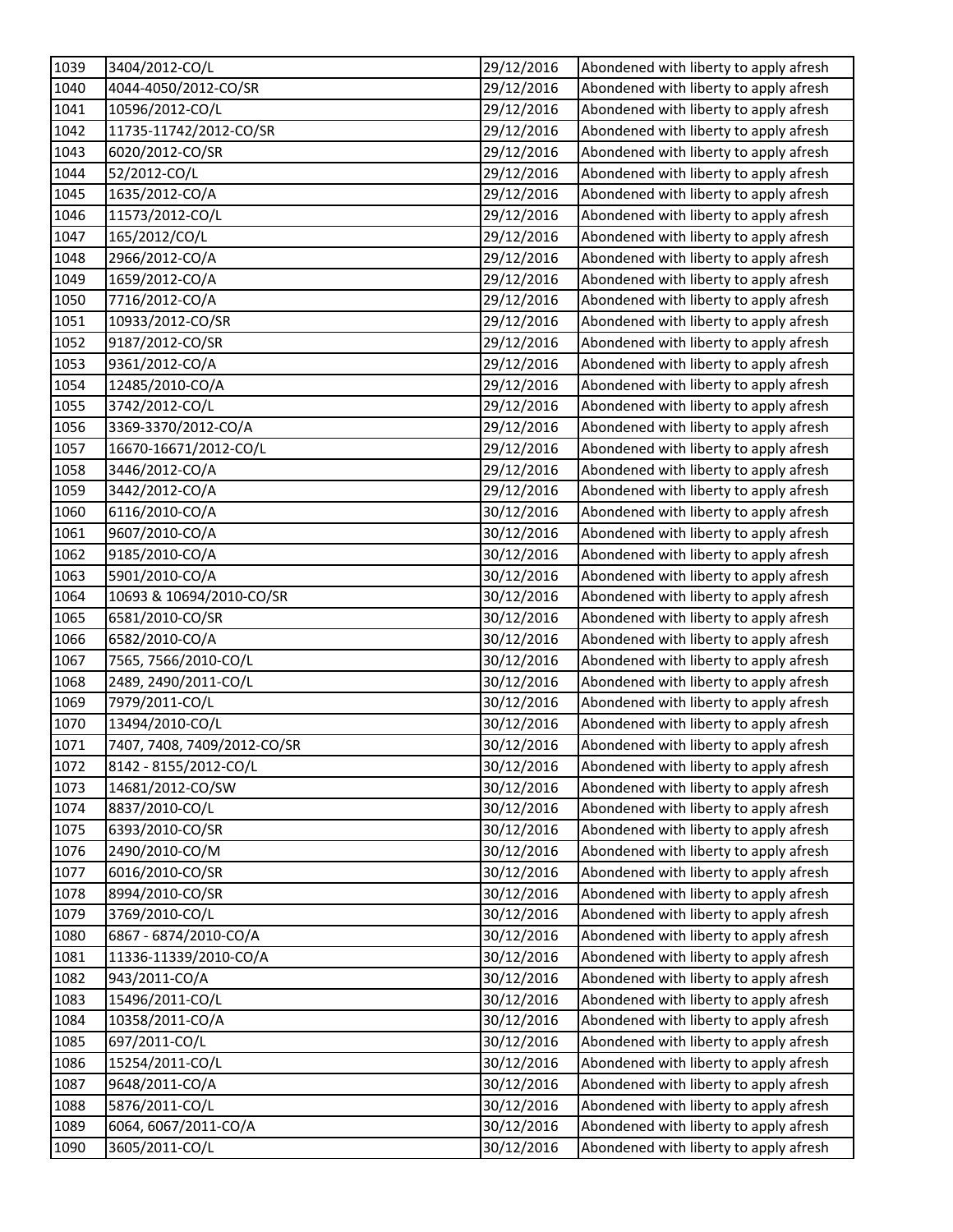| 1091 | 827/2011-CO/A                                        | 30/12/2016 | Abondened with liberty to apply afresh |
|------|------------------------------------------------------|------------|----------------------------------------|
| 1092 | 10446/2012-CO/CF                                     | 30/12/2016 | Abondened with liberty to apply afresh |
| 1093 | 7302/2011-CO/L                                       | 30/12/2016 | Abondened with liberty to apply afresh |
| 1094 | 8641/2011-CO/A                                       | 30/12/2016 | Abondened with liberty to apply afresh |
| 1095 | 9857/2011-CO/A                                       | 30/12/2016 | Abondened with liberty to apply afresh |
| 1096 | 2421/2011-CO/L                                       | 30/12/2016 | Abondened with liberty to apply afresh |
| 1097 | 12314/2011-CO/A                                      | 30/12/2016 | Abondened with liberty to apply afresh |
| 1098 | 6495/2011-CO/A                                       | 30/12/2016 | Abondened with liberty to apply afresh |
| 1099 | 2769/2012-CO/A                                       | 30/12/2016 | Abondened with liberty to apply afresh |
| 1100 | 11615, 11618, 11620, 11854, 11486, 11487, 11614,     | 30/12/2016 | Abondened with liberty to apply afresh |
| 1101 | 5068/2012-CO/A                                       | 30/12/2016 | Abondened with liberty to apply afresh |
| 1102 | 3483/2012-CO/L                                       | 30/12/2016 | Abondened with liberty to apply afresh |
| 1103 | 13324/2012-CO/A                                      | 30/12/2016 | Abondened with liberty to apply afresh |
| 1104 | 2068/2012-CO/L                                       | 30/12/2016 | Abondened with liberty to apply afresh |
| 1105 | 15192/2012-CO/A                                      | 30/12/2016 | Abondened with liberty to apply afresh |
| 1106 | 10032/2012-CO/A                                      | 30/12/2016 | Abondened with liberty to apply afresh |
| 1107 | 9633/2012-CO/L                                       | 30/12/2016 | Abondened with liberty to apply afresh |
| 1108 | 10402/2012-CO/A                                      | 30/12/2016 | Abondened with liberty to apply afresh |
| 1109 | 15673 - 15675/2012-CO/L                              | 30/12/2016 | Abondened with liberty to apply afresh |
| 1110 | 3169/2012-CO/A                                       | 30/12/2016 | Abondened with liberty to apply afresh |
| 1111 | 16605/2012-CO/L                                      | 30/12/2016 | Abondened with liberty to apply afresh |
| 1112 | 14161/2012-CO/L                                      | 30/12/2016 | Abondened with liberty to apply afresh |
| 1113 | 11630/2012-CO/A                                      | 30/12/2016 | Abondened with liberty to apply afresh |
| 1114 | 4139 - 4142/2012-CO/CF                               | 30/12/2016 | Abondened with liberty to apply afresh |
| 1115 | 1346/2011-CO/A                                       | 30/12/2016 | Abondened with liberty to apply afresh |
| 1116 | 5655/2011-CO/A                                       | 30/12/2016 | Abondened with liberty to apply afresh |
| 1117 | 16448/2012-CO/L                                      | 30/12/2016 | Abondened with liberty to apply afresh |
| 1118 | 2164/2012-CO/SR                                      | 30/12/2016 | Abondened with liberty to apply afresh |
| 1119 | 14597/2012-CO/L                                      | 30/12/2016 | Abondened with liberty to apply afresh |
| 1120 | 6416/2011-CO/A                                       | 30/12/2016 | Abondened with liberty to apply afresh |
| 1121 | 14007/2012-CO/A                                      | 30/12/2016 | Abondened with liberty to apply afresh |
| 1122 | 1633 - 1640/2011-CO/SR                               | 30/12/2016 | Abondened with liberty to apply afresh |
| 1123 | 4218/2012-CO/A                                       | 30/12/2016 | Abondened with liberty to apply afresh |
| 1124 | 4319/2012-CO/A                                       | 30/12/2016 | Abondened with liberty to apply afresh |
| 1125 | 1459/2012-CO/A                                       | 30/12/2016 | Abondened with liberty to apply afresh |
| 1126 | 15867/2012-CO/L                                      | 30/12/2016 | Abondened with liberty to apply afresh |
| 1127 | 8229/2012-CO/A                                       | 30/12/2016 | Abondened with liberty to apply afresh |
| 1128 | 5564 - 5565/2011-CO/SR                               | 30/12/2016 | Abondened with liberty to apply afresh |
| 1129 | 7694/2011-CO/A                                       | 30/12/2016 | Abondened with liberty to apply afresh |
| 1130 | 7683/2011-CO/L                                       | 30/12/2016 | Abondened with liberty to apply afresh |
| 1131 | 2655-2656/2011-CO/SR                                 | 30/12/2016 | Abondened with liberty to apply afresh |
| 1132 | 8405/2010-CO/L                                       | 2/1/2017   | Abondened with liberty to apply afresh |
| 1133 | 6763/2010-CO/A                                       | 2/1/2017   | Abondened with liberty to apply afresh |
| 1134 | 9000/2010-CO/A                                       | 2/1/2017   | Abondened with liberty to apply afresh |
| 1135 | 6079-6080/2010-CO/L                                  | 2/1/2017   | Abondened with liberty to apply afresh |
| 1136 | 1697/2010-CO/SW                                      | 2/1/2017   | Abondened with liberty to apply afresh |
| 1137 | 7287/2010-CO/L                                       | 2/1/2017   | Abondened with liberty to apply afresh |
| 1138 | 1894/2010-CO/A                                       | 2/1/2017   | Abondened with liberty to apply afresh |
| 1139 | 4859, 4860, 4861, 4862, 4863, 4864, 4865, 4866/2010- | 2/1/2017   | Abondened with liberty to apply afresh |
| 1140 | 5502, 5503, 5504, 5505/2011-CO/L                     | 2/1/2017   | Abondened with liberty to apply afresh |
| 1141 | 8249/2011-CO/SR                                      | 2/1/2017   | Abondened with liberty to apply afresh |
| 1142 | 10080/2011-CO/L                                      | 2/1/2017   | Abondened with liberty to apply afresh |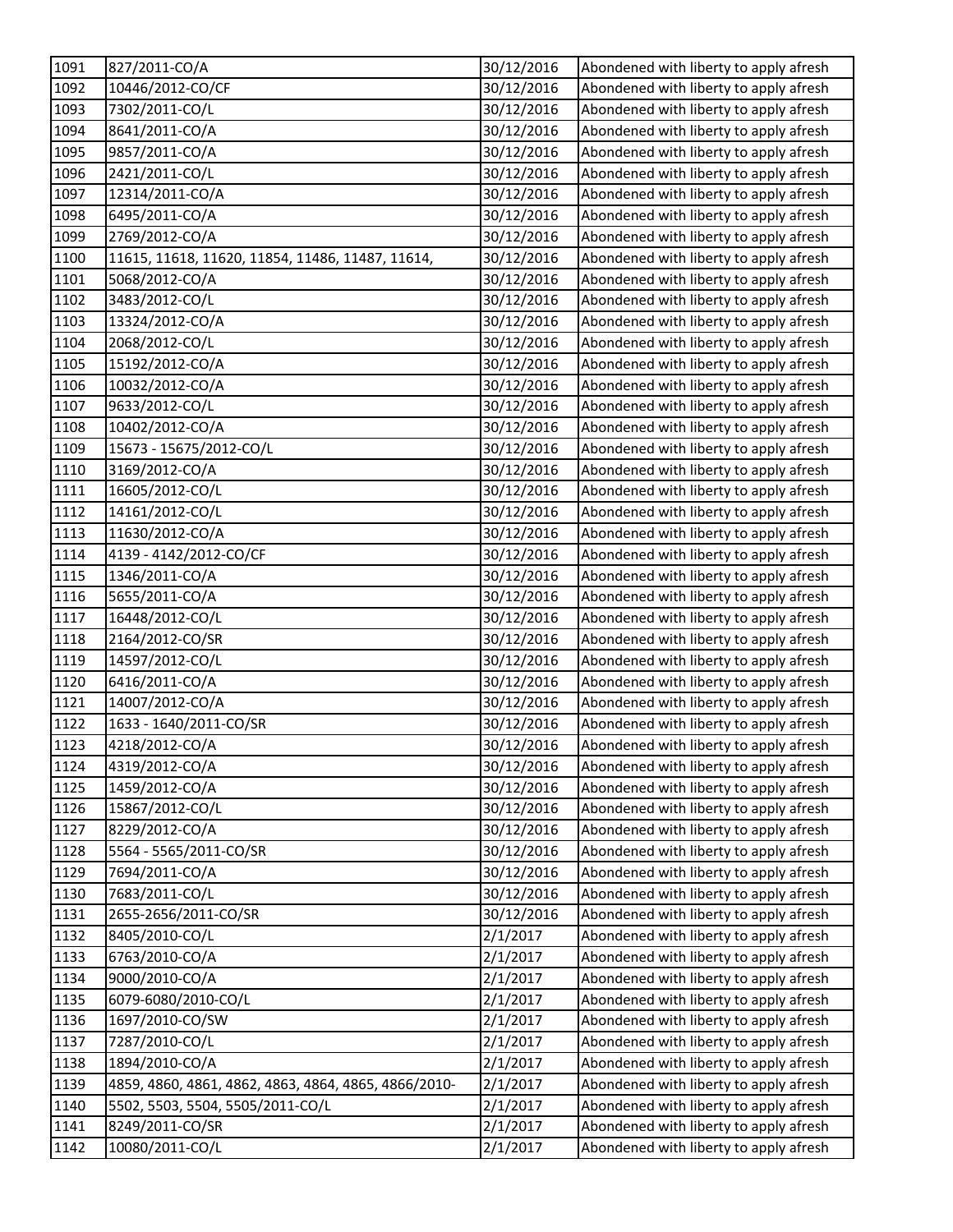| 1143 | 814, 815/2011-CO/L       | 2/1/2017 | Abondened with liberty to apply afresh |
|------|--------------------------|----------|----------------------------------------|
| 1144 | 8265/2011-CO/A           | 2/1/2017 | Abondened with liberty to apply afresh |
| 1145 | 5980/2010-CO/A           | 2/1/2017 | Abondened with liberty to apply afresh |
| 1146 | 7371, 7372/2010-CO/A     | 2/1/2017 | Abondened with liberty to apply afresh |
| 1147 | 5239-5248/2012-CO/A      | 2/1/2017 | Abondened with liberty to apply afresh |
| 1148 | 13363/2011-CO/L          | 2/1/2017 | Abondened with liberty to apply afresh |
| 1149 | 3475/2011-CO/A           | 2/1/2017 | Abondened with liberty to apply afresh |
| 1150 | 4104/2010-CO/L           | 2/1/2017 | Abondened with liberty to apply afresh |
| 1151 | 13577/2012-CO/A          | 2/1/2017 | Abondened with liberty to apply afresh |
| 1152 | 3149/2013-CO/A           | 2/1/2017 | Abondened with liberty to apply afresh |
| 1153 | 16488/2012-CO/L          | 2/1/2017 | Abondened with liberty to apply afresh |
| 1154 | 10424/2009-CO/L          | 2/1/2017 | Abondened with liberty to apply afresh |
| 1155 | 5168/2012-CO/CF          | 2/1/2017 | Abondened with liberty to apply afresh |
| 1156 | 8295 TO 8296/2011-CO/A   | 2/1/2017 | Abondened with liberty to apply afresh |
| 1157 | 194 TO 196/2012-CO/A     | 2/1/2017 | Abondened with liberty to apply afresh |
| 1158 | 902/2012-CO/A            | 2/1/2017 | Abondened with liberty to apply afresh |
| 1159 | 9815/2009-CO/L           | 2/1/2017 | Abondened with liberty to apply afresh |
| 1160 | 2040/2012-CO/A           | 2/1/2017 | Abondened with liberty to apply afresh |
| 1161 | 9766/2012-CO/A           | 2/1/2017 | Abondened with liberty to apply afresh |
| 1162 | 8613/2011-CO/A           | 2/1/2017 | Abondened with liberty to apply afresh |
| 1163 | 11376-82/2011-CO/L       | 2/1/2017 | Abondened with liberty to apply afresh |
| 1164 | 10770/2009-CO/L          | 2/1/2017 | Abondened with liberty to apply afresh |
| 1165 | 15594/2012-CO/L          | 2/1/2017 | Abondened with liberty to apply afresh |
| 1166 | 11802/2009-CO/A          | 2/1/2017 | Abondened with liberty to apply afresh |
| 1167 | 8915/2009-C0/A           | 2/1/2017 | Abondened with liberty to apply afresh |
| 1168 | 1481/2011-CO/A           | 2/1/2017 | Abondened with liberty to apply afresh |
| 1169 | 3342/2011-CO/A           | 2/1/2017 | Abondened with liberty to apply afresh |
| 1170 | 10563/2012-CO/L          | 2/1/2017 | Abondened with liberty to apply afresh |
| 1171 | 13753/2012-CO/L          | 2/1/2017 | Abondened with liberty to apply afresh |
| 1172 | 7811/2010-CO/A           | 2/1/2017 | Abondened with liberty to apply afresh |
| 1173 | 6143/2009-CO/L           | 2/1/2017 | Abondened with liberty to apply afresh |
| 1174 | 11111/2012-CO/A          | 2/1/2017 | Abondened with liberty to apply afresh |
| 1175 | 7818/2012-CO/A           | 2/1/2017 | Abondened with liberty to apply afresh |
| 1176 | 8551/2012-CO/A           | 2/1/2017 | Abondened with liberty to apply afresh |
| 1177 | 3851/2009-CO/L           | 2/1/2017 | Abondened with liberty to apply afresh |
| 1178 | 4436/2012-CO/SW          | 2/1/2017 | Abondened with liberty to apply afresh |
| 1179 | 9567-9568/2009-CO/L      | 2/1/2017 | Abondened with liberty to apply afresh |
| 1180 | 5271/2012-CO/M           | 2/1/2017 | Abondened with liberty to apply afresh |
| 1181 | 13565 TO 13573/2012-CO/A | 2/1/2017 | Abondened with liberty to apply afresh |
| 1182 | 14807 - 14809/2011-CO/L  | 2/1/2017 | Abondened with liberty to apply afresh |
| 1183 | 7721/2012-CO/A           | 2/1/2017 | Abondened with liberty to apply afresh |
| 1184 | 8306/2012-CO/A           | 2/1/2017 | Abondened with liberty to apply afresh |
| 1185 | 5176, 5177/2011-CO/A     | 2/1/2017 | Abondened with liberty to apply afresh |
| 1186 | 2961/2009-CO/L           | 2/1/2017 | Abondened with liberty to apply afresh |
| 1187 | 126/2009-CO/L            | 2/1/2017 | Abondened with liberty to apply afresh |
| 1188 | 13632/2010-CO/L          | 2/1/2017 | Abondened with liberty to apply afresh |
| 1189 | 9029/2010-CO/A           | 2/1/2017 | Abondened with liberty to apply afresh |
| 1190 | 15284/2012-CO/A          | 2/1/2017 | Abondened with liberty to apply afresh |
| 1191 | 16548/2012-CO/CF         | 2/1/2017 | Abondened with liberty to apply afresh |
| 1192 | 13626/2011-CO/L          | 2/1/2017 | Abondened with liberty to apply afresh |
| 1193 | 460/2012-CO/A            | 2/1/2017 | Abondened with liberty to apply afresh |
| 1194 | 792-800/2012-CO/L        | 2/1/2017 | Abondened with liberty to apply afresh |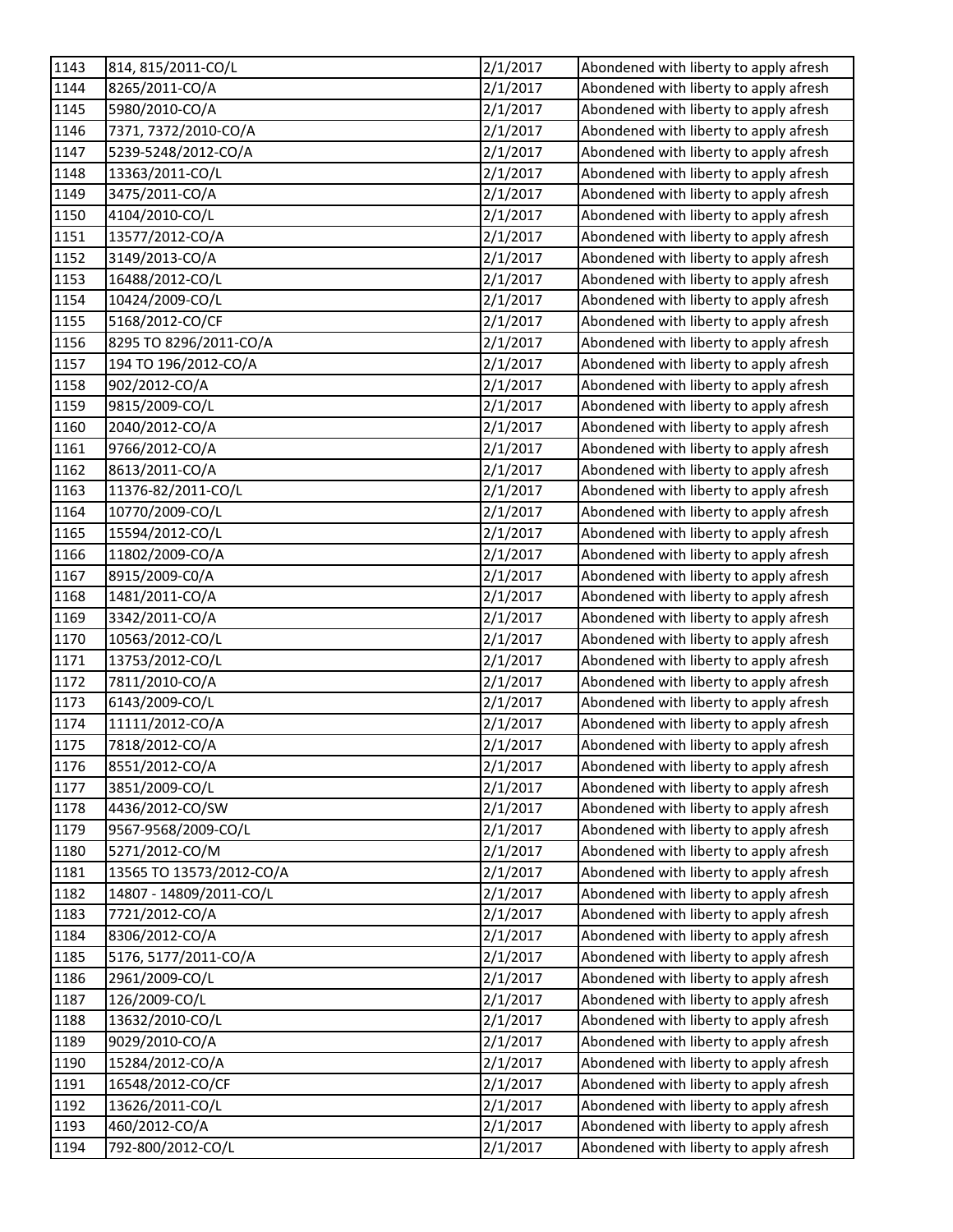| 1195 | 952/2011-CO/L                                       | 2/1/2017 | Abondened with liberty to apply afresh |
|------|-----------------------------------------------------|----------|----------------------------------------|
| 1196 | 1014/2010-CO/L                                      | 2/1/2017 | Abondened with liberty to apply afresh |
| 1197 | 1013/2010-C0/L                                      | 2/1/2017 | Abondened with liberty to apply afresh |
| 1198 | 10223 - 10225/2010-CO/L                             | 3/1/2017 | Abondened with liberty to apply afresh |
| 1199 | 2850, 2851, 2852, 2853/2010-CO/SW                   | 3/1/2017 | Abondened with liberty to apply afresh |
| 1200 | 2528/2010-CO/SR                                     | 3/1/2017 | Abondened with liberty to apply afresh |
| 1201 | 15394, 15395/2011-CO/A                              | 3/1/2017 | Abondened with liberty to apply afresh |
| 1202 | 6921,6922/2011-CO/A                                 | 3/1/2017 | Abondened with liberty to apply afresh |
| 1203 | 5086/2011-CO/L                                      | 3/1/2017 | Abondened with liberty to apply afresh |
| 1204 | 2999/2011-CO/A                                      | 3/1/2017 | Abondened with liberty to apply afresh |
| 1205 | 8613/2011-CO/L                                      | 3/1/2017 | Abondened with liberty to apply afresh |
| 1206 | 2185-2186/2011-CO/L                                 | 3/1/2017 | Abondened with liberty to apply afresh |
| 1207 | 15386/2012-CO/L                                     | 3/1/2017 | Abondened with liberty to apply afresh |
| 1208 | 1424/2010-CO/L                                      | 3/1/2017 | Abondened with liberty to apply afresh |
| 1209 | 1109/2010-CO/L                                      | 3/1/2017 | Abondened with liberty to apply afresh |
| 1210 | 412/2012-CO/SR                                      | 3/1/2017 | Abondened with liberty to apply afresh |
| 1211 | 3560/2012-CO/L                                      | 3/1/2017 | Abondened with liberty to apply afresh |
| 1212 | 4104-07/2012-CO/SR                                  | 3/1/2017 | Abondened with liberty to apply afresh |
| 1213 | 441/2010-CO/A                                       | 4/1/2017 | Abondened with liberty to apply afresh |
| 1214 | 4867/2010-CO/A                                      | 4/1/2017 | Abondened with liberty to apply afresh |
| 1215 | 2030/2011-CO/A                                      | 4/1/2017 | Abondened with liberty to apply afresh |
| 1216 | 8149/2011-CO/L                                      | 4/1/2017 | Abondened with liberty to apply afresh |
| 1217 | 343/2011-CO/L                                       | 4/1/2017 | Abondened with liberty to apply afresh |
| 1218 | 1480/2011-CO/A                                      | 4/1/2017 | Abondened with liberty to apply afresh |
| 1219 | 10208, 10209, 10210, 10211/2010-CO/SR               | 4/1/2017 | Abondened with liberty to apply afresh |
| 1220 | 3129/2011-CO/A                                      | 4/1/2017 | Abondened with liberty to apply afresh |
| 1221 | 216A/2010-CO/L                                      | 4/1/2017 | Abondened with liberty to apply afresh |
| 1222 | 5780/2010-CO/A                                      | 4/1/2017 | Abondened with liberty to apply afresh |
| 1223 | 2487/2010-CO/L                                      | 4/1/2017 | Abondened with liberty to apply afresh |
| 1224 | 9033/2010-CO/A                                      | 4/1/2017 | Abondened with liberty to apply afresh |
| 1225 | 11377/2010-CO/L                                     | 4/1/2017 | Abondened with liberty to apply afresh |
| 1226 | 12145/2010-CO/L                                     | 4/1/2017 | Abondened with liberty to apply afresh |
| 1227 | 315, 316/2010-CO/L                                  | 4/1/2017 | Abondened with liberty to apply afresh |
| 1228 | 9061/2010-CO/L                                      | 4/1/2017 | Abondened with liberty to apply afresh |
| 1229 | 11427/2010-CO/A                                     | 4/1/2017 | Abondened with liberty to apply afresh |
| 1230 | 3830/2010-CO/L                                      | 4/1/2017 | Abondened with liberty to apply afresh |
| 1231 | 12295, 12297, 12292/2010-CO/SW/L                    | 4/1/2017 | Abondened with liberty to apply afresh |
| 1232 | 9253/2010-CO/L                                      | 4/1/2017 | Abondened with liberty to apply afresh |
| 1233 | 10083/2010-CO/A                                     | 4/1/2017 | Abondened with liberty to apply afresh |
| 1234 | 13498/2010-CO/L                                     | 4/1/2017 | Abondened with liberty to apply afresh |
| 1235 | 3159/2011-CO/L                                      | 4/1/2017 | Abondened with liberty to apply afresh |
| 1236 | 9783/2011-CO/L                                      | 4/1/2017 | Abondened with liberty to apply afresh |
| 1237 | 14503/2011-CO/A                                     | 4/1/2017 | Abondened with liberty to apply afresh |
| 1238 | 7423/2011-CO/A                                      | 4/1/2017 | Abondened with liberty to apply afresh |
| 1239 | 10712/2011-CO/L                                     | 4/1/2017 | Abondened with liberty to apply afresh |
| 1240 | 10469/2011-CO/A                                     | 4/1/2017 | Abondened with liberty to apply afresh |
| 1241 | 7394/2011-CO/L                                      | 4/1/2017 | Abondened with liberty to apply afresh |
| 1242 | 2534/2011-CO/L                                      | 4/1/2017 | Abondened with liberty to apply afresh |
| 1243 | 2693, 2694, 2695, 2696, 2697, 2698, 2699/2011-CO/SR | 4/1/2017 | Abondened with liberty to apply afresh |
| 1244 | 6449, 6457/2011-CO/A                                | 4/1/2017 | Abondened with liberty to apply afresh |
| 1245 | 2253/2011-CO/A                                      | 4/1/2017 | Abondened with liberty to apply afresh |
| 1246 | 895/2011-CO/L                                       | 4/1/2017 | Abondened with liberty to apply afresh |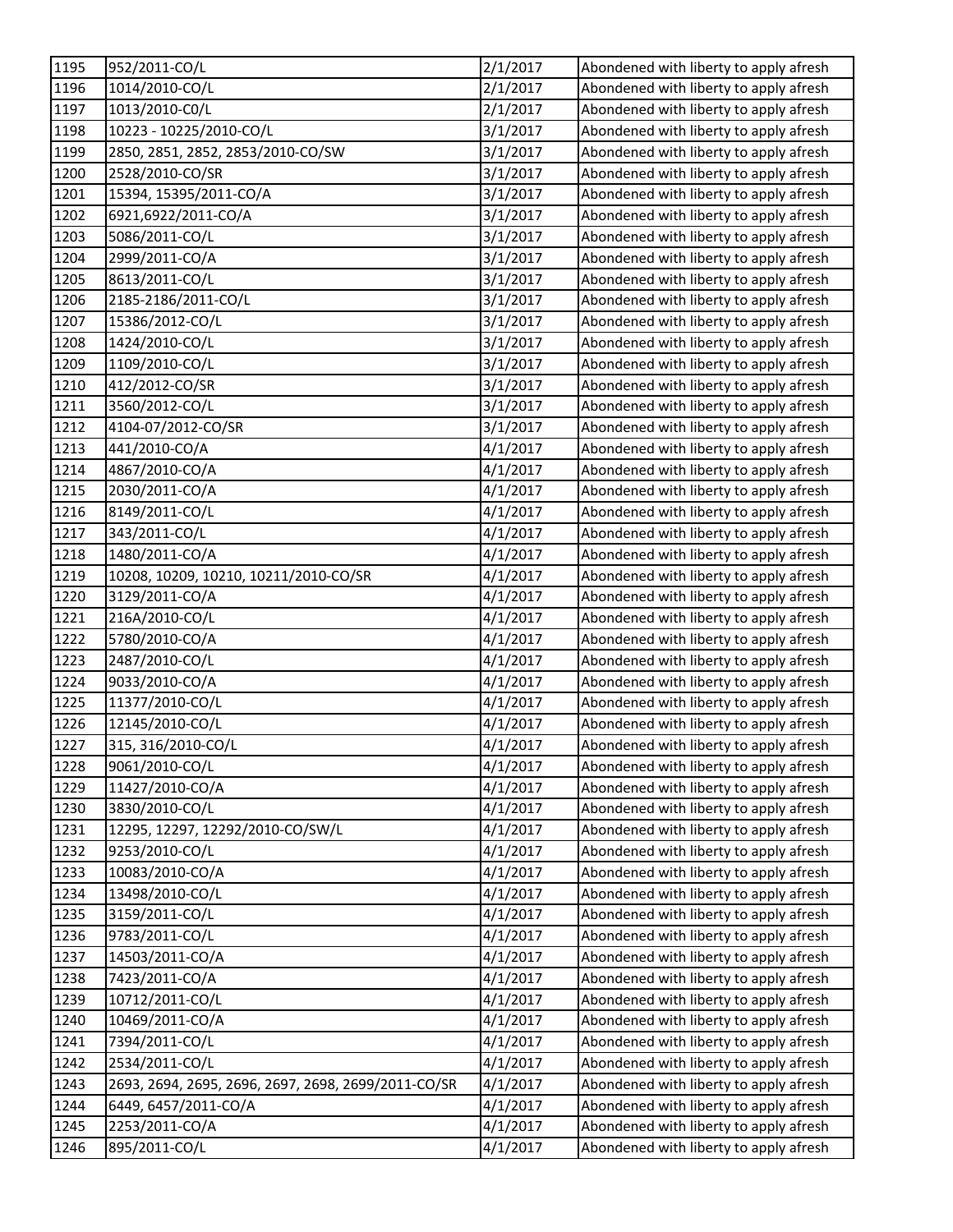| 1247 | 15485, 15486/2011-CO/A                             | 4/1/2017 | Abondened with liberty to apply afresh |
|------|----------------------------------------------------|----------|----------------------------------------|
| 1248 | 12219, 12220, 12221/2011-CO/SW                     | 4/1/2017 | Abondened with liberty to apply afresh |
| 1249 | 9060/2010-CO/L                                     | 4/1/2017 | Abondened with liberty to apply afresh |
| 1250 | 8937/2010-CO/CF                                    | 4/1/2017 | Abondened with liberty to apply afresh |
| 1251 | 13497/2010-CO/L                                    | 4/1/2017 | Abondened with liberty to apply afresh |
| 1252 | 13499/2010-CO/L                                    | 4/1/2017 | Abondened with liberty to apply afresh |
| 1253 | 10284,10285, 10286/2010-CO/L                       | 4/1/2017 | Abondened with liberty to apply afresh |
| 1254 | 13487/2010-CO/L                                    | 4/1/2017 | Abondened with liberty to apply afresh |
| 1255 | 10891/2010-CO/A                                    | 4/1/2017 | Abondened with liberty to apply afresh |
| 1256 | 5977/2010-CO/CF                                    | 4/1/2017 | Abondened with liberty to apply afresh |
| 1257 | 4037/2010-CO/A                                     | 4/1/2017 | Abondened with liberty to apply afresh |
| 1258 | 8948/2010-CO/A                                     | 4/1/2017 | Abondened with liberty to apply afresh |
| 1259 | 7881,7883/2010-CO/L                                | 4/1/2017 | Abondened with liberty to apply afresh |
| 1260 | 1418/2010-CO/A                                     | 4/1/2017 | Abondened with liberty to apply afresh |
| 1261 | 7685/2010-CO/L                                     | 4/1/2017 | Abondened with liberty to apply afresh |
| 1262 | 2657/2010-CO/L                                     | 4/1/2017 | Abondened with liberty to apply afresh |
| 1263 | 7331/2010-CO/SW                                    | 4/1/2017 | Abondened with liberty to apply afresh |
| 1264 | 535, 536/2011-CO/L                                 | 4/1/2017 | Abondened with liberty to apply afresh |
| 1265 | 1680/2011-CO/A                                     | 4/1/2017 | Abondened with liberty to apply afresh |
| 1266 | 6256/2011-CO/A                                     | 4/1/2017 | Abondened with liberty to apply afresh |
| 1267 | 9743, 9744, 9745, 9746, 9747, 9748, 9749/2011-CO/L | 4/1/2017 | Abondened with liberty to apply afresh |
| 1268 | 1123, 1124/2011-CO/L                               | 4/1/2017 | Abondened with liberty to apply afresh |
| 1269 | 9833, 9836, 9837, 9838/2011-CO/CF                  | 4/1/2017 | Abondened with liberty to apply afresh |
| 1270 | 14392/2011-CO/L                                    | 4/1/2017 | Abondened with liberty to apply afresh |
| 1271 | 12048/2011-CO/L                                    | 4/1/2017 | Abondened with liberty to apply afresh |
| 1272 | 9654/2011-CO/A                                     | 4/1/2017 | Abondened with liberty to apply afresh |
| 1273 | 12225/2011-CO/CF                                   | 4/1/2017 | Abondened with liberty to apply afresh |
| 1274 | 10413, 10414, 10415, 10416, 10417, 10418, 10419,   | 4/1/2017 | Abondened with liberty to apply afresh |
| 1275 | 3376/2011-CO/A                                     | 4/1/2017 | Abondened with liberty to apply afresh |
| 1276 | 456, 457/2011-CO/L                                 | 4/1/2017 | Abondened with liberty to apply afresh |
| 1277 | 12685/2011-CO/SR                                   | 4/1/2017 | Abondened with liberty to apply afresh |
| 1278 | 1016, 1017, 1018, 1019, 1020/2011-CO/SW            | 4/1/2017 | Abondened with liberty to apply afresh |
| 1279 | 3326/2011-CO/A                                     | 4/1/2017 | Abondened with liberty to apply afresh |
| 1280 | 9684/2011-CO/SW                                    | 4/1/2017 | Abondened with liberty to apply afresh |
| 1281 | 8759/2011-CO/SR                                    | 4/1/2017 | Abondened with liberty to apply afresh |
| 1282 | 5686/2011-CO/A                                     | 4/1/2017 | Abondened with liberty to apply afresh |
| 1283 | 10658/2011-CO/A                                    | 4/1/2017 | Abondened with liberty to apply afresh |
| 1284 | 5355/2011-CO/L                                     | 4/1/2017 | Abondened with liberty to apply afresh |
| 1285 | 2303/2011-CO/A                                     | 4/1/2017 | Abondened with liberty to apply afresh |
| 1286 | 12545/2011-CO/A                                    | 4/1/2017 | Abondened with liberty to apply afresh |
| 1287 | 14022/2011-CO/A                                    | 4/1/2017 | Abondened with liberty to apply afresh |
| 1288 | 13314/2011-CO/A                                    | 4/1/2017 | Abondened with liberty to apply afresh |
| 1289 | 13360/2011-CO/L                                    | 4/1/2017 | Abondened with liberty to apply afresh |
| 1290 | 13692, 13691/2011-CO/L                             | 4/1/2017 | Abondened with liberty to apply afresh |
| 1291 | 5590, 5591, 5592, 5600, 5601/2011-CO/L             | 4/1/2017 | Abondened with liberty to apply afresh |
| 1292 | 9553/2011-CO/A                                     | 4/1/2017 | Abondened with liberty to apply afresh |
| 1293 | 8495/2011-CO/A                                     | 4/1/2017 | Abondened with liberty to apply afresh |
| 1294 | 882/2011-CO/A                                      | 4/1/2017 | Abondened with liberty to apply afresh |
| 1295 | 6961/2011-CO/L                                     | 4/1/2017 | Abondened with liberty to apply afresh |
| 1296 | 15502/2011-CO/L                                    | 4/1/2017 | Abondened with liberty to apply afresh |
| 1297 | 1710/2011-CO/L                                     | 4/1/2017 | Abondened with liberty to apply afresh |
| 1298 | 5247/2011-CO/CF                                    | 4/1/2017 | Abondened with liberty to apply afresh |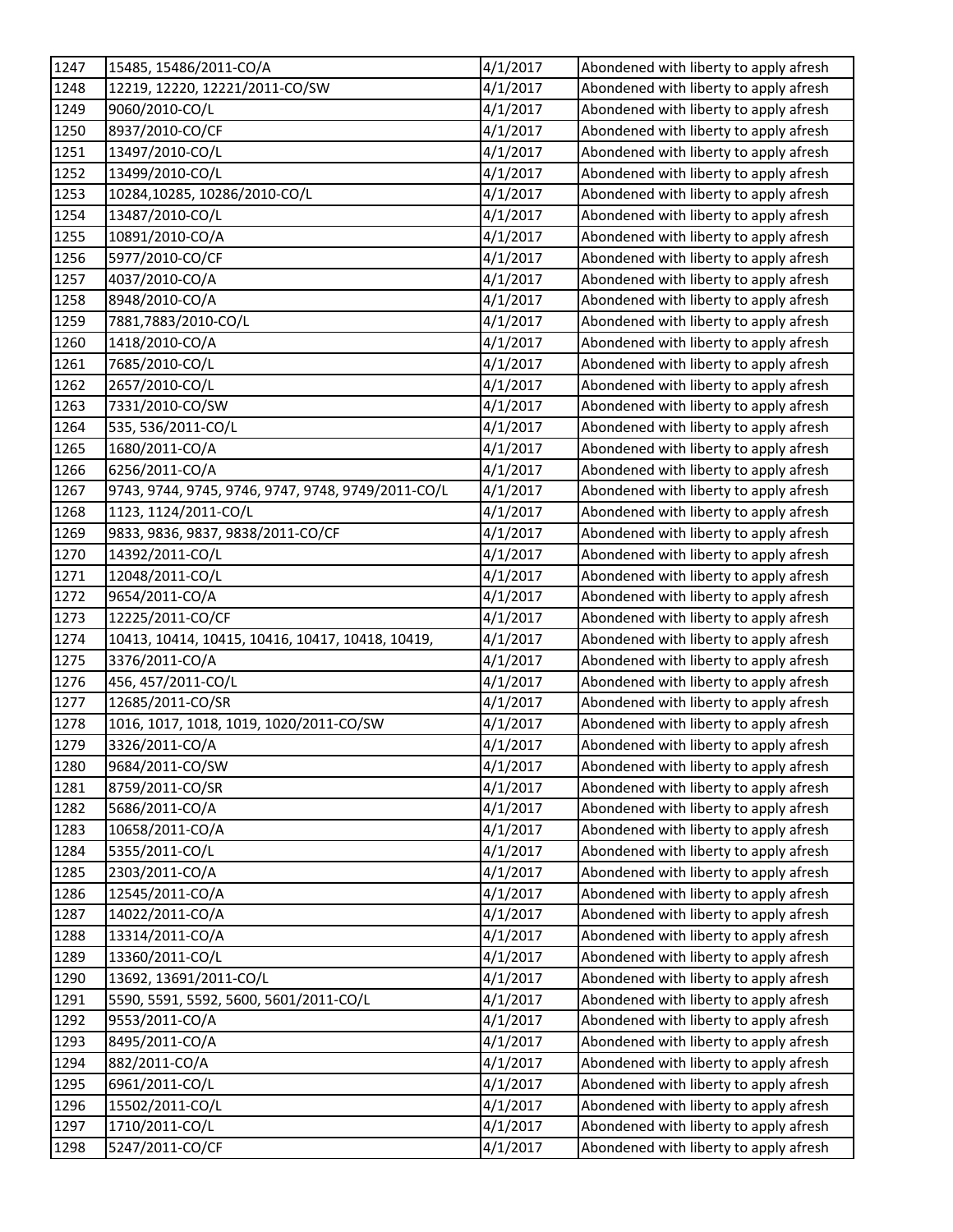| 1299 | 12101/2011-CO/A                                    | 4/1/2017 | Abondened with liberty to apply afresh |
|------|----------------------------------------------------|----------|----------------------------------------|
| 1300 | 1681/2011-CO/A                                     | 4/1/2017 | Abondened with liberty to apply afresh |
| 1301 | 7602/2011-CO/L                                     | 4/1/2017 | Abondened with liberty to apply afresh |
| 1302 | 6770/2011-CO/A                                     | 4/1/2017 | Abondened with liberty to apply afresh |
| 1303 | 8145/2011-CO/A                                     | 4/1/2017 | Abondened with liberty to apply afresh |
| 1304 | 6291/2011-CO/SW                                    | 4/1/2017 | Abondened with liberty to apply afresh |
| 1305 | 5450, 5451/2011-CO/SW                              | 4/1/2017 | Abondened with liberty to apply afresh |
| 1306 | 9510, 9511, 9513, 9514, 9523, 9524/2011-CO/A       | 4/1/2017 | Abondened with liberty to apply afresh |
| 1307 | 9105, 9107, 9108, 9109, 9110, 9111, 9112, 9113,    | 4/1/2017 | Abondened with liberty to apply afresh |
| 1308 | 3035, 3036, 3037, 3038, 3039/2011-CO/L             | 4/1/2017 | Abondened with liberty to apply afresh |
| 1309 | 5576, 5577, 5579, 5580/2011-CO/SW                  | 4/1/2017 | Abondened with liberty to apply afresh |
| 1310 | 230/2011-CO/L                                      | 4/1/2017 | Abondened with liberty to apply afresh |
| 1311 | 8918/2011-CO/L                                     | 4/1/2017 | Abondened with liberty to apply afresh |
| 1312 | 6263, 6264/2011-CO/SW                              | 4/1/2017 | Abondened with liberty to apply afresh |
| 1313 | 12647, 12648, 12649, 12650, 12651, 12653/2011-CO/L | 4/1/2017 | Abondened with liberty to apply afresh |
| 1314 | 6573/2011-CO/A                                     | 4/1/2017 | Abondened with liberty to apply afresh |
| 1315 | 5166/2011-CO/A                                     | 4/1/2017 | Abondened with liberty to apply afresh |
| 1316 | 1172/2011-CO/A                                     | 4/1/2017 | Abondened with liberty to apply afresh |
| 1317 | 9301/2011-CO/A                                     | 4/1/2017 | Abondened with liberty to apply afresh |
| 1318 | 14261, 14262, 14264, 14268/2011-CO/CF              | 4/1/2017 | Abondened with liberty to apply afresh |
| 1319 | 2428/2011-CO/L                                     | 4/1/2017 | Abondened with liberty to apply afresh |
| 1320 | 3899, 3900/2011-CO/A                               | 4/1/2017 | Abondened with liberty to apply afresh |
| 1321 | 13669/2011-CO/L                                    | 4/1/2017 | Abondened with liberty to apply afresh |
| 1322 | 3517/2011-CO/L                                     | 4/1/2017 | Abondened with liberty to apply afresh |
| 1323 | 12117/2011-CO/A                                    | 4/1/2017 | Abondened with liberty to apply afresh |
| 1324 | 5140/2011-CO/A                                     | 4/1/2017 | Abondened with liberty to apply afresh |
| 1325 | 9201/2011-CO/L                                     | 4/1/2017 | Abondened with liberty to apply afresh |
| 1326 | 3749/2011-CO/A                                     | 4/1/2017 | Abondened with liberty to apply afresh |
| 1327 | 5282/2011-CO/L                                     | 4/1/2017 | Abondened with liberty to apply afresh |
| 1328 | 12285/2011-CO/A                                    | 4/1/2017 | Abondened with liberty to apply afresh |
| 1329 | 15028/2011-CO/L                                    | 4/1/2017 | Abondened with liberty to apply afresh |
| 1330 | 524-2011-CO/SW                                     | 4/1/2017 | Abondened with liberty to apply afresh |
| 1331 | 159/2011-CO/A                                      | 4/1/2017 | Abondened with liberty to apply afresh |
| 1332 | 239/2011-CO/L                                      | 4/1/2017 | Abondened with liberty to apply afresh |
| 1333 | 12466/2010-CO/L                                    | 4/1/2017 | Abondened with liberty to apply afresh |
| 1334 | 867/2011-CO/L                                      | 4/1/2017 | Abondened with liberty to apply afresh |
| 1335 | 5667/2011-CO/A                                     | 4/1/2017 | Abondened with liberty to apply afresh |
| 1336 | 8618-8620/2012-CO/SR                               | 4/1/2017 | Abondened with liberty to apply afresh |
| 1337 | 12207/2011-CO/CF                                   | 4/1/2017 | Abondened with liberty to apply afresh |
| 1338 | 12206/2011-CO/A                                    | 4/1/2017 | Abondened with liberty to apply afresh |
| 1339 | 5200-5201/2011-CO/A                                | 4/1/2017 | Abondened with liberty to apply afresh |
| 1340 | 13364/2011-CO/L                                    | 4/1/2017 | Abondened with liberty to apply afresh |
| 1341 | 5325/2011-CO/L                                     | 4/1/2017 | Abondened with liberty to apply afresh |
| 1342 | 3522/2011-CO/A                                     | 4/1/2017 | Abondened with liberty to apply afresh |
| 1343 | 6918/2011-CO/A                                     | 4/1/2017 | Abondened with liberty to apply afresh |
| 1344 | 13281/2011-CO/A                                    | 4/1/2017 | Abondened with liberty to apply afresh |
| 1345 | 9473A-9498A/2011-CO/A                              | 4/1/2017 | Abondened with liberty to apply afresh |
| 1346 | 6102/2011-CO/L                                     | 4/1/2017 | Abondened with liberty to apply afresh |
| 1347 | 5174/2012-CO/CF                                    | 4/1/2017 | Abondened with liberty to apply afresh |
| 1348 | 12090/2012-CO/A                                    | 4/1/2017 | Abondened with liberty to apply afresh |
| 1349 | 8958/2012-CO/SR                                    | 4/1/2017 | Abondened with liberty to apply afresh |
| 1350 | 14583/2012-CO/SR                                   | 4/1/2017 | Abondened with liberty to apply afresh |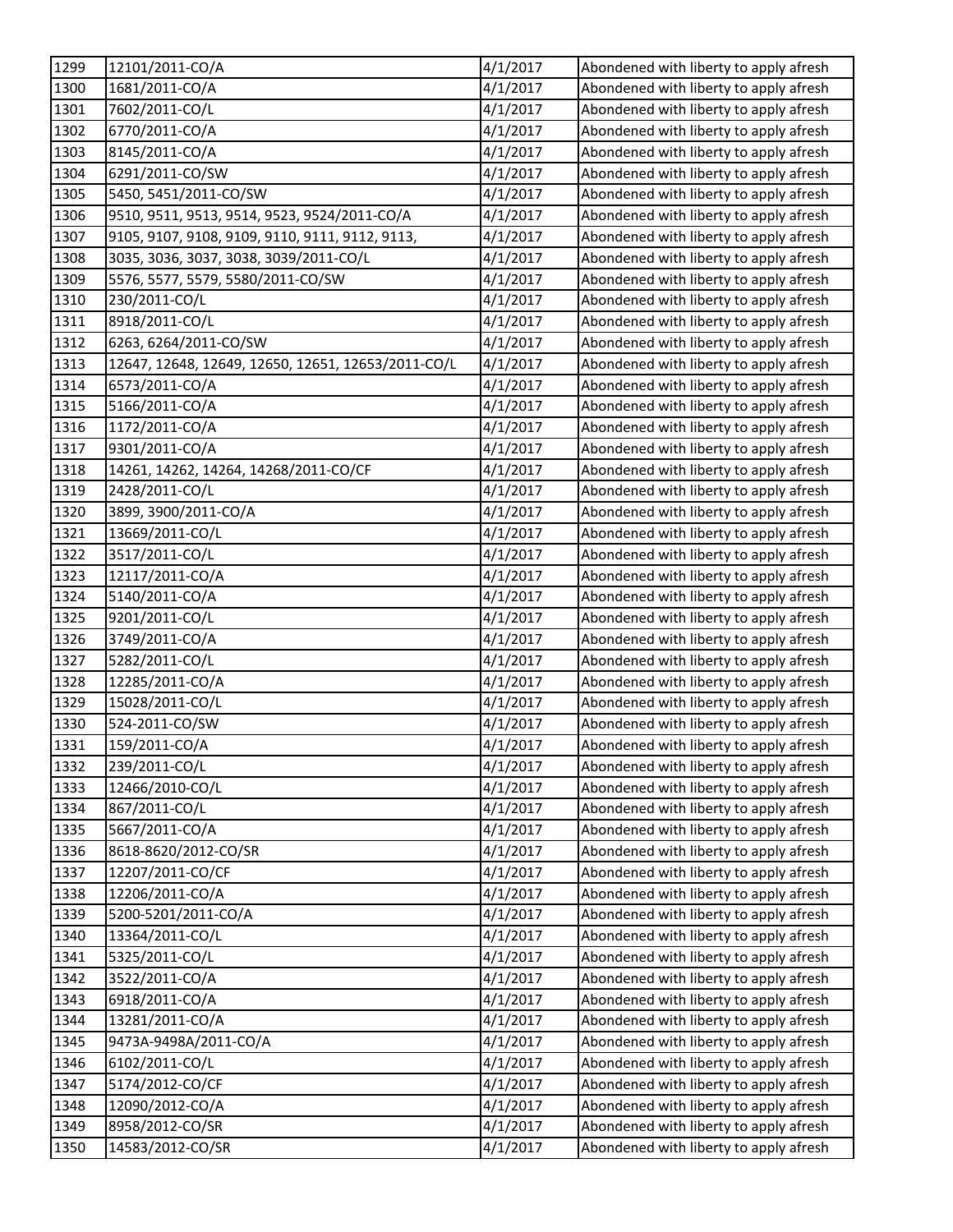| 1351 | 3226 TO 3232/2012-CO/SR     | 4/1/2017 | Abondened with liberty to apply afresh |
|------|-----------------------------|----------|----------------------------------------|
| 1352 | 14533/2012-CO/SR            | 4/1/2017 | Abondened with liberty to apply afresh |
| 1353 | 13434/2010-CO/L             | 4/1/2017 | Abondened with liberty to apply afresh |
| 1354 | 110001/2012-CO/SR           | 4/1/2017 | Abondened with liberty to apply afresh |
| 1355 | 6126/2012-CO/A              | 4/1/2017 | Abondened with liberty to apply afresh |
| 1356 | 8066,8067/2011-CO/L         | 4/1/2017 | Abondened with liberty to apply afresh |
| 1357 | 4680/2012-CO/A              | 4/1/2017 | Abondened with liberty to apply afresh |
| 1358 | 566/2012-CO/CF              | 4/1/2017 | Abondened with liberty to apply afresh |
| 1359 | 888-889/2012-CO/L           | 4/1/2017 | Abondened with liberty to apply afresh |
| 1360 | 11834/2012-CO/L             | 4/1/2017 | Abondened with liberty to apply afresh |
| 1361 | 16509/2012-CO/CF            | 4/1/2017 | Abondened with liberty to apply afresh |
| 1362 | 1204/2011-CO/A              | 4/1/2017 | Abondened with liberty to apply afresh |
| 1363 | 7197/2011-CO/L              | 4/1/2017 | Abondened with liberty to apply afresh |
| 1364 | 62/2011-CO/SW               | 4/1/2017 | Abondened with liberty to apply afresh |
| 1365 | 16034/2012-CO/SR            | 4/1/2017 | Abondened with liberty to apply afresh |
| 1366 | 1873/2012-CO/L              | 4/1/2017 | Abondened with liberty to apply afresh |
| 1367 | 14014/2012-CO/A             | 4/1/2017 | Abondened with liberty to apply afresh |
| 1368 | 13505/2012-CO/L             | 4/1/2017 | Abondened with liberty to apply afresh |
| 1369 | 456/2012-CO/L               | 4/1/2017 | Abondened with liberty to apply afresh |
| 1370 | 15705-15710/2012-CO/A       | 4/1/2017 | Abondened with liberty to apply afresh |
| 1371 | 3874/2011-CO/L              | 4/1/2017 | Abondened with liberty to apply afresh |
| 1372 | 11678/2010-CO/L             | 4/1/2017 | Abondened with liberty to apply afresh |
| 1373 | 10450/2010-CO/L             | 4/1/2017 | Abondened with liberty to apply afresh |
| 1374 | 5743, 5745/2010-CO/L        | 4/1/2017 | Abondened with liberty to apply afresh |
| 1375 | 8588 - 8589/2010-CO/A       | 4/1/2017 | Abondened with liberty to apply afresh |
| 1376 | 2426/2012-CO/SW             | 4/1/2017 | Abondened with liberty to apply afresh |
| 1377 | 11761/2010-CO/SR            | 4/1/2017 | Abondened with liberty to apply afresh |
| 1378 | 11632/2010-CO/L             | 4/1/2017 | Abondened with liberty to apply afresh |
| 1379 | 11419/2010-CO/L             | 4/1/2017 | Abondened with liberty to apply afresh |
| 1380 | 15327&15328/2012-CO/A       | 4/1/2017 | Abondened with liberty to apply afresh |
| 1381 | 11788/2010-CO/L             | 4/1/2017 | Abondened with liberty to apply afresh |
| 1382 | 14267/2011-CO/CF            | 4/1/2017 | Abondened with liberty to apply afresh |
| 1383 | 13159,13161&13162/2012-CO/A | 4/1/2017 | Abondened with liberty to apply afresh |
| 1384 | 6845/2012-CO/L              | 4/1/2017 | Abondened with liberty to apply afresh |
| 1385 | 15484/2012-CO/SR            | 4/1/2017 | Abondened with liberty to apply afresh |
| 1386 | 9059/2012-CO/A              | 4/1/2017 | Abondened with liberty to apply afresh |
| 1387 | 15648/2012-CO/A             | 4/1/2017 | Abondened with liberty to apply afresh |
| 1388 | 3537/2012-CO/L              | 4/1/2017 | Abondened with liberty to apply afresh |
| 1389 | 16051/2012-CO/A             | 4/1/2017 | Abondened with liberty to apply afresh |
| 1390 | 6777 & 6778/2011-CO/A       | 4/1/2017 | Abondened with liberty to apply afresh |
| 1391 | 2556/2011-CO/A              | 4/1/2017 | Abondened with liberty to apply afresh |
| 1392 | 14146/2011-CO/A             | 4/1/2017 | Abondened with liberty to apply afresh |
| 1393 | 1127/2011-CO/L              | 4/1/2017 | Abondened with liberty to apply afresh |
| 1394 | 13728/2011-CO/SW            | 4/1/2017 | Abondened with liberty to apply afresh |
| 1395 | 1080/2011-CO/L              | 4/1/2017 | Abondened with liberty to apply afresh |
| 1396 | 13455/2011-CO/A             | 4/1/2017 | Abondened with liberty to apply afresh |
| 1397 | 10575/2011-CO/A             | 4/1/2017 | Abondened with liberty to apply afresh |
| 1398 | 15946/2012-CO/L             | 4/1/2017 | Abondened with liberty to apply afresh |
| 1399 | 5527/2012-CO/A              | 4/1/2017 | Abondened with liberty to apply afresh |
| 1400 | 554/2012-CO/A               | 4/1/2017 | Abondened with liberty to apply afresh |
| 1401 | 9646/2012-CO/A              | 4/1/2017 | Abondened with liberty to apply afresh |
| 1402 | 5884/2011-CO/A              | 4/1/2017 | Abondened with liberty to apply afresh |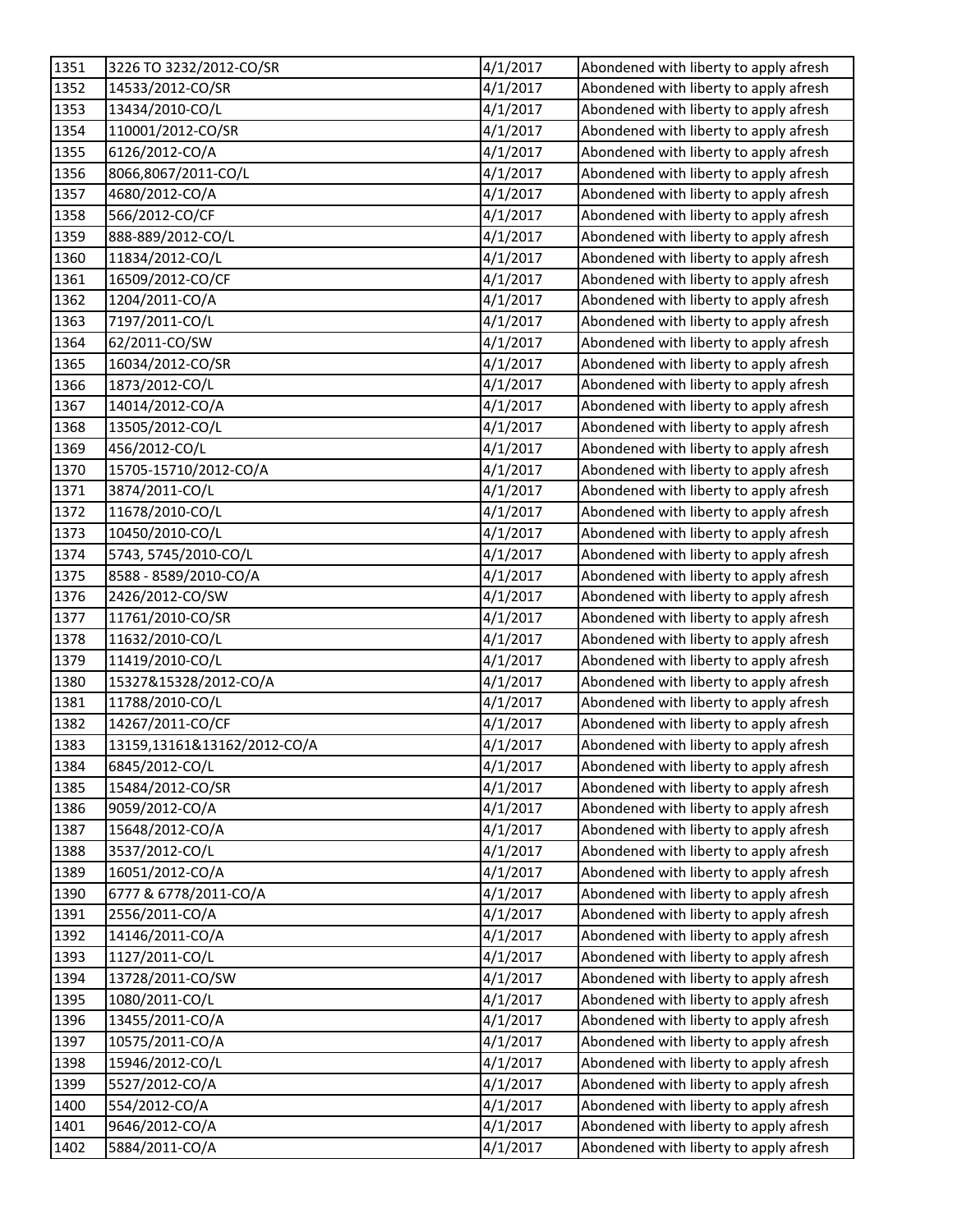| 1403 | 10583/2012-CO/A             | 4/1/2017 | Abondened with liberty to apply afresh |
|------|-----------------------------|----------|----------------------------------------|
| 1404 | 7594 TO 7600/2012-CO/SR     | 4/1/2017 | Abondened with liberty to apply afresh |
| 1405 | 11927/2012-CO/L             | 4/1/2017 | Abondened with liberty to apply afresh |
| 1406 | 12059-12060/2010-CO/A       | 4/1/2017 | Abondened with liberty to apply afresh |
| 1407 | 948/2012-CO/L               | 4/1/2017 | Abondened with liberty to apply afresh |
| 1408 | 11218/2012-CO/L             | 4/1/2017 | Abondened with liberty to apply afresh |
| 1409 | 544/2012-CO/L               | 4/1/2017 | Abondened with liberty to apply afresh |
| 1410 | 1647/2012-CO/L              | 4/1/2017 | Abondened with liberty to apply afresh |
| 1411 | 3656 TO 3665/2010-CO/SW     | 4/1/2017 | Abondened with liberty to apply afresh |
| 1412 | 4539 TO 4546/2012-CO/SR     | 4/1/2017 | Abondened with liberty to apply afresh |
| 1413 | 5400&5402/2012-CO/L         | 4/1/2017 | Abondened with liberty to apply afresh |
| 1414 | 2007/2012/CO/A              | 4/1/2017 | Abondened with liberty to apply afresh |
| 1415 | 11366/2012-CO/A             | 4/1/2017 | Abondened with liberty to apply afresh |
| 1416 | 16012/2012-CO/L             | 4/1/2017 | Abondened with liberty to apply afresh |
| 1417 | 12052/2011-CO/L             | 4/1/2017 | Abondened with liberty to apply afresh |
| 1418 | 7090/2012-CO/A              | 4/1/2017 | Abondened with liberty to apply afresh |
| 1419 | 6070/2012-CO/A              | 4/1/2017 | Abondened with liberty to apply afresh |
| 1420 | 5596 TO 5559/2011-CO/SW     | 4/1/2017 | Abondened with liberty to apply afresh |
| 1421 | 1413-1414/2012-CO/L         | 4/1/2017 | Abondened with liberty to apply afresh |
| 1422 | 2080/2011-CO/L              | 4/1/2017 | Abondened with liberty to apply afresh |
| 1423 | 15825/2012-CO/A             | 4/1/2017 | Abondened with liberty to apply afresh |
| 1424 | 8259/2011-CO/A              | 4/1/2017 | Abondened with liberty to apply afresh |
| 1425 | 7037&7038/2012-CO/L         | 4/1/2017 | Abondened with liberty to apply afresh |
| 1426 | 11856,11857/2011-CO/SR      | 4/1/2017 | Abondened with liberty to apply afresh |
| 1427 | 9536 TO 9545/2011-CO/A      | 4/1/2017 | Abondened with liberty to apply afresh |
| 1428 | 8246/2011-CO/SR             | 4/1/2017 | Abondened with liberty to apply afresh |
| 1429 | 3651/2011-CO/A              | 4/1/2017 | Abondened with liberty to apply afresh |
| 1430 | 11973/2011-CO/A             | 4/1/2017 | Abondened with liberty to apply afresh |
| 1431 | 11649/2011-CO/A             | 4/1/2017 | Abondened with liberty to apply afresh |
| 1432 | 16322 TO 16330/2012-CO/A    | 4/1/2017 | Abondened with liberty to apply afresh |
| 1433 | 9022-9025/2011-CO/A         | 4/1/2017 | Abondened with liberty to apply afresh |
| 1434 | 5327/2011-CO/A              | 4/1/2017 | Abondened with liberty to apply afresh |
| 1435 | 13558,13559,13560/2011-CO/L | 4/1/2017 | Abondened with liberty to apply afresh |
| 1436 | 13546/2011-CO/L             | 4/1/2017 | Abondened with liberty to apply afresh |
| 1437 | 3594 TO 3597/2010-CO/A      | 4/1/2017 | Abondened with liberty to apply afresh |
| 1438 | 9211/2010-CO/SR             | 4/1/2017 | Abondened with liberty to apply afresh |
| 1439 | 7700, 7702/2010-CO/A        | 4/1/2017 | Abondened with liberty to apply afresh |
| 1440 | 5703/2010-CO/SW             | 4/1/2017 | Abondened with liberty to apply afresh |
| 1441 | 8914/2011-CO/L              | 4/1/2017 | Abondened with liberty to apply afresh |
| 1442 | 7679/2011-CO/L              | 4/1/2017 | Abondened with liberty to apply afresh |
| 1443 | 12051-12052/2010-CO/A       | 4/1/2017 | Abondened with liberty to apply afresh |
| 1444 | 010064/2010-CO/L            | 4/1/2017 | Abondened with liberty to apply afresh |
| 1445 | 13331/2011-CO/M             | 4/1/2017 | Abondened with liberty to apply afresh |
| 1446 | 15285/2011-CO/A             | 4/1/2017 | Abondened with liberty to apply afresh |
| 1447 | 911/2011-CO/A               | 4/1/2017 | Abondened with liberty to apply afresh |
| 1448 | 10191/2011-CO/SW            | 4/1/2017 | Abondened with liberty to apply afresh |
| 1449 | 8187 & 8183/2010-CO/L       | 4/1/2017 | Abondened with liberty to apply afresh |
| 1450 | 12587/2010-CO/A             | 4/1/2017 | Abondened with liberty to apply afresh |
| 1451 | 6769/2010-CO/A              | 4/1/2017 | Abondened with liberty to apply afresh |
| 1452 | 8846/2010-CO/L              | 4/1/2017 | Abondened with liberty to apply afresh |
| 1453 | 9237/2010-CO/L              | 4/1/2017 | Abondened with liberty to apply afresh |
| 1454 | 2985/2010-CO/L              | 4/1/2017 | Abondened with liberty to apply afresh |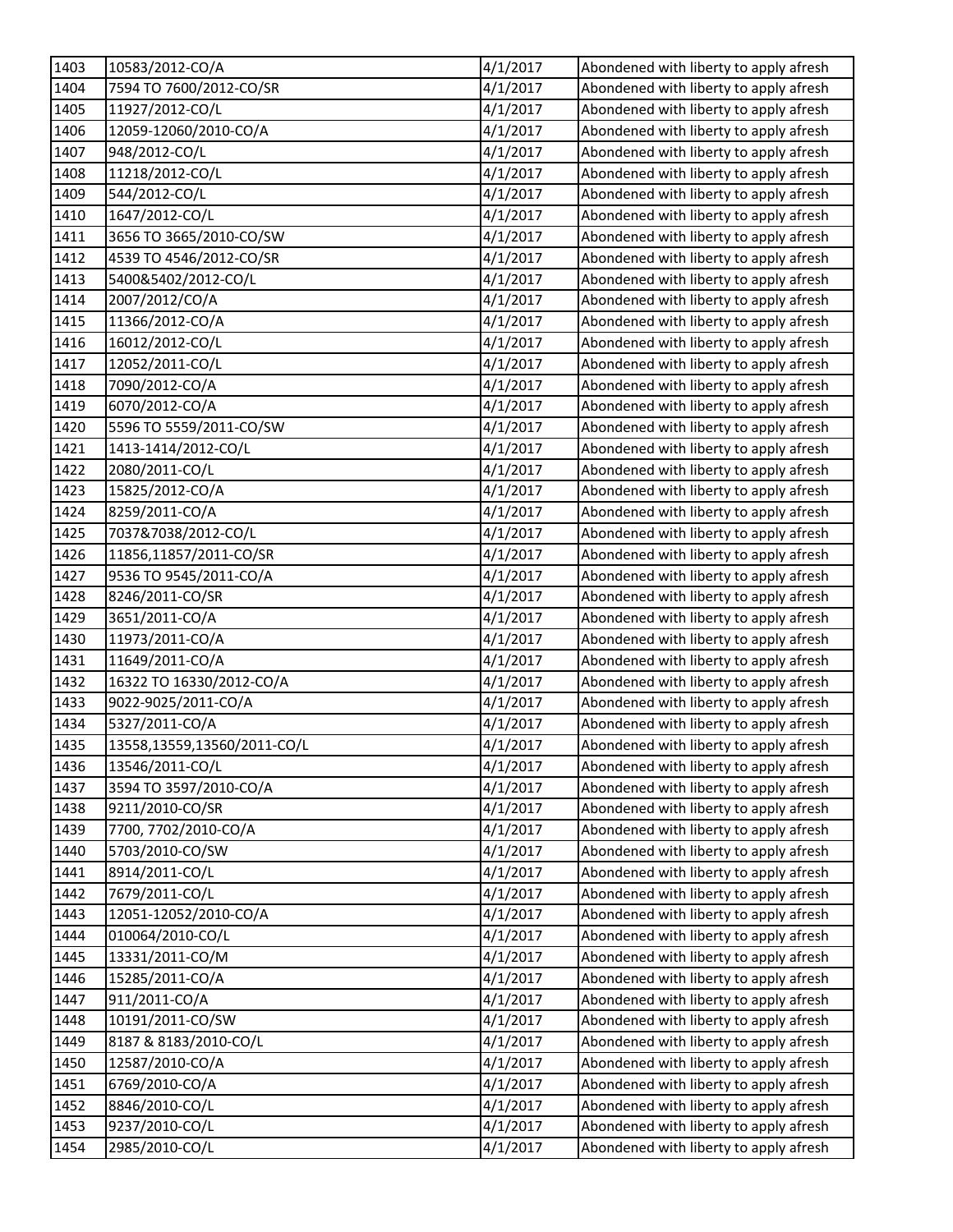| 1455 | 15610,15611/2012-CO/SR  | 4/1/2017 | Abondened with liberty to apply afresh |
|------|-------------------------|----------|----------------------------------------|
| 1456 | 7625/2012-CO/A          | 4/1/2017 | Abondened with liberty to apply afresh |
| 1457 | 16450, 16451/2012-CO/A  | 4/1/2017 | Abondened with liberty to apply afresh |
| 1458 | 13664/2010-CO/L         | 4/1/2017 | Abondened with liberty to apply afresh |
| 1459 | 1559/2010-CO/L          | 4/1/2017 | Abondened with liberty to apply afresh |
| 1460 | 6378-6388/2010-CO/A     | 4/1/2017 | Abondened with liberty to apply afresh |
| 1461 | 11645/2010-CO/L         | 4/1/2017 | Abondened with liberty to apply afresh |
| 1462 | 1084/2010-CO/L          | 4/1/2017 | Abondened with liberty to apply afresh |
| 1463 | 9816/2011-CO/CF         | 4/1/2017 | Abondened with liberty to apply afresh |
| 1464 | 5011-5012/2011-CO/A     | 4/1/2017 | Abondened with liberty to apply afresh |
| 1465 | 5014/2011-CO/A          | 4/1/2017 | Abondened with liberty to apply afresh |
| 1466 | 10470-10474/2011-CO/SR  | 4/1/2017 | Abondened with liberty to apply afresh |
| 1467 | 8959/2011-CO/L          | 4/1/2017 | Abondened with liberty to apply afresh |
| 1468 | 13922 & 13923/2010-CO/A | 4/1/2017 | Abondened with liberty to apply afresh |
| 1469 | 6788/2010-CO/L          | 4/1/2017 | Abondened with liberty to apply afresh |
| 1470 | 948/2012-CO/L           | 4/1/2017 | Abondened with liberty to apply afresh |
| 1471 | 7036/2012-CO/A          | 4/1/2017 | Abondened with liberty to apply afresh |
| 1472 | 498/2012-CO/L           | 4/1/2017 | Abondened with liberty to apply afresh |
| 1473 | 4235-4242/2012-CO/SR    | 4/1/2017 | Abondened with liberty to apply afresh |
| 1474 | 2781/2012-CO/A          | 4/1/2017 | Abondened with liberty to apply afresh |
| 1475 | 13308/2012-CO/L         | 4/1/2017 | Abondened with liberty to apply afresh |
| 1476 | 16139/2012-CO/SR        | 4/1/2017 | Abondened with liberty to apply afresh |
| 1477 | 8621 TO 8624/2012-CO/SR | 4/1/2017 | Abondened with liberty to apply afresh |
| 1478 | 14129/2012-CO/L         | 4/1/2017 | Abondened with liberty to apply afresh |
| 1479 | 14430,14431/2012-CO/SR  | 4/1/2017 | Abondened with liberty to apply afresh |
| 1480 | 2533/2012-CO/L          | 4/1/2017 | Abondened with liberty to apply afresh |
| 1481 | 11315/2012-CO/A         | 4/1/2017 | Abondened with liberty to apply afresh |
| 1482 | 14314/2012-CO/L         | 4/1/2017 | Abondened with liberty to apply afresh |
| 1483 | 7854/2012-CO/A          | 4/1/2017 | Abondened with liberty to apply afresh |
| 1484 | 15446/2012-CO/L         | 4/1/2017 | Abondened with liberty to apply afresh |
| 1485 | 7315/2012-CO/A          | 4/1/2017 | Abondened with liberty to apply afresh |
| 1486 | 14414-14424/2012-CO/L   | 4/1/2017 | Abondened with liberty to apply afresh |
| 1487 | 382/2010-CO/L           | 4/1/2017 | Abondened with liberty to apply afresh |
| 1488 | 14556/2012-CO/L         | 4/1/2017 | Abondened with liberty to apply afresh |
| 1489 | 4368/2010-CO/L          | 4/1/2017 | Abondened with liberty to apply afresh |
| 1490 | 1162/21010-CO/SW        | 4/1/2017 | Abondened with liberty to apply afresh |
| 1491 | 901/2011-CO/L           | 4/1/2017 | Abondened with liberty to apply afresh |
| 1492 | 11553-11554/2011-CO/A/L | 4/1/2017 | Abondened with liberty to apply afresh |
| 1493 | 5566/2012-CO/A          | 4/1/2017 | Abondened with liberty to apply afresh |
| 1494 | 11307/2009-CO/L         | 4/1/2017 | Abondened with liberty to apply afresh |
| 1495 | 8435/2010-CO/L          | 4/1/2017 | Abondened with liberty to apply afresh |
| 1496 | 8777 - 8786/2012-CO/L   | 4/1/2017 | Abondened with liberty to apply afresh |
| 1497 | 283/2012-CO/A           | 4/1/2017 | Abondened with liberty to apply afresh |
| 1498 | 3423/2012-CO/A          | 4/1/2017 | Abondened with liberty to apply afresh |
| 1499 | 4076, 4072/2012-CO/SR   | 4/1/2017 | Abondened with liberty to apply afresh |
| 1500 | 14232/2012-CO/CF        | 4/1/2017 | Abondened with liberty to apply afresh |
| 1501 | 6021/2011-CO/L          | 4/1/2017 | Abondened with liberty to apply afresh |
| 1502 | 5818/2012-CO/SW         | 4/1/2017 | Abondened with liberty to apply afresh |
| 1503 | 8034-8041/2011-CO/SR    | 4/1/2017 | Abondened with liberty to apply afresh |
| 1504 | 1013-1015/2012-CO/SR    | 4/1/2017 | Abondened with liberty to apply afresh |
| 1505 | 4220/2012-CO/A          | 4/1/2017 | Abondened with liberty to apply afresh |
| 1506 | 5934/2012-CO/L          | 4/1/2017 | Abondened with liberty to apply afresh |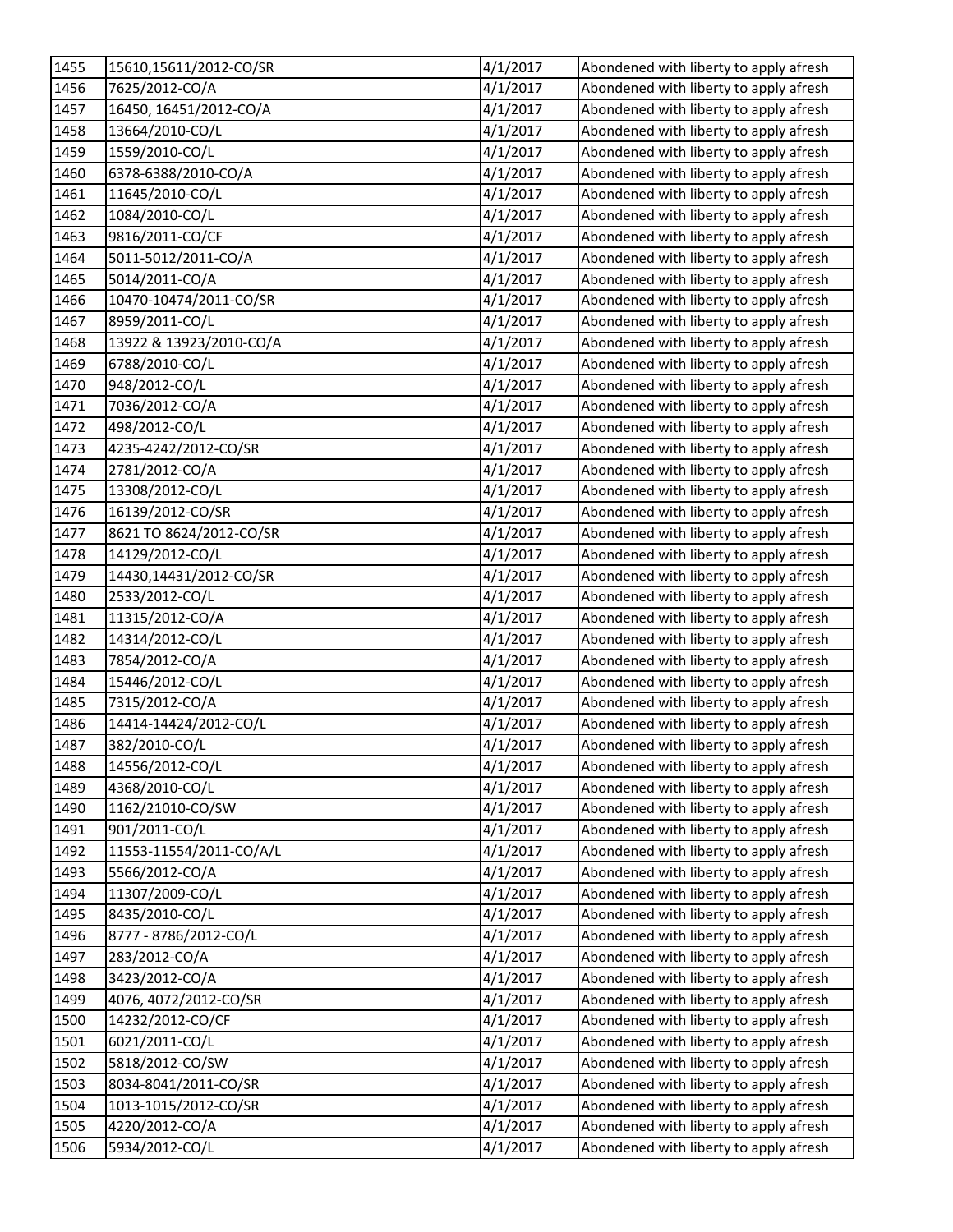| 1507 | 13267, 13272/2012-CO/L                                | 4/1/2017 | Abondened with liberty to apply afresh |
|------|-------------------------------------------------------|----------|----------------------------------------|
| 1508 | 7250/2012-CO/A                                        | 4/1/2017 | Abondened with liberty to apply afresh |
| 1509 | 7795/2012-CO/A                                        | 4/1/2017 | Abondened with liberty to apply afresh |
| 1510 | 1696/2012-CO/A                                        | 4/1/2017 | Abondened with liberty to apply afresh |
| 1511 | 8797 - 8801/2012-CO/A                                 | 4/1/2017 | Abondened with liberty to apply afresh |
| 1512 | 11864/2010-CO/L                                       | 4/1/2017 | Abondened with liberty to apply afresh |
| 1513 | 1243 - 1267/2012-CO/SR                                | 4/1/2017 | Abondened with liberty to apply afresh |
| 1514 | 1674/2012-CO/L                                        | 4/1/2017 | Abondened with liberty to apply afresh |
| 1515 | 10432-10435/2012-CO/A                                 | 4/1/2017 | Abondened with liberty to apply afresh |
| 1516 | 15026/2012-CO/A                                       | 4/1/2017 | Abondened with liberty to apply afresh |
| 1517 | 16027/2012-CO/A                                       | 4/1/2017 | Abondened with liberty to apply afresh |
| 1518 | 65, 83, 101/2012-CO/CF                                | 4/1/2017 | Abondened with liberty to apply afresh |
| 1519 | 4389/2010-CO/L                                        | 5/1/2017 | Abondened with liberty to apply afresh |
| 1520 | 13385/2010-CO/L                                       | 5/1/2017 | Abondened with liberty to apply afresh |
| 1521 | 701/2011-CO/L                                         | 5/1/2017 | Abondened with liberty to apply afresh |
| 1522 | 12898, 12899, 12900, 12901, 12902, 12903, 12904,      | 5/1/2017 | Abondened with liberty to apply afresh |
| 1523 | 1025/2010-CO/SW                                       | 5/1/2017 | Abondened with liberty to apply afresh |
| 1524 | 1207/2010-CO/SR                                       | 5/1/2017 | Abondened with liberty to apply afresh |
| 1525 | 13821/2010-CO/L                                       | 5/1/2017 | Abondened with liberty to apply afresh |
| 1526 | 10616/2010-CO/L                                       | 5/1/2017 | Abondened with liberty to apply afresh |
| 1527 | 7275/2010-CO/L                                        | 5/1/2017 | Abondened with liberty to apply afresh |
| 1528 | 6986, 6987, 6988, 6989/2010-CO/L                      | 5/1/2017 | Abondened with liberty to apply afresh |
| 1529 | 11965, 11966, 11967, 11968/2010-CO/A                  | 5/1/2017 | Abondened with liberty to apply afresh |
| 1530 | 317, 318/2010-CO/L                                    | 5/1/2017 | Abondened with liberty to apply afresh |
| 1531 | 5195/2010-CO/A                                        | 5/1/2017 | Abondened with liberty to apply afresh |
| 1532 | 6902/2011-CO/A                                        | 5/1/2017 | Abondened with liberty to apply afresh |
| 1533 | 5506, 5507, 5499, 5500, 5501/2011-CO/L                | 5/1/2017 | Abondened with liberty to apply afresh |
| 1534 | 6027/2011-CO/CF                                       | 5/1/2017 | Abondened with liberty to apply afresh |
| 1535 | 11445/2011-CO/L                                       | 5/1/2017 | Abondened with liberty to apply afresh |
| 1536 | 7300/2011-CO/L                                        | 5/1/2017 | Abondened with liberty to apply afresh |
| 1537 | 2742/2011-CO/A                                        | 5/1/2017 | Abondened with liberty to apply afresh |
| 1538 | 9468/2011-CO/CF                                       | 5/1/2017 | Abondened with liberty to apply afresh |
| 1539 | 5365/2011-CO/A                                        | 5/1/2017 | Abondened with liberty to apply afresh |
| 1540 | 8411/2011-CO/L                                        | 5/1/2017 | Abondened with liberty to apply afresh |
| 1541 | 3091, 3092, 3093, 3094, 3095, 3096, 3097, 3098, 3099, | 5/1/2017 | Abondened with liberty to apply afresh |
| 1542 | 9656, 9657, 9658, 9659, 9660, 9661, 9662, 9663, 9664, | 5/1/2017 | Abondened with liberty to apply afresh |
| 1543 | 10526/2011-CO/A                                       | 5/1/2017 | Abondened with liberty to apply afresh |
| 1544 | 4145/2011-CO/SR                                       | 5/1/2017 | Abondened with liberty to apply afresh |
| 1545 | 1631/2011-CO/A                                        | 5/1/2017 | Abondened with liberty to apply afresh |
| 1546 | 11310/2012-CO/A                                       | 5/1/2017 | Abondened with liberty to apply afresh |
| 1547 | 3417-3418/2012-CO/L                                   | 5/1/2017 | Abondened with liberty to apply afresh |
| 1548 | 473/2012-CO/SR                                        | 5/1/2017 | Abondened with liberty to apply afresh |
| 1549 | 4732/2012-CO/L                                        | 5/1/2017 | Abondened with liberty to apply afresh |
| 1550 | 5374/2012-CO/L                                        | 5/1/2017 | Abondened with liberty to apply afresh |
| 1551 | 3248/2012-CO/L                                        | 5/1/2017 | Abondened with liberty to apply afresh |
| 1552 | 3743/2012-CO/L                                        | 5/1/2017 | Abondened with liberty to apply afresh |
| 1553 | 2957-2959/2012-CO/SR                                  | 5/1/2017 | Abondened with liberty to apply afresh |
| 1554 | 4433/2012-CO/A                                        | 5/1/2017 | Abondened with liberty to apply afresh |
| 1555 | 5179/2012-CO/A                                        | 5/1/2017 | Abondened with liberty to apply afresh |
| 1556 | 7638/2012-CO/A                                        | 5/1/2017 | Abondened with liberty to apply afresh |
| 1557 | 4681/2012-CO/A                                        | 5/1/2017 | Abondened with liberty to apply afresh |
| 1558 | 7284/2012-CO/A                                        | 5/1/2017 | Abondened with liberty to apply afresh |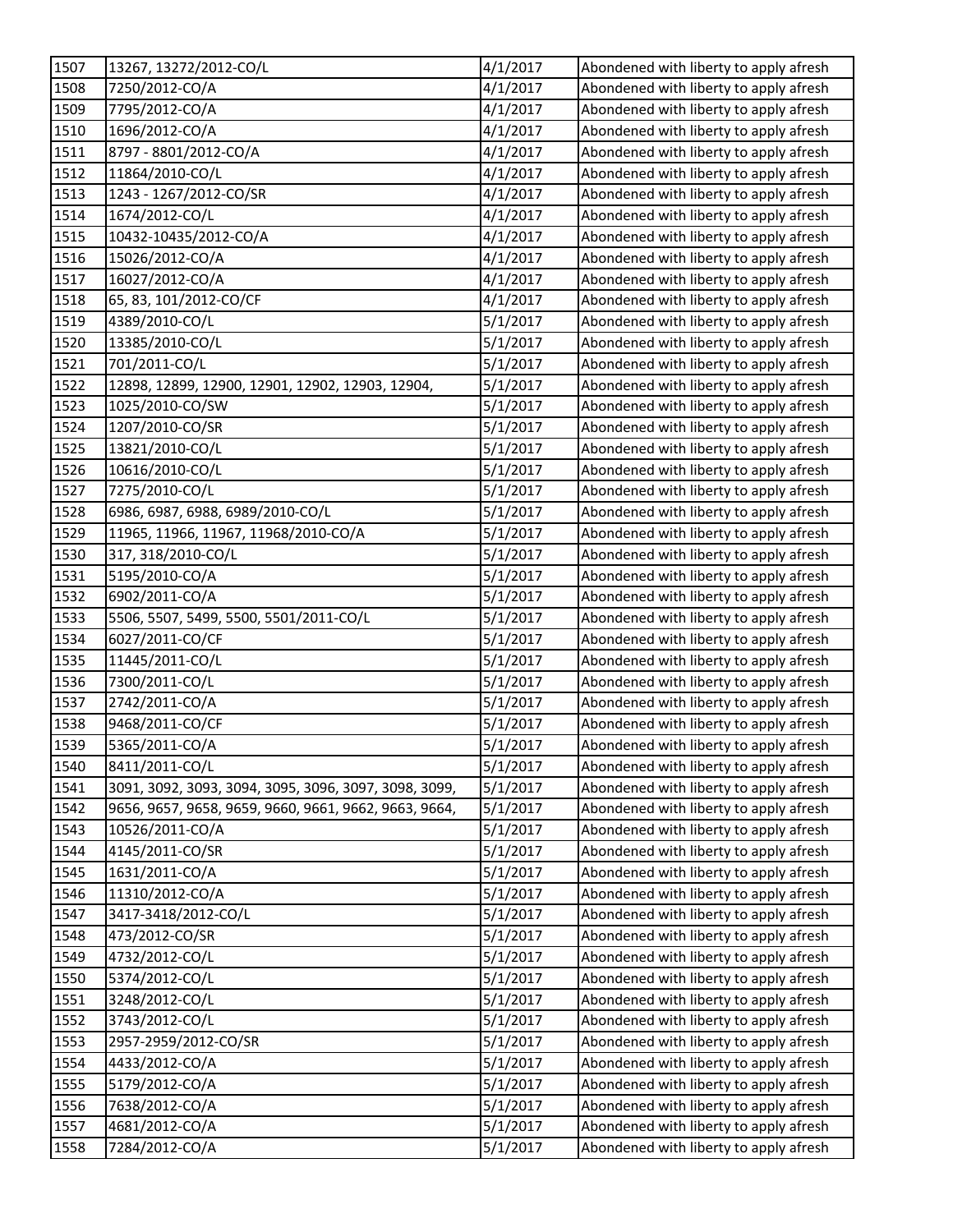| 1559 | 4668/2012-CO/A                                     | 5/1/2017 | Abondened with liberty to apply afresh |
|------|----------------------------------------------------|----------|----------------------------------------|
| 1560 | 9650/2012-CO/SW                                    | 5/1/2017 | Abondened with liberty to apply afresh |
| 1561 | 3454/2012-CO/L                                     | 5/1/2017 | Abondened with liberty to apply afresh |
| 1562 | 10100/2012-CO/SR                                   | 5/1/2017 | Abondened with liberty to apply afresh |
| 1563 | 10466/2012-CO/A                                    | 5/1/2017 | Abondened with liberty to apply afresh |
| 1564 | 15579/2012-CO/A                                    | 5/1/2017 | Abondened with liberty to apply afresh |
| 1565 | 16255/2012-CO/SR                                   | 5/1/2017 | Abondened with liberty to apply afresh |
| 1566 | 16015/2012-CO/L                                    | 5/1/2017 | Abondened with liberty to apply afresh |
| 1567 | 14330/2012-CO/L                                    | 5/1/2017 | Abondened with liberty to apply afresh |
| 1568 | 10919/2012-CO/L                                    | 5/1/2017 | Abondened with liberty to apply afresh |
| 1569 | 14656 - 14658/2012-CO/A                            | 5/1/2017 | Abondened with liberty to apply afresh |
| 1570 | 7784-7788/2012-CO/A                                | 5/1/2017 | Abondened with liberty to apply afresh |
| 1571 | 16262-16264, 16267-16273, 16275-16280, 16274/2012- | 5/1/2017 | Abondened with liberty to apply afresh |
| 1572 | 7443/2012-CO/CF                                    | 5/1/2017 | Abondened with liberty to apply afresh |
| 1573 | 6205/2012-CO/SR                                    | 5/1/2017 | Abondened with liberty to apply afresh |
| 1574 | 11414/2012-CO/L                                    | 5/1/2017 | Abondened with liberty to apply afresh |
| 1575 | 13634/2012-CO/A                                    | 5/1/2017 | Abondened with liberty to apply afresh |
| 1576 | 14186/2012-CO/L                                    | 5/1/2017 | Abondened with liberty to apply afresh |
| 1577 | 10633/2012-CO/SR                                   | 5/1/2017 | Abondened with liberty to apply afresh |
| 1578 | 13811/2012-CO/L                                    | 5/1/2017 | Abondened with liberty to apply afresh |
| 1579 | 2051/2012-CO/L                                     | 5/1/2017 | Abondened with liberty to apply afresh |
| 1580 | 14837/2012-CO/A                                    | 5/1/2017 | Abondened with liberty to apply afresh |
| 1581 | 15237/2012-CO/SR                                   | 5/1/2017 | Abondened with liberty to apply afresh |
| 1582 | 5968/2012-CO/L                                     | 5/1/2017 | Abondened with liberty to apply afresh |
| 1583 | 6129/2011-CO/L                                     | 5/1/2017 | Abondened with liberty to apply afresh |
| 1584 | 6202/2012-CO/SR                                    | 5/1/2017 | Abondened with liberty to apply afresh |
| 1585 | 14259/2012-CO/L                                    | 5/1/2017 | Abondened with liberty to apply afresh |
| 1586 | 13637/2012-CO/A                                    | 5/1/2017 | Abondened with liberty to apply afresh |
| 1587 | 15670/2012-CO/L                                    | 5/1/2017 | Abondened with liberty to apply afresh |
| 1588 | 150-151/2011-CO/L                                  | 5/1/2017 | Abondened with liberty to apply afresh |
| 1589 | 8279/2012-CO/L                                     | 5/1/2017 | Abondened with liberty to apply afresh |
| 1590 | 15726/2012-CO/A                                    | 5/1/2017 | Abondened with liberty to apply afresh |
| 1591 | 15120/2012-CO/A                                    | 5/1/2017 | Abondened with liberty to apply afresh |
| 1592 | 9339/2012-CO/SW                                    | 5/1/2017 | Abondened with liberty to apply afresh |
| 1593 | 312/2012-CO/L                                      | 5/1/2017 | Abondened with liberty to apply afresh |
| 1594 | 15347-15356/2012-CO/L                              | 5/1/2017 | Abondened with liberty to apply afresh |
| 1595 | 2922/2010-CO/A                                     | 5/1/2017 | Abondened with liberty to apply afresh |
| 1596 | 7883-7891/2011-CO/L                                | 5/1/2017 | Abondened with liberty to apply afresh |
| 1597 | 972-973/2010-CO/L                                  | 5/1/2017 | Abondened with liberty to apply afresh |
| 1598 | 11868/2010-CO/A                                    | 5/1/2017 | Abondened with liberty to apply afresh |
| 1599 | 7150, 7179, 7183/2011-CO/A                         | 5/1/2017 | Abondened with liberty to apply afresh |
| 1600 | 7790/2010-CO/L                                     | 5/1/2017 | Abondened with liberty to apply afresh |
| 1601 | 11870/2012-CO/A                                    | 5/1/2017 | Abondened with liberty to apply afresh |
| 1602 | 11123/2011-CO/L                                    | 5/1/2017 | Abondened with liberty to apply afresh |
| 1603 | 8875-8891, 8893-8898/2011-CO/SR                    | 5/1/2017 | Abondened with liberty to apply afresh |
| 1604 | 15211, 15212/2011-CO/A                             | 5/1/2017 | Abondened with liberty to apply afresh |
| 1605 | 9764/2011-CO/L                                     | 5/1/2017 | Abondened with liberty to apply afresh |
| 1606 | 6592/2011-CO/L                                     | 5/1/2017 | Abondened with liberty to apply afresh |
| 1607 | 193/2011-CO/A                                      | 5/1/2017 | Abondened with liberty to apply afresh |
| 1608 | 6619/2011-CO/SW                                    | 5/1/2017 | Abondened with liberty to apply afresh |
| 1609 | 7551/2011-CO/A                                     | 5/1/2017 | Abondened with liberty to apply afresh |
| 1610 | 993/2011-CO/A                                      | 5/1/2017 | Abondened with liberty to apply afresh |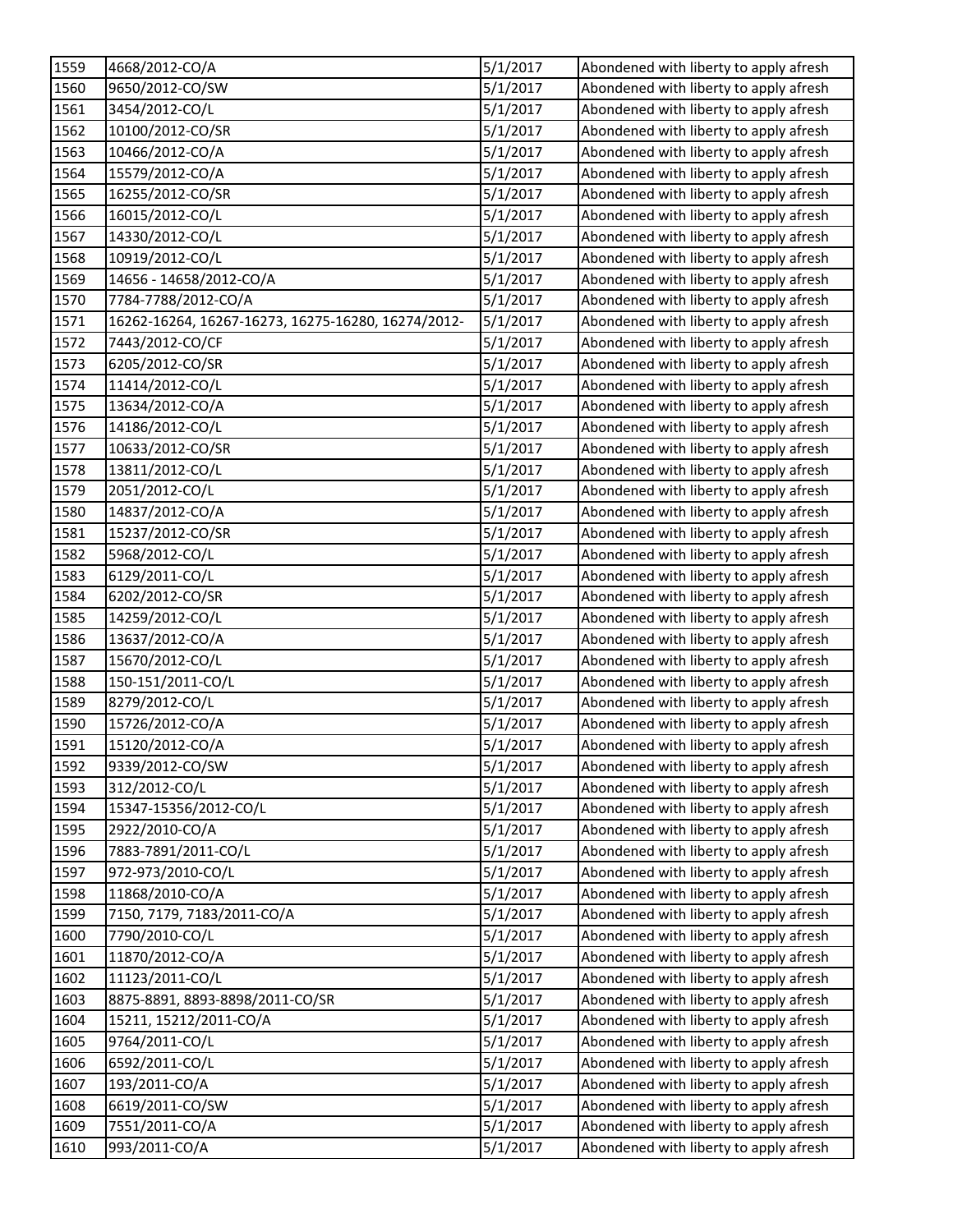| 1611 | 12305-12307/2011-CO/A | 5/1/2017 | Abondened with liberty to apply afresh |
|------|-----------------------|----------|----------------------------------------|
| 1612 | 4023-4031/2011-CO/L   | 5/1/2017 | Abondened with liberty to apply afresh |
| 1613 | 2122/2011-CO/A        | 5/1/2017 | Abondened with liberty to apply afresh |
| 1614 | 5758/2011-CO/L        | 5/1/2017 | Abondened with liberty to apply afresh |
| 1615 | 10007-10008/2011-CO/A | 5/1/2017 | Abondened with liberty to apply afresh |
| 1616 | 4946/2011-CO/SW       | 5/1/2017 | Abondened with liberty to apply afresh |
| 1617 | 6809-6813/2011-CO/A   | 5/1/2017 | Abondened with liberty to apply afresh |
| 1618 | 10442/2011-CO/A       | 5/1/2017 | Abondened with liberty to apply afresh |
| 1619 | 3635/2011-CO/L        | 5/1/2017 | Abondened with liberty to apply afresh |
| 1620 | 2992/2010-COSW        | 5/1/2017 | Abondened with liberty to apply afresh |
| 1621 | 8463-8466/2010-CO/SR  | 5/1/2017 | Abondened with liberty to apply afresh |
| 1622 | 594/2010-CO/SW        | 5/1/2017 | Abondened with liberty to apply afresh |
| 1623 | 13627/2010-CO/A       | 5/1/2017 | Abondened with liberty to apply afresh |
| 1624 | 2459-2460/2010-CO/L   | 5/1/2017 | Abondened with liberty to apply afresh |
| 1625 | 2874/2011-CO/A        | 5/1/2017 | Abondened with liberty to apply afresh |
| 1626 | 15052/2011-CO/A       | 5/1/2017 | Abondened with liberty to apply afresh |
| 1627 | 12666/2011-CO/L       | 5/1/2017 | Abondened with liberty to apply afresh |
| 1628 | 12539/2011-CO/A       | 5/1/2017 | Abondened with liberty to apply afresh |
| 1629 | 9431-9432/2010-CO/CF  | 5/1/2017 | Abondened with liberty to apply afresh |
| 1630 | 1076/2010-CO/L        | 5/1/2017 | Abondened with liberty to apply afresh |
| 1631 | 3432-2010-CO/A        | 5/1/2017 | Abondened with liberty to apply afresh |
| 1632 | 3767/2010/CO/L        | 5/1/2017 | Abondened with liberty to apply afresh |
| 1633 | 4780-4781/2012-CO/L   | 5/1/2017 | Abondened with liberty to apply afresh |
| 1634 | 13131/2011/CO/L       | 5/1/2017 | Abondened with liberty to apply afresh |
| 1635 | 9674/9675/2012/CO/A   | 5/1/2017 | Abondened with liberty to apply afresh |
| 1636 | 4621/2010/CO/L        | 5/1/2017 | Abondened with liberty to apply afresh |
| 1637 | 2917-2919/2010/CO/A   | 5/1/2017 | Abondened with liberty to apply afresh |
| 1638 | 8054/2010-CO/L        | 5/1/2017 | Abondened with liberty to apply afresh |
| 1639 | 1620/2012-CO/L        | 5/1/2017 | Abondened with liberty to apply afresh |
| 1640 | 14788-89/2012-CO/L    | 5/1/2017 | Abondened with liberty to apply afresh |
| 1641 | 10742/2010-CO/SR      | 5/1/2017 | Abondened with liberty to apply afresh |
| 1642 | 9209-21/2011-CO/A     | 5/1/2017 | Abondened with liberty to apply afresh |
| 1643 | 968-974/2011-CO/L     | 5/1/2017 | Abondened with liberty to apply afresh |
| 1644 | 8226/2011-CO/L        | 5/1/2017 | Abondened with liberty to apply afresh |
| 1645 | 6588/2011-CO/A        | 5/1/2017 | Abondened with liberty to apply afresh |
| 1646 | 15290-95/2011-CO/L    | 5/1/2017 | Abondened with liberty to apply afresh |
| 1647 | 99/2010-CO/A          | 5/1/2017 | Abondened with liberty to apply afresh |
| 1648 | 1844/2010-CO/A        | 5/1/2017 | Abondened with liberty to apply afresh |
| 1649 | 2520/2011-CO/A        | 5/1/2017 | Abondened with liberty to apply afresh |
| 1650 | 6585/2011-CO/A        | 5/1/2017 | Abondened with liberty to apply afresh |
| 1651 | 7425/2011-CO/A        | 5/1/2017 | Abondened with liberty to apply afresh |
| 1652 | 8218/2011-CO/A        | 5/1/2017 | Abondened with liberty to apply afresh |
| 1653 | 520/2011-CO/L         | 5/1/2017 | Abondened with liberty to apply afresh |
| 1654 | 12386/2011-CO/A       | 5/1/2017 | Abondened with liberty to apply afresh |
| 1655 | 14741/2011-CO/A       | 5/1/2017 | Abondened with liberty to apply afresh |
| 1656 | 5902/2010-CO/L        | 5/1/2017 | Abondened with liberty to apply afresh |
| 1657 | 13660/2010/CO/L       | 5/1/2017 | Abondened with liberty to apply afresh |
| 1658 | 11469/2010-CO/SW      | 5/1/2017 | Abondened with liberty to apply afresh |
| 1659 | 12096-97/2010/CO/A    | 5/1/2017 | Abondened with liberty to apply afresh |
| 1660 | 12146/2010-CO/SW      | 5/1/2017 | Abondened with liberty to apply afresh |
| 1661 | 4610/2010-CO/A        | 5/1/2017 | Abondened with liberty to apply afresh |
| 1662 | 1187/2010-CO/A        | 5/1/2017 | Abondened with liberty to apply afresh |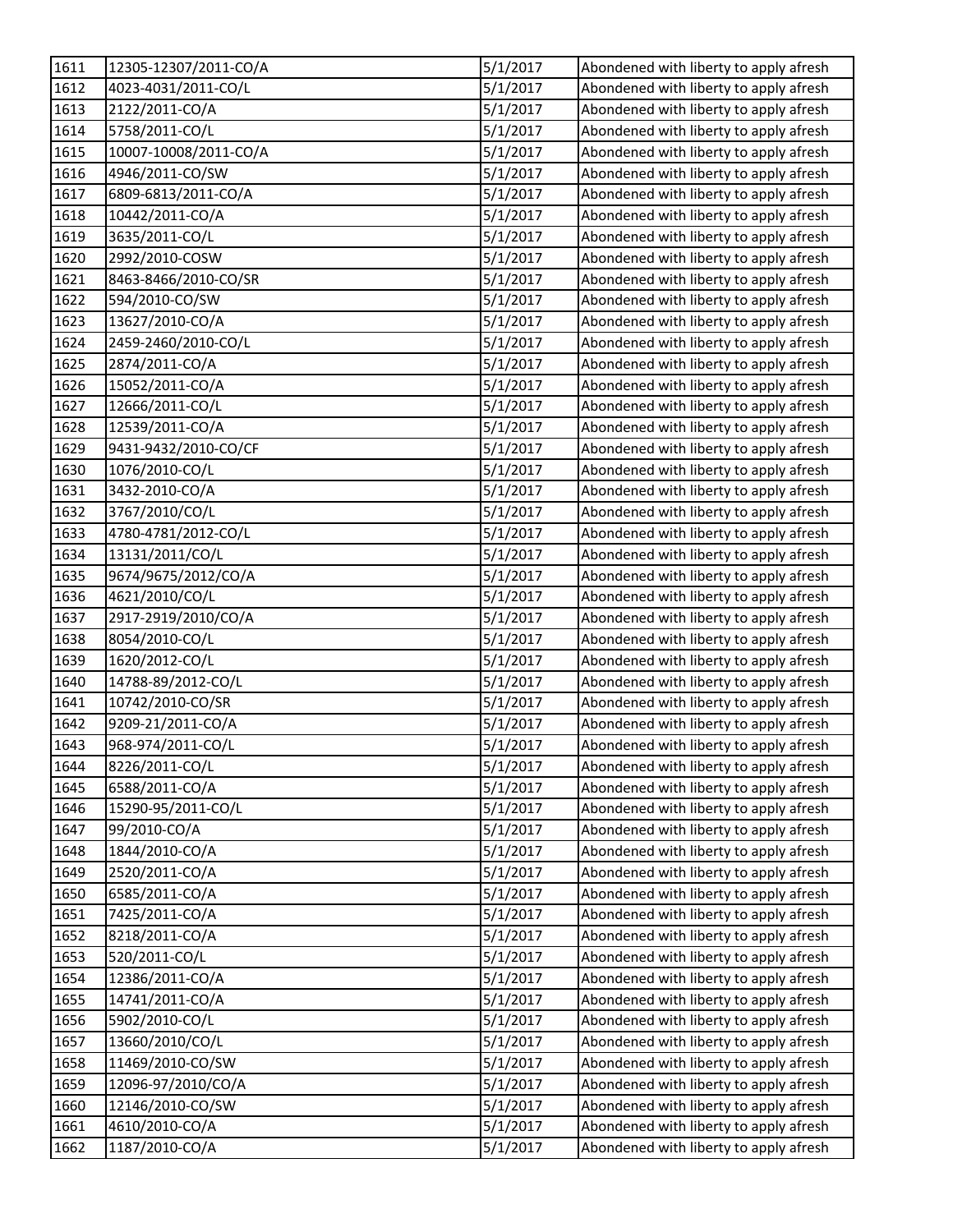| 1663 | 12379/2010-CO/A        | 5/1/2017 | Abondened with liberty to apply afresh |
|------|------------------------|----------|----------------------------------------|
| 1664 | 694-47/2012-CO/L       | 5/1/2017 | Abondened with liberty to apply afresh |
| 1665 | 9129-38/2011           | 5/1/2017 | Abondened with liberty to apply afresh |
| 1666 | 6079-80/2010-CO/L      | 5/1/2017 | Abondened with liberty to apply afresh |
| 1667 | 792-800/2011-CO/L      | 5/1/2017 | Abondened with liberty to apply afresh |
| 1668 | 12605-12606/2011-CO/L  | 5/1/2017 | Abondened with liberty to apply afresh |
| 1669 | 5228/2012-CO/L         | 5/1/2017 | Abondened with liberty to apply afresh |
| 1670 | 10595/2012-CO/L        | 5/1/2017 | Abondened with liberty to apply afresh |
| 1671 | 8963/8964/2012-CO/L    | 5/1/2017 | Abondened with liberty to apply afresh |
| 1672 | 7653/2012-CO/A         | 5/1/2017 | Abondened with liberty to apply afresh |
| 1673 | 2683/2012-CO/A         | 5/1/2017 | Abondened with liberty to apply afresh |
| 1674 | 8927/2012-CO/A         | 5/1/2017 | Abondened with liberty to apply afresh |
| 1675 | 7584/2011-CO/A         | 5/1/2017 | Abondened with liberty to apply afresh |
| 1676 | 9417/2011/CO/L         | 5/1/2017 | Abondened with liberty to apply afresh |
| 1677 | 11081-11083/2011-CO/A  | 5/1/2017 | Abondened with liberty to apply afresh |
| 1678 | 1735/2011-CO/L         | 5/1/2017 | Abondened with liberty to apply afresh |
| 1679 | 15120/2011-CO/L        | 5/1/2017 | Abondened with liberty to apply afresh |
| 1680 | 253-259/2011-CO/A      | 5/1/2017 | Abondened with liberty to apply afresh |
| 1681 | 83/2011-CO/A           | 5/1/2017 | Abondened with liberty to apply afresh |
| 1682 | 13763/2012-CO/SR       | 5/1/2017 | Abondened with liberty to apply afresh |
| 1683 | 14833/2012-CO/SR       | 5/1/2017 | Abondened with liberty to apply afresh |
| 1684 | 11390/2012-CO/L        | 5/1/2017 | Abondened with liberty to apply afresh |
| 1685 | 15802/2012-CO/A        | 5/1/2017 | Abondened with liberty to apply afresh |
| 1686 | 2711/2012-CO/A         | 5/1/2017 | Abondened with liberty to apply afresh |
| 1687 | 1479/2012-CO/L         | 5/1/2017 | Abondened with liberty to apply afresh |
| 1688 | 11727-11734/2010-CO/SR | 5/1/2017 | Abondened with liberty to apply afresh |
| 1689 | 10857-10860/2012-CO/A  | 5/1/2017 | Abondened with liberty to apply afresh |
| 1690 | 11823-11825/2012-CO/A  | 5/1/2017 | Abondened with liberty to apply afresh |
| 1691 | 13478-87/2011-CO/L     | 5/1/2017 | Abondened with liberty to apply afresh |
| 1692 | 4622/2012-CO/A         | 5/1/2017 | Abondened with liberty to apply afresh |
| 1693 | 9601/2012-CO/L         | 5/1/2017 | Abondened with liberty to apply afresh |
| 1694 | 14766/2012-CO/L        | 5/1/2017 | Abondened with liberty to apply afresh |
| 1695 | 7100/2012-CO/SR        | 5/1/2017 | Abondened with liberty to apply afresh |
| 1696 | 10807/2010-CO/A        | 5/1/2017 | Abondened with liberty to apply afresh |
| 1697 | 12920/2010/CO/A        | 5/1/2017 | Abondened with liberty to apply afresh |
| 1698 | 11534/2010-CO/A        | 5/1/2017 | Abondened with liberty to apply afresh |
| 1699 | 12053-12054/2010-CO/L  | 5/1/2017 | Abondened with liberty to apply afresh |
| 1700 | 617/2010-CO/A          | 5/1/2017 | Abondened with liberty to apply afresh |
| 1701 | 12794/2010-CO/L        | 5/1/2017 | Abondened with liberty to apply afresh |
| 1702 | 6948/2010-CO/A         | 5/1/2017 | Abondened with liberty to apply afresh |
| 1703 | 13881/2010-CO/SW       | 5/1/2017 | Abondened with liberty to apply afresh |
| 1704 | 1409/2010-CO/L         | 5/1/2017 | Abondened with liberty to apply afresh |
| 1705 | 7667-7671/2010-CO/SR   | 5/1/2017 | Abondened with liberty to apply afresh |
| 1706 | 973/2010-CO/L          | 5/1/2017 | Abondened with liberty to apply afresh |
| 1707 | 8908/2010-CO/A         | 5/1/2017 | Abondened with liberty to apply afresh |
| 1708 | 12078-12079/2010-CO/L  | 5/1/2017 | Abondened with liberty to apply afresh |
| 1709 | 11538/2010-CO/A        | 5/1/2017 | Abondened with liberty to apply afresh |
| 1710 | 314/2010-CO/L          | 5/1/2017 | Abondened with liberty to apply afresh |
| 1711 | 3623/2010-CO/A         | 5/1/2017 | Abondened with liberty to apply afresh |
| 1712 | 3623/2010-CO/A         | 5/1/2017 | Abondened with liberty to apply afresh |
| 1713 | 11814/2010-CO/A        | 5/1/2017 | Abondened with liberty to apply afresh |
| 1714 | 10485/2010-CO/A        | 5/1/2017 | Abondened with liberty to apply afresh |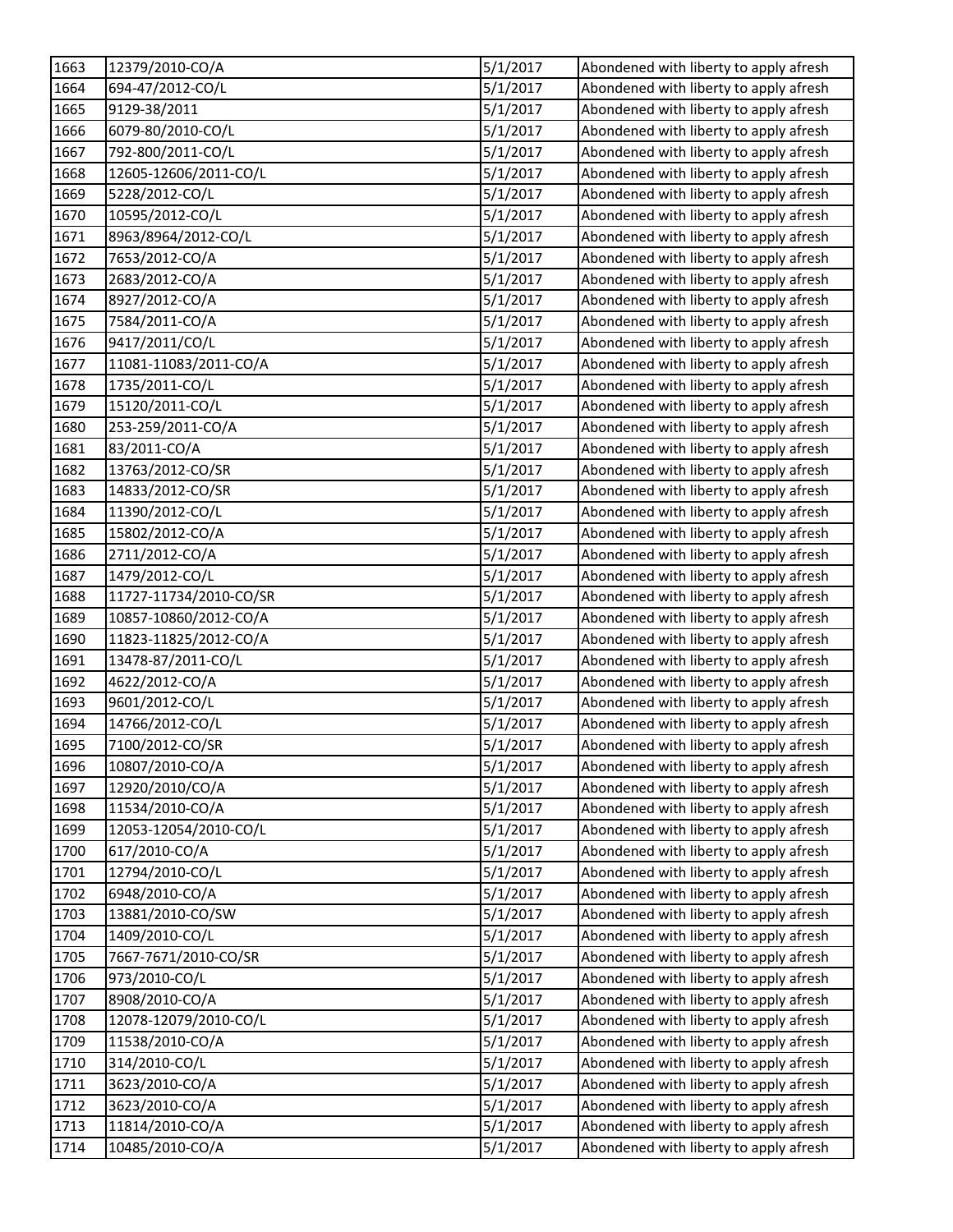| 1715 | 12845/2010-CO/A                                       | 5/1/2017 | Abondened with liberty to apply afresh |
|------|-------------------------------------------------------|----------|----------------------------------------|
| 1716 | 10214/2010-CO/L                                       | 5/1/2017 | Abondened with liberty to apply afresh |
| 1717 | 1711/2010-CO/L                                        | 5/1/2017 | Abondened with liberty to apply afresh |
| 1718 | 13092/2010-CO/L                                       | 5/1/2017 | Abondened with liberty to apply afresh |
| 1719 | 10436/2010-CO/L                                       | 5/1/2017 | Abondened with liberty to apply afresh |
| 1720 | 11862/2010-CO/L                                       | 5/1/2017 | Abondened with liberty to apply afresh |
| 1721 | 12276/2010-CO/SR                                      | 5/1/2017 | Abondened with liberty to apply afresh |
| 1722 | 8397/2010-CO/A                                        | 5/1/2017 | Abondened with liberty to apply afresh |
| 1723 | 10215/2010-CO/A                                       | 5/1/2017 | Abondened with liberty to apply afresh |
| 1724 | 8334/2010-CO/CF                                       | 5/1/2017 | Abondened with liberty to apply afresh |
| 1725 | 11631/2010-CO/L                                       | 5/1/2017 | Abondened with liberty to apply afresh |
| 1726 | 9556/2010-CO/SR                                       | 5/1/2017 | Abondened with liberty to apply afresh |
| 1727 | 12876/2010-CO/L                                       | 5/1/2017 | Abondened with liberty to apply afresh |
| 1728 | 279/2010-CO/L                                         | 5/1/2017 | Abondened with liberty to apply afresh |
| 1729 | 8468/2010-CO/A                                        | 5/1/2017 | Abondened with liberty to apply afresh |
| 1730 | 11815/2010-CO/A                                       | 5/1/2017 | Abondened with liberty to apply afresh |
| 1731 | 12383/2010-CO/L                                       | 5/1/2017 | Abondened with liberty to apply afresh |
| 1732 | 1135/2010-CO/SW                                       | 5/1/2017 | Abondened with liberty to apply afresh |
| 1733 | 13768/2010-CO/A                                       | 5/1/2017 | Abondened with liberty to apply afresh |
| 1734 | 13325/2010-CO/A                                       | 5/1/2017 | Abondened with liberty to apply afresh |
| 1735 | 11572/2010-CO/CF                                      | 6/1/2017 | Abondened with liberty to apply afresh |
| 1736 | 6530/2010-CO/A                                        | 6/1/2017 | Abondened with liberty to apply afresh |
| 1737 | 1705/2010-CO/L                                        | 6/1/2017 | Abondened with liberty to apply afresh |
| 1738 | 6693/2011-CO/L                                        | 6/1/2017 | Abondened with liberty to apply afresh |
| 1739 | 1391, 1392/2011-CO/A                                  | 6/1/2017 | Abondened with liberty to apply afresh |
| 1740 | 11392, 11393/2011-CO/A                                | 6/1/2017 | Abondened with liberty to apply afresh |
| 1741 | 3972/2011-CO/A                                        | 6/1/2017 | Abondened with liberty to apply afresh |
| 1742 | 14641/2011-CO/A                                       | 6/1/2017 | Abondened with liberty to apply afresh |
| 1743 | 3979/2011-CO/A                                        | 6/1/2017 | Abondened with liberty to apply afresh |
| 1744 | 10408/2011-CO/L                                       | 6/1/2017 | Abondened with liberty to apply afresh |
| 1745 | 11676, 11677, 11678, 11679, 11684, 11685, 11686/2011- | 6/1/2017 | Abondened with liberty to apply afresh |
| 1746 | 11396/2011-CO/SR                                      | 6/1/2017 | Abondened with liberty to apply afresh |
| 1747 | 343/2011-CO/A                                         | 6/1/2017 | Abondened with liberty to apply afresh |
| 1748 | 14069/2010-CO/A                                       | 6/1/2017 | Abondened with liberty to apply afresh |
| 1749 | 11630/2010-CO/L                                       | 6/1/2017 | Abondened with liberty to apply afresh |
| 1750 | 2576/2011-CO/SR                                       | 6/1/2017 | Abondened with liberty to apply afresh |
| 1751 | 12372/2010-CO/SR                                      | 6/1/2017 | Abondened with liberty to apply afresh |
| 1752 | 6477/2010-CO/L                                        | 6/1/2017 | Abondened with liberty to apply afresh |
| 1753 | 15527/2011-CO/L                                       | 6/1/2017 | Abondened with liberty to apply afresh |
| 1754 | 2004/2011-CO/L                                        | 6/1/2017 | Abondened with liberty to apply afresh |
| 1755 | 11333/2012-CO/A                                       | 6/1/2017 | Abondened with liberty to apply afresh |
| 1756 | 14842/2012-CO/L                                       | 6/1/2017 | Abondened with liberty to apply afresh |
| 1757 | 12038/2012-CO/L                                       | 6/1/2017 | Abondened with liberty to apply afresh |
| 1758 | 9367/2012-CO/A                                        | 6/1/2017 | Abondened with liberty to apply afresh |
| 1759 | 8599/2012-CO/L                                        | 6/1/2017 | Abondened with liberty to apply afresh |
| 1760 | 13875, 13965/2012-CO/A                                | 6/1/2017 | Abondened with liberty to apply afresh |
| 1761 | 7851/2012-CO/A                                        | 6/1/2017 | Abondened with liberty to apply afresh |
| 1762 | 7823-7832/2012-CO/A                                   | 6/1/2017 | Abondened with liberty to apply afresh |
| 1763 | 14338/2012-CO/CF                                      | 6/1/2017 | Abondened with liberty to apply afresh |
| 1764 | 10504/2012-CO/L                                       | 6/1/2017 | Abondened with liberty to apply afresh |
| 1765 | 4988/2012-CO/A                                        | 6/1/2017 | Abondened with liberty to apply afresh |
| 1766 | 15939/2012-CO/A                                       | 6/1/2017 | Abondened with liberty to apply afresh |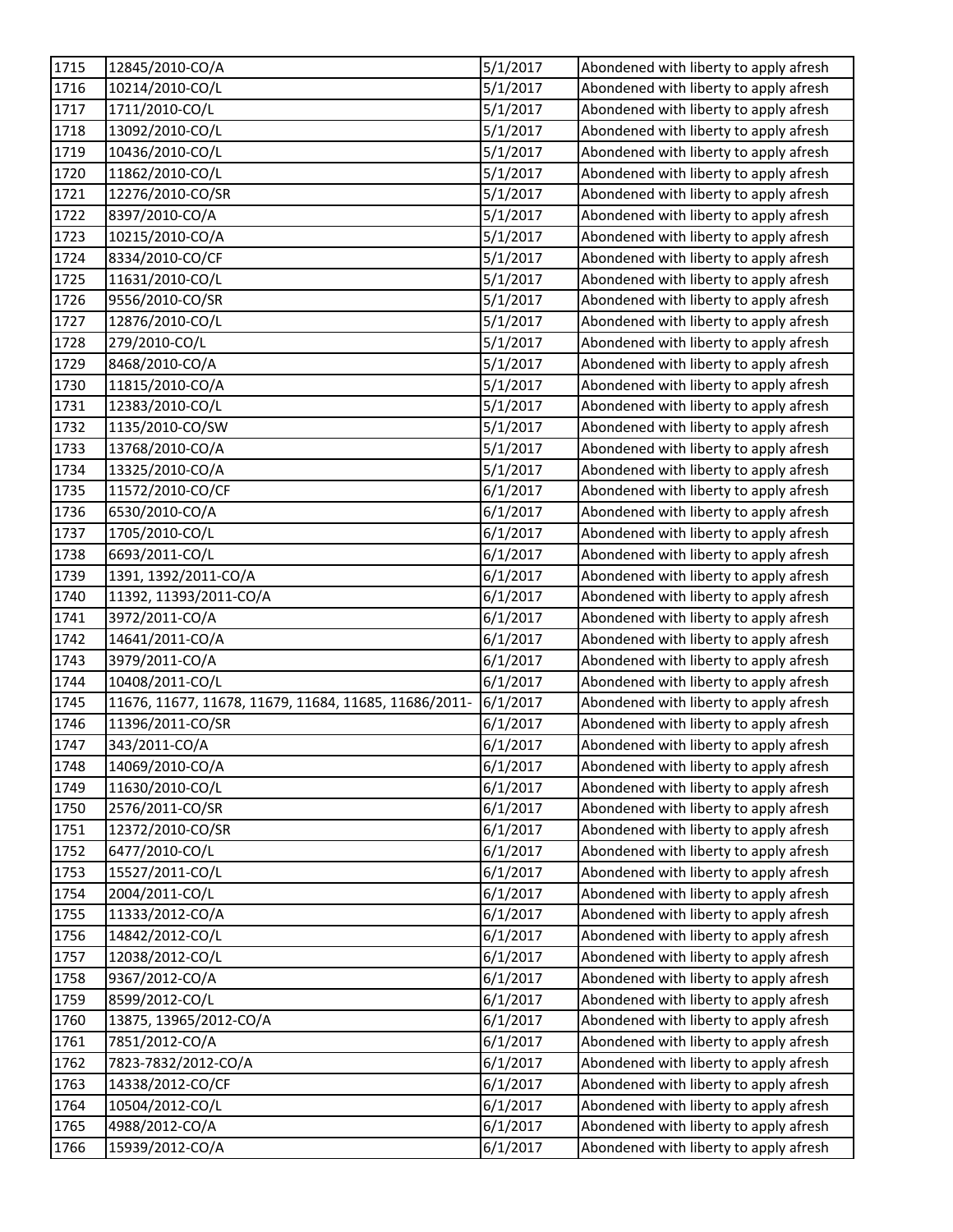| 1767 | 65, 83, 101/2012-CO/CF                       | 6/1/2017 | Abondened with liberty to apply afresh |
|------|----------------------------------------------|----------|----------------------------------------|
| 1768 | 16535/2012-CO/L                              | 6/1/2017 | Abondened with liberty to apply afresh |
| 1769 | 2761/2012-CO/L                               | 6/1/2017 | Abondened with liberty to apply afresh |
| 1770 | 10040/2012-CO/A                              | 6/1/2017 | Abondened with liberty to apply afresh |
| 1771 | 9975/2012-CO/SR                              | 6/1/2017 | Abondened with liberty to apply afresh |
| 1772 | 15668/2012-CO/L                              | 6/1/2017 | Abondened with liberty to apply afresh |
| 1773 | 14705-14711/2012-CO/SR                       | 6/1/2017 | Abondened with liberty to apply afresh |
| 1774 | 3743/2010-CO/CF                              | 6/1/2017 | Abondened with liberty to apply afresh |
| 1775 | 3807/2011-CO/L                               | 6/1/2017 | Abondened with liberty to apply afresh |
| 1776 | 3393-3394/2011-CO/SW                         | 6/1/2017 | Abondened with liberty to apply afresh |
| 1777 | 12588/2010-CO/A                              | 6/1/2017 | Abondened with liberty to apply afresh |
| 1778 | 11625/2012-CO/SR                             | 6/1/2017 | Abondened with liberty to apply afresh |
| 1779 | 10744/2012-CO/L                              | 6/1/2017 | Abondened with liberty to apply afresh |
| 1780 | 4065/2012-CO/SR                              | 6/1/2017 | Abondened with liberty to apply afresh |
| 1781 | 1158/2012-CO/L                               | 6/1/2017 | Abondened with liberty to apply afresh |
| 1782 | 1143/2012-CO/L                               | 6/1/2017 | Abondened with liberty to apply afresh |
| 1783 | 16689/2012-CO/L                              | 6/1/2017 | Abondened with liberty to apply afresh |
| 1784 | 13838-13840/2012-CO/L                        | 6/1/2017 | Abondened with liberty to apply afresh |
| 1785 | 16419-16421/2012-CO/CF                       | 6/1/2017 | Abondened with liberty to apply afresh |
| 1786 | 10799/2012-CO/SW                             | 6/1/2017 | Abondened with liberty to apply afresh |
| 1787 | 11410/2012-CO/L                              | 6/1/2017 | Abondened with liberty to apply afresh |
| 1788 | 6127/2012-CO/SR                              | 6/1/2017 | Abondened with liberty to apply afresh |
| 1789 | 10729/2012-CO/L                              | 6/1/2017 | Abondened with liberty to apply afresh |
| 1790 | 15166/2012-CO/L                              | 6/1/2017 | Abondened with liberty to apply afresh |
| 1791 | 2206/2012-CO/L                               | 6/1/2017 | Abondened with liberty to apply afresh |
| 1792 | 977/2012-CO/CF                               | 6/1/2017 | Abondened with liberty to apply afresh |
| 1793 | 740/2012-CO/A                                | 6/1/2017 | Abondened with liberty to apply afresh |
| 1794 | 2693/2012-CO/A                               | 6/1/2017 | Abondened with liberty to apply afresh |
| 1795 | 4996/2012-CO/CF                              | 6/1/2017 | Abondened with liberty to apply afresh |
| 1796 | 1622/2012-CO/L                               | 6/1/2017 | Abondened with liberty to apply afresh |
| 1797 | 1722/2012-CO/SR                              | 6/1/2017 | Abondened with liberty to apply afresh |
| 1798 | 4982/2012-CO/A                               | 6/1/2017 | Abondened with liberty to apply afresh |
| 1799 | 9729/2012-CO/L                               | 6/1/2017 | Abondened with liberty to apply afresh |
| 1800 | 3348/2012-CO/L                               | 6/1/2017 | Abondened with liberty to apply afresh |
| 1801 | 10684/2012-CO/L                              | 6/1/2017 | Abondened with liberty to apply afresh |
| 1802 | 4773, 4674, 4676, 4677, 4678, 5177/2012-CO/A | 6/1/2017 | Abondened with liberty to apply afresh |
| 1803 | 2782-2783/2012-CO/A                          | 6/1/2017 | Abondened with liberty to apply afresh |
| 1804 | 833/2012-CO/L                                | 6/1/2017 | Abondened with liberty to apply afresh |
| 1805 | 15163/2012-CO/SR                             | 6/1/2017 | Abondened with liberty to apply afresh |
| 1806 | 1534/2012-CO/L                               | 6/1/2017 | Abondened with liberty to apply afresh |
| 1807 | 15015/2012-CO/A                              | 6/1/2017 | Abondened with liberty to apply afresh |
| 1808 | 8961, 8962/2012-CO/L                         | 6/1/2017 | Abondened with liberty to apply afresh |
| 1809 | 1637-1641/2012-CO/SR                         | 6/1/2017 | Abondened with liberty to apply afresh |
| 1810 | 15033/2012-CO/A                              | 6/1/2017 | Abondened with liberty to apply afresh |
| 1811 | 11818, 11820/2012-CO/A                       | 6/1/2017 | Abondened with liberty to apply afresh |
| 1812 | 11874/2012-CO/A                              | 6/1/2017 | Abondened with liberty to apply afresh |
| 1813 | 4410/2012-CO/A                               | 6/1/2017 | Abondened with liberty to apply afresh |
| 1814 | 15700/2012-CO/A                              | 6/1/2017 | Abondened with liberty to apply afresh |
| 1815 | 10413/2012-CO/A                              | 6/1/2017 | Abondened with liberty to apply afresh |
| 1816 | 11115/2012-CO/SR                             | 6/1/2017 | Abondened with liberty to apply afresh |
| 1817 | 14515/2012-CO/A                              | 6/1/2017 | Abondened with liberty to apply afresh |
| 1818 | 11821/2012-CO/A                              | 6/1/2017 | Abondened with liberty to apply afresh |